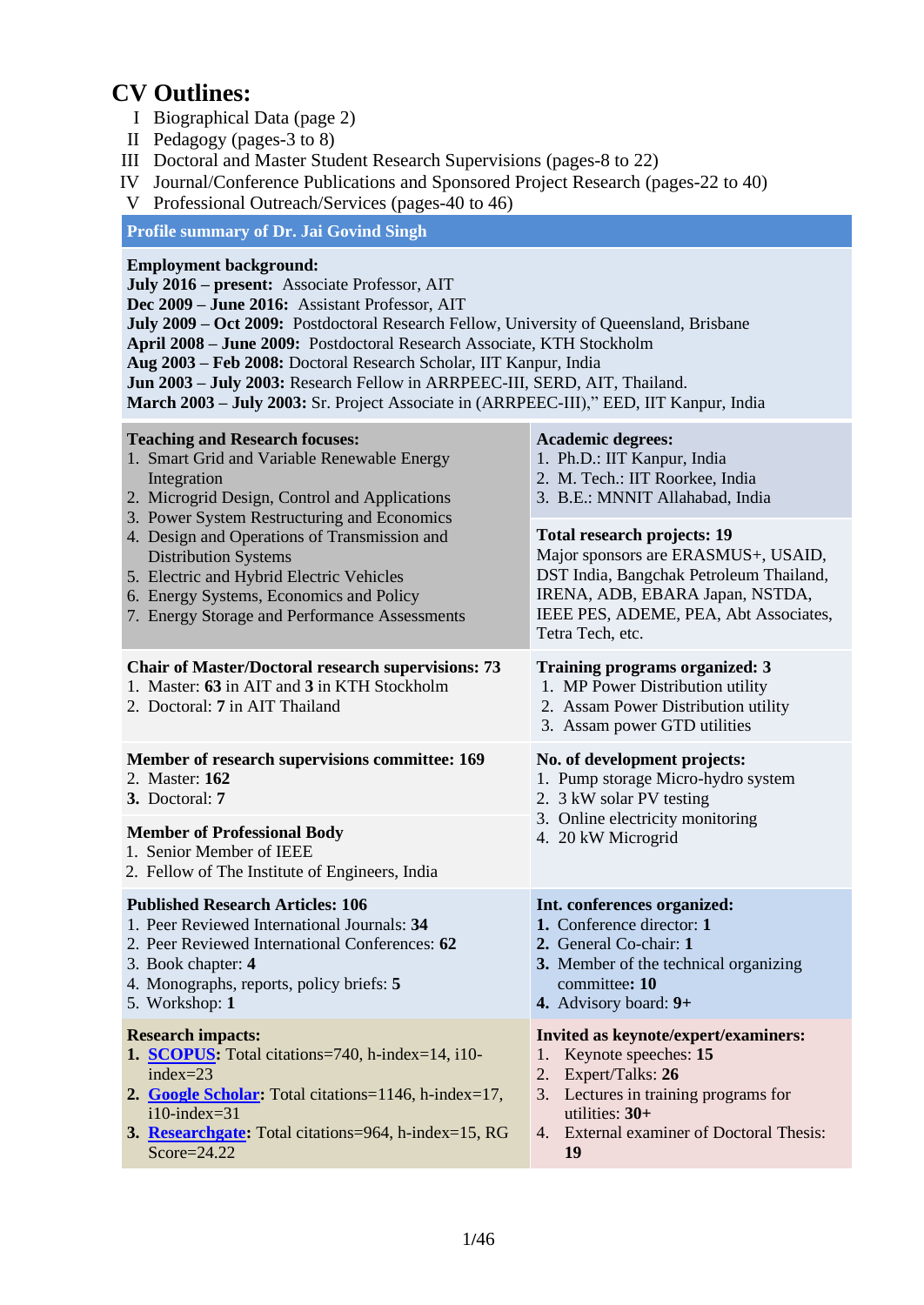## **I. Biographical Data**

#### **A. Name of candidate: Jai Govind Singh**

#### B. **Education**

Ph.D. (2008), Power and Control, EED, Indian Institute of Technology, Kanpur, India

**M.Tech. (2003)**, Power System, EED, Indian Institute of Technology, Roorkee, India

**B.E. (2001)**, Electrical Engineering, Motilal Nehru National Institute of Technology, Allahabad, India

## C. **Positions held**

| <b>Duration</b>                     | <b>Position</b>                                                       | <b>Affiliation</b>                                                                                          |
|-------------------------------------|-----------------------------------------------------------------------|-------------------------------------------------------------------------------------------------------------|
| January $2020 -$<br>December 2022   | Head of EECC<br>Department                                            | Department of Energy, Environment and Climate<br>Change, SERD, AIT, Thailand.                               |
| January 2019 -<br>December 2020     | Chair of 'Sustainable<br>Energy Transition'<br>Academic Program       | Department of Energy, Environment and Climate<br>Change (EECC), SERD, AIT, Thailand.                        |
| January 2019 -<br>December 2020     | Director of RERIC                                                     | International Energy Journal, EECC Department                                                               |
| June 2017 -<br>December 2018        | Director of RERIC                                                     | International Conference on Green Energy for<br>Sustainable Development, 24-26 October, Phuket,<br>Thailand |
| July $2016-$<br>present             | <b>Associate Professor</b>                                            | Department of Energy, Environment and Climate<br>Change, SERD, AIT, Thailand.                               |
| December 2009 -<br><b>June 2016</b> | <b>Assistant Professor</b>                                            | Department of Energy, Environment and Climate<br>Change, SERD, AIT, Thailand.                               |
| November 2013 -<br>December 2015    | Coordinator of<br>'Energy' Academic<br>Program                        | Department of Energy, Environment and Climate<br>Change, SERD, AIT, Thailand.                               |
| November 2013 -<br>December 2015    | Coordinator of<br>'Energy Business<br>Management'<br>Academic Program | MBA in Energy Business, SERD/SOM, AIT,<br>Thailand.                                                         |
| November $2013 -$<br>December 2015  | Director of RERIC                                                     | <b>Regional Energy Resources Information Centre</b><br>(RERIC), AIT                                         |
| July 2009 -<br>October, 2009        | Postdoctoral Research<br>Fellow                                       | University of Queensland, Brisbane, Australia.                                                              |
| April 2008 -                        |                                                                       | Postdoctoral Research Electric Power System Division, Royal Institute of                                    |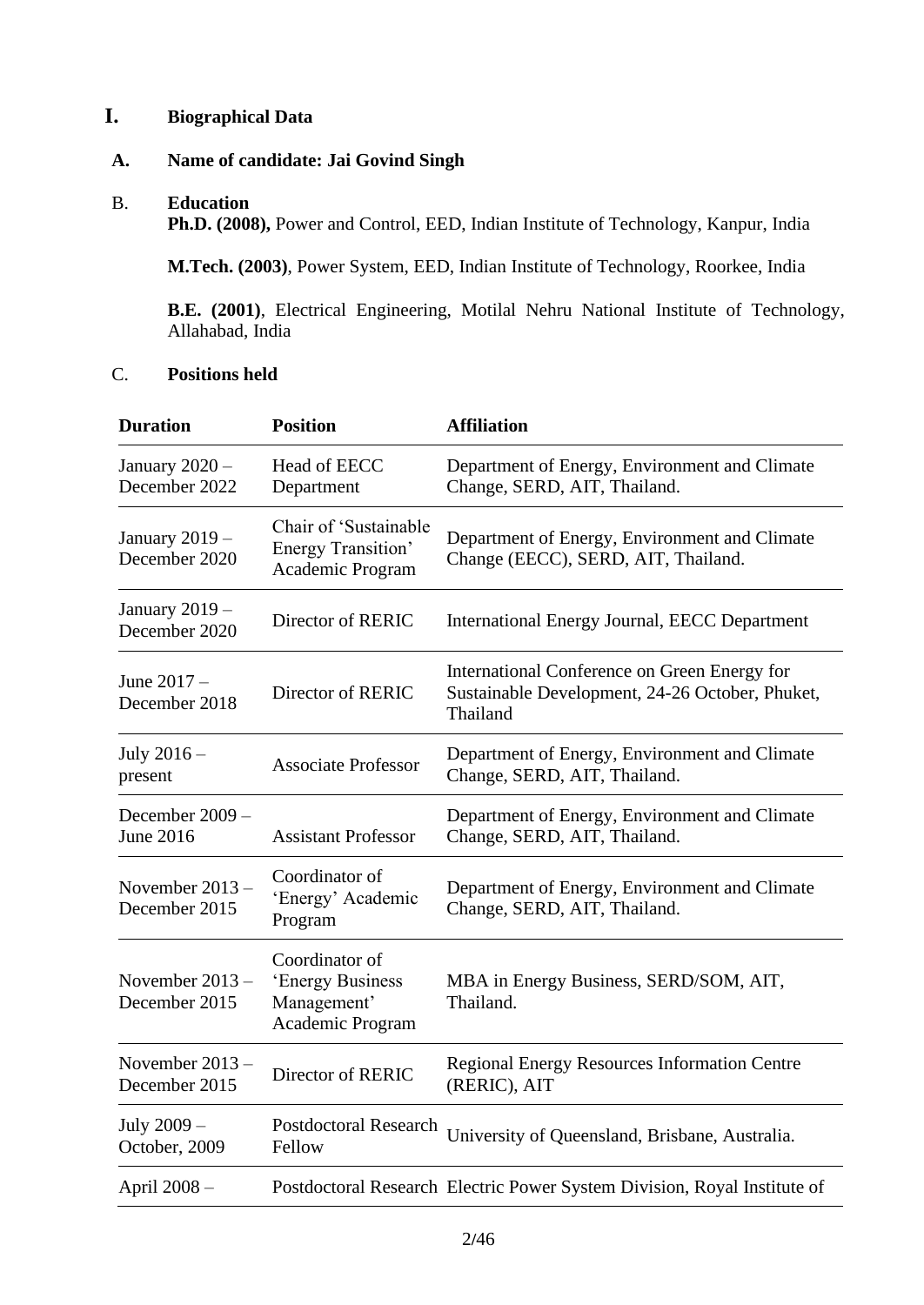| June, 2009                         | Associate              | Technology-KTH, Sweden.                                                                                                      |
|------------------------------------|------------------------|------------------------------------------------------------------------------------------------------------------------------|
| June $2003 -$<br><b>July 2003</b>  | <b>Research Fellow</b> | Asian Regional Research Program in Energy,<br>Environment and Climate-III (ARRPEEC-III),<br>Energy FoS, SERD, AIT, Thailand. |
| March $2003 -$<br><b>July 2003</b> | Sr. Project Associate  | ARRPEEC-III," Department of electrical<br>engineering, IIT Kanpur, India                                                     |

#### **D. Special honors and awards**

- i) Recipient of MHRD (Ministry of Human Resource Department, India) Fellowship for Doctoral study at IIT Kanpur, India.
- ii) Recipient of MHRD (Ministry of Human Resource Department, India) Fellowship for Master study at IIT Roorkee, India.
- iii) Recipient of Young Scientist Travel Financial Assistantship award from Department of Science and Technology (DST), India.
- iv) Recipient of International Travel Support award to attend a conference from Dean of Resources and Alumni Office, Indian Institute of Technology, Kanpur, India.
- v) Recipient of awards in terms of free accommodation by *IEEE PES Student Support Committee* to attend IEEE conference in Florida, USA, 2007, during my Doctoral study.
- vi) Three times recipients of cash award by IIT Kanpur on research articles published in international journals.
- vii) Recipient of class merit-cum-means scholarship in Under Graduate Study.

## **II. Pedagogy**

## **A. Experience as a teacher (all are Post Graduate courses unless mentioned)**

| Year                   | <b>Semester</b> | <b>Courses</b>                                                          | Course<br>category | <b>Remarks</b>      |
|------------------------|-----------------|-------------------------------------------------------------------------|--------------------|---------------------|
|                        |                 | ED86.07: Microgrid Design, Control<br>and Applications $3(2-3)$         | Elective           | 50% co-<br>teaching |
| 2022 (5.5)<br>Credits) | January         | ED86.11: Smart Grid and Variable<br>Renewable Energy Integration 3(3-0) | Elective           |                     |
|                        |                 | ED86.09: Energy Systems, Economics<br>and Policy $3(3-0)$               | Required           | 33% со-<br>teaching |
|                        | January         | ED86.07: Microgrid Design, Control<br>and Applications $3(2-3)$         | Elective           | 50% со-<br>teaching |
|                        |                 | ED86.11: Smart Grid and Variable<br>Renewable Energy Integration 3(3-0) | Elective           |                     |
| 2021<br>(10 Credits)   |                 | ED86.09: Energy Systems, Economics<br>and Policy $3(3-0)$               | Required           | 33% со-<br>teaching |
|                        | Inter-sem       | ED86.19: Electric and Hybrid Electric<br>Vehicles $3(3-0)$              | Elective           |                     |
|                        | August          | ED86.13: Power System Restructuring<br>and Economics 3(3-0)             |                    | 50% co-<br>teaching |
| 2020<br>$(12$ Credits) |                 | ED72.22: Power Sector Management<br>under Deregulation $3(3,0)$         | Elective           | 50% со-<br>teaching |
|                        | January         | ED72.47: Smart Grid and Electrical<br>Energy Management Systems 2(2,0)  | Elective           |                     |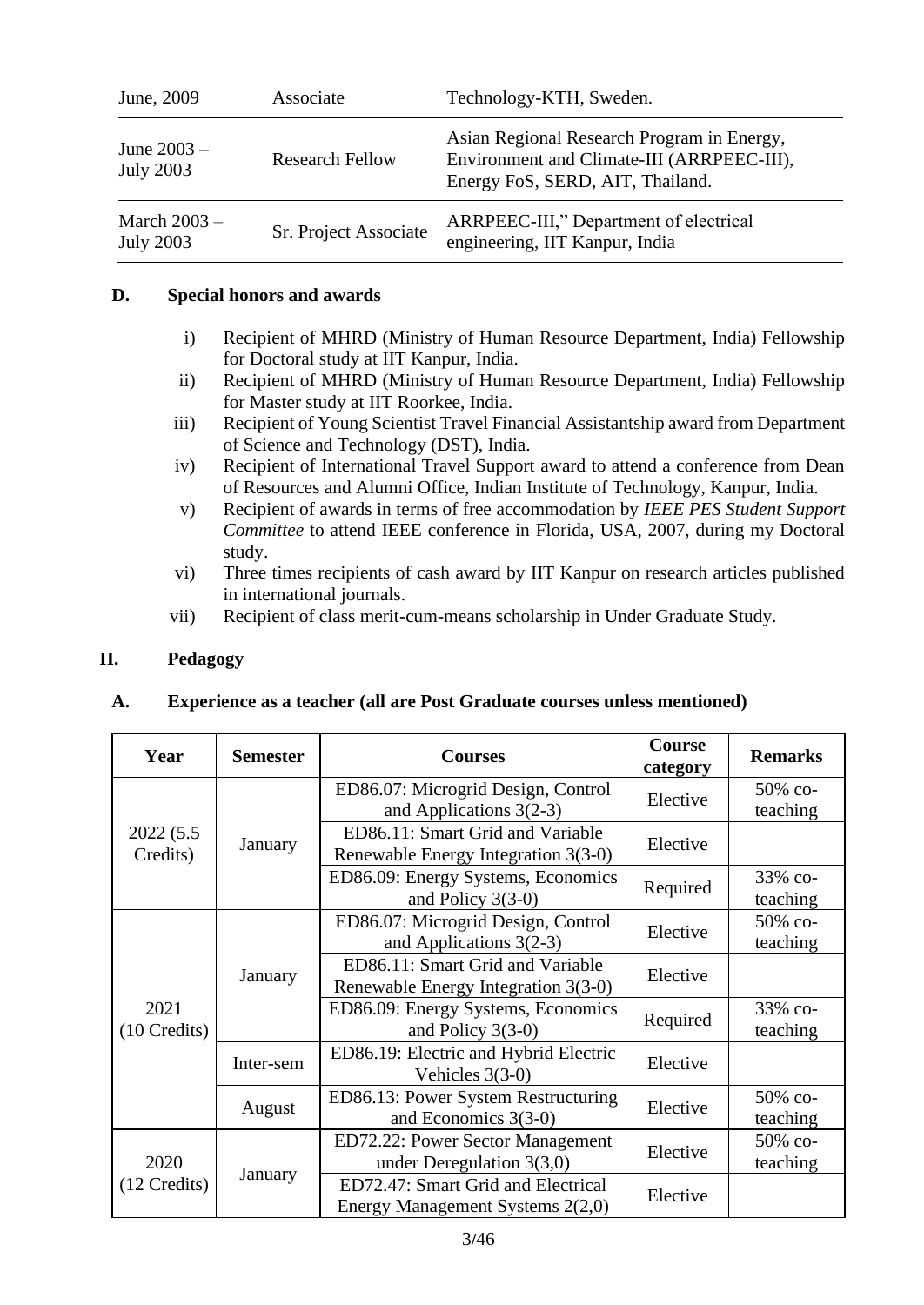|                        |                   | ED72.9028: Renewable Energy<br>Integration and DC Microgrid 1(1-0)                    | Elective |                                           |
|------------------------|-------------------|---------------------------------------------------------------------------------------|----------|-------------------------------------------|
|                        | Inter-sem         | ED72.9030: Electric and Hybrid Electric<br>Vehicles $3(3,0)$                          | Elective |                                           |
|                        | August            | ED86.08: Design and Operation of<br>Transmission and Distribution systems<br>$3(2-3)$ | Elective | <b>Revised</b>                            |
|                        |                   | ED86.13: Power System Restructuring<br>and Economics $3(3-0)$                         | Elective | <b>Revised and</b><br>50% co-<br>teaching |
|                        |                   | ED72.22: Power Sector Management<br>under Deregulation $3(3,0)$                       | Elective | 50% со-<br>teaching                       |
|                        | January           | ED72.47:Smart Grid and Electrical<br>Energy Management Systems 2(2,0)                 | Elective |                                           |
| 2019                   |                   | ED72.9028: Renewable Energy<br>Integration and DC Microgrid 1(1-0)                    | Elective |                                           |
| $(12 \text{ credits})$ | Inter-sem         | ED72.9030: Electric and Hybrid Electric<br>Vehicles                                   | Elective | <b>New</b>                                |
|                        |                   | ED72.08: Power Distribution Systems<br>3(3,0)                                         | Elective |                                           |
|                        | August            | ED72.07: Power System Design and<br>Operations $3(2,3)$                               | Elective | 50% co-<br>teaching                       |
|                        | January           | ED72.21: Power System Dynamics and<br>Stability $3(2,3)$                              | Elective |                                           |
|                        |                   | ED72.22: Power Sector Management<br>under Deregulation $3(3,0)$                       | Elective | 50% со-<br>teaching                       |
|                        |                   | ED72.20: Workshop on Energy Issues<br>and Communication $1(0,2)$                      | Required |                                           |
| 2018<br>(13 Credits)   | Inter-sem         | ED72.47:Smart Grid and Electrical<br>Energy Management Systems 2(2,0)                 | Elective |                                           |
|                        |                   | ED72.9028: Renewable Energy<br>Integration and DC Microgrid 1(1-0)                    | Elective |                                           |
|                        | August<br>January | ED72.08: Power Distribution Systems<br>3(3,0)                                         | Elective |                                           |
|                        |                   | ED72.07: Power System Design and<br>Operations $3(2,3)$                               | Elective | 50% co-<br>teaching                       |
|                        |                   | ED72.21: Power System Dynamics and<br>Stability $3(2,3)$                              | Elective |                                           |
|                        |                   | ED72.22: Power Sector Management<br>under Deregulation $3(3,0)$                       | Elective | 50% со-<br>teaching                       |
| 2017<br>(13 Credits)   |                   | ED72.20: Workshop on Energy Issues<br>and Communication $1(0,2)$                      | Required |                                           |
|                        |                   | ED72.47:Smart Grid and Electrical<br>Energy Management Systems 2(2,0)                 | Elective |                                           |
|                        | Inter-sem         | ED72.9028: Renewable Energy<br>Integration and DC Microgrid 1(1-0)                    | Elective |                                           |
|                        |                   | ED72.08: Power Distribution Systems<br>3(3,0)                                         | Elective |                                           |
|                        | August            | ED72.07: Power System Design and<br>Operations $3(2,3)$                               | Elective | 50% co-<br>teaching                       |
| 2016                   | January           | ED72.21: Power System Dynamics and<br>Stability $3(2,3)$                              | Elective |                                           |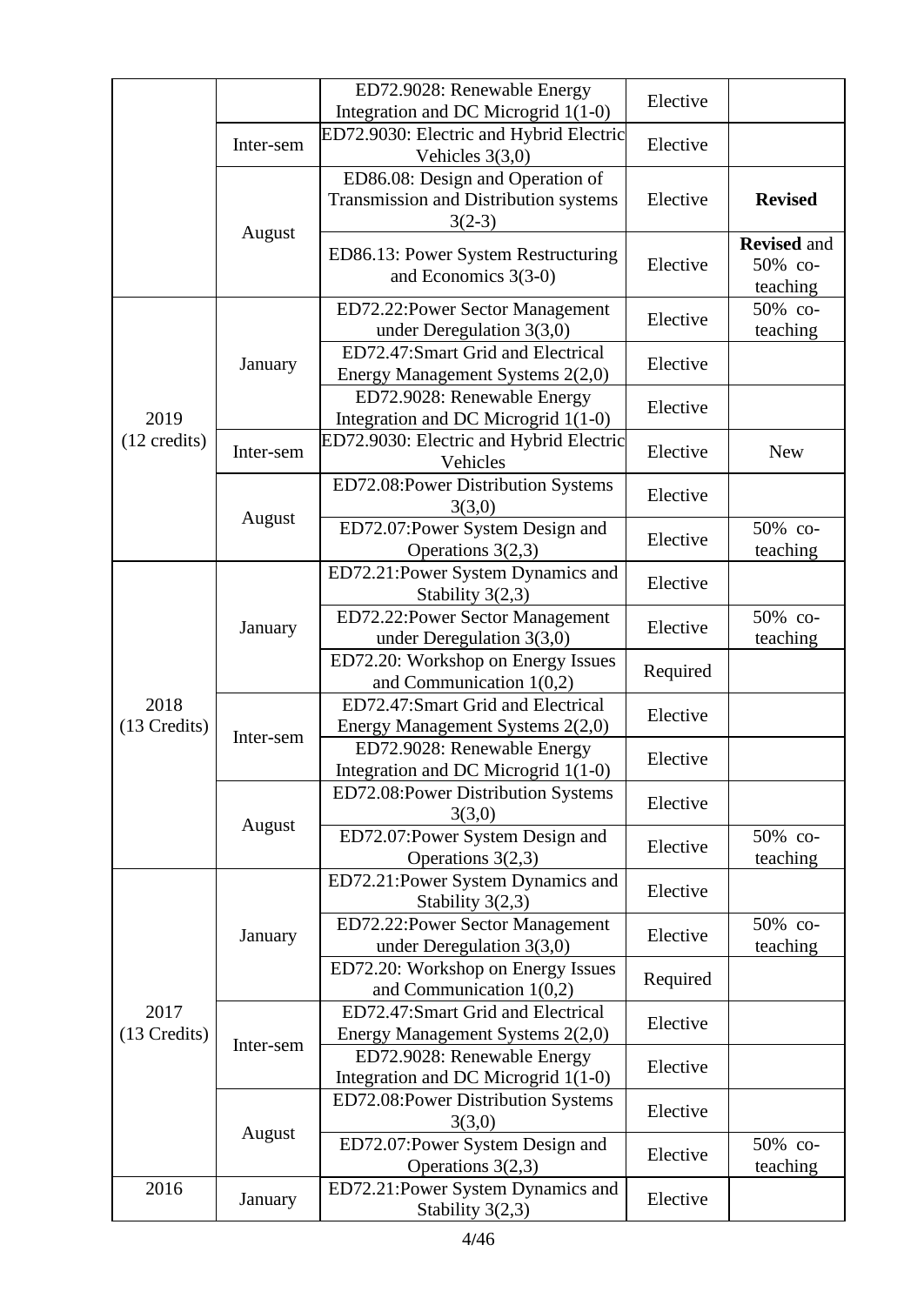| $(13+4^{\dagger})$             |           |                                                                            |          | 50% co-             |
|--------------------------------|-----------|----------------------------------------------------------------------------|----------|---------------------|
| credits)                       |           | ED72.22: Power Sector Management<br>under Deregulation $3(3,0)$            | Elective | teaching            |
|                                |           | ED72.20: Workshop on Energy Issues<br>and Communication $1(0,2)$           | Required |                     |
|                                |           | ED72.47:Smart Grid and Electrical<br>Energy Management Systems 2(2,0)      | Elective |                     |
|                                | Inter-sem | ED72.9028: Renewable Energy<br>Integration and DC Microgrid 1(1-0)         | Elective |                     |
|                                |           | ED72.08: Power Distribution Systems<br>3(3,0)                              | Elective |                     |
|                                | August    | ED72.07: Power System Design and<br>Operations $3(2,3)$                    | Elective | 50% со-<br>teaching |
|                                |           | BS208: Electrical Engineering and<br>Electronics for Bio-Engineers 4 (3-1) | Elective | <b>UG</b>           |
|                                |           | ED72.21: Power System Dynamics and<br>Stability $3(2,3)$                   | Elective |                     |
|                                | January   | ED72.22: Power Sector Management<br>under Deregulation $3(3,0)$            | Elective | 50% со-<br>teaching |
|                                |           | ED72.20: Workshop on Energy Issues<br>and Communication $1(0,2)$           | Required |                     |
| 2015<br>$(12+4^{\dagger})$     | Inter-sem | ED72.9022:Smart Grid for Sustainable<br>Development $2(2,0)$               | Elective |                     |
| credits)                       | August    | ED72.07: Power System Design and<br>Operations 3(2,3)                      | Elective | 50% co-<br>teaching |
|                                |           | ED72.08: Power Distribution Systems<br>3(3,0)                              | Elective |                     |
|                                |           | BS208: Electrical Engineering and<br>Electronics for Bio-Engineers 4 (3-1) | Elective | <b>UG</b>           |
|                                |           | ED72.21: Power System Dynamics and<br>Stability $3(2,3)$                   | Elective |                     |
| 2014                           | January   | ED72.22: Power Sector Management<br>under Deregulation $3(3,0)$            | Elective | 50% со-<br>teaching |
|                                | Inter-sem | ED72.9022:Smart Grid for Sustainable<br>Development $2(2,0)$               | Elective |                     |
| $(11+4^{\dagger})$<br>credits) |           | ED72.07: Power System Design and<br>Operations $3(2,3)$                    | Elective | 50% со-<br>teaching |
|                                | August    | ED72.08:Power Distribution Systems<br>3(3,0)                               | Elective |                     |
|                                |           | BS208: Electrical Engineering and<br>Electronics for Bio-Engineers 4 (3-1) | Elective | <b>UG</b>           |
|                                |           | ED72.21: Power System Dynamics and<br>Stability $3(2,3)$                   | Elective |                     |
| 2013<br>$(14.5 + 3)$           | January   | ED72.22: Power Sector Management<br>under Deregulation $3(3,0)$            | Elective | 50% co-<br>teaching |
| credits)                       |           | ED72.22: Power Sector Management<br>under Deregulation $3(3,0)$ (PMEBM)*   | Elective | 50% co-<br>teaching |
|                                | Inter-sem | ED72.9022:Smart Grid for Sustainable<br>Development $2(2,0)$               | Elective |                     |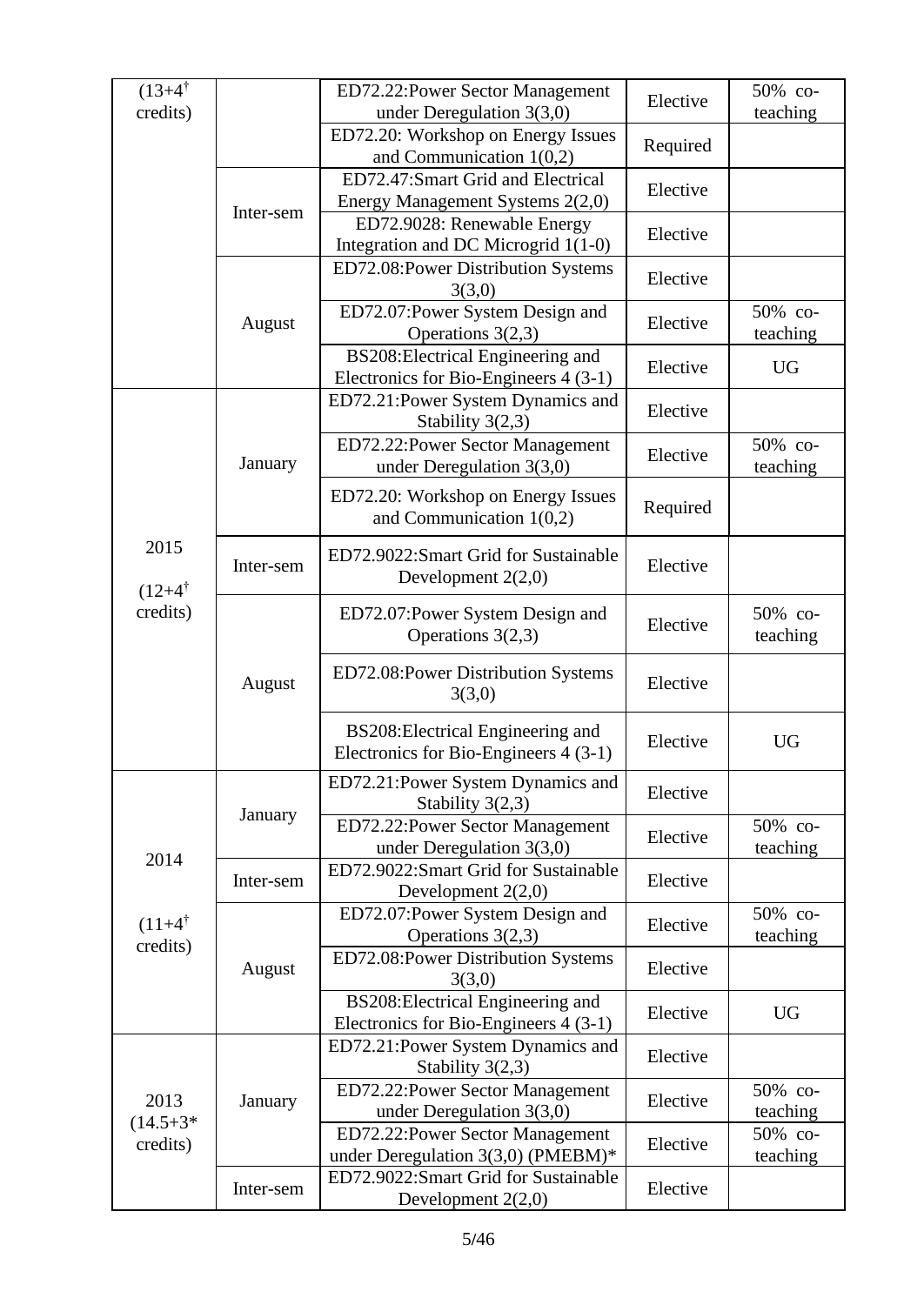|                                  |           | ED72.07: Power System Design and<br>Operations $3(2,3)$                          | Elective |                     |
|----------------------------------|-----------|----------------------------------------------------------------------------------|----------|---------------------|
|                                  | August    | ED72.08:Power Distribution Systems<br>3(3,0)                                     | Elective |                     |
|                                  |           | ED72.9026: Integration of Renewable<br>Sources in Power Systems $2(2,0)$         | Elective | New course          |
|                                  |           | ED72.21: Power System Dynamics and<br>Stability 3(2,3)                           | Elective |                     |
|                                  | January   | ED72.22: Power Sector Management<br>under Deregulation $3(3,0)$                  | Elective | 50% со-<br>teaching |
| 2012                             | Inter-sem | ED72.9022:Smart Grid for Sustainable<br>Development $2(2,0)$                     | Elective |                     |
| $(12.5 + 3)$<br>credits)         |           | ED72.07: Power System Design and<br>Operations 3(2,3)                            | Elective |                     |
|                                  | August    | ED72.08:Power Distribution Systems<br>3(3,0)                                     | Elective |                     |
|                                  |           | ED72.08:Power Distribution Systems<br>3(3,0) (PMEBM)*                            | Elective |                     |
|                                  | January   | ED72.21: Power System Dynamics and<br>Stability $3(2,3)$                         | Elective |                     |
|                                  |           | ED72.22: Power Sector Management<br>under Deregulation $3(3,0)$                  | Elective | 50% со-<br>teaching |
| 2011<br>$(12.5 \text{ credits})$ | Inter-sem | ED72.9022:Smart Grid for Sustainable<br>Development $2(2,0)$                     | Elective | New course          |
|                                  | August    | ED72.07: Power System Design and<br>Operations 3(2,3)                            | Elective |                     |
|                                  |           | ED72.08:Power Distribution Systems<br>3(3,0)                                     | Elective |                     |
| 2010<br>$(10 \text{ credits})$   | January   | ED72.21: Power System Dynamics and<br>Stability $3(2,3)$                         | Elective |                     |
|                                  |           | ED72.07:Power System Design and<br>Operations $3(2,3)$                           | Elective |                     |
|                                  | August    | ED72.08:Power Distribution Systems<br>3(3,0)                                     | Elective |                     |
|                                  |           | ED72.9019: Integration of renewable<br>energy resources in power system $1(1,0)$ | Elective | New course          |

\*PMEBM: Professional Master in Energy Business Management †Under Graduate (UG) Course

## **Post Graduate Taught Courses/Tutorials at other Institutions:**

- Power system advanced course: (**KTH, Stockholm**, **Sweden**, as a teaching assistant)
- Power System Simulations Lab Development: 1st year postgraduate Lab (**EED, IIT Kanpur**, as tutor)
- Power system economics operation and control: 1st year postgraduate course (**EED, IIT Kanpur,** as a tutor)
- Economic operation and control of power systems: Sequential M. Tech. Program of Uttar Pradesh Technical University, Lucknow (**Invited Course Lectures**)

#### **Under Graduate Taught Courses/Tutorials at other Institutions:**

- Engineering Science: 1st year undergraduate course (**IIT Roorkee**, as a tutor)
- Engineering Science Optional: 2nd year undergraduate course (**IIT Roorkee**, as a tutor)
- Engineering Science: 1st year undergraduate course (**IIT Kanpur**, as a tutor)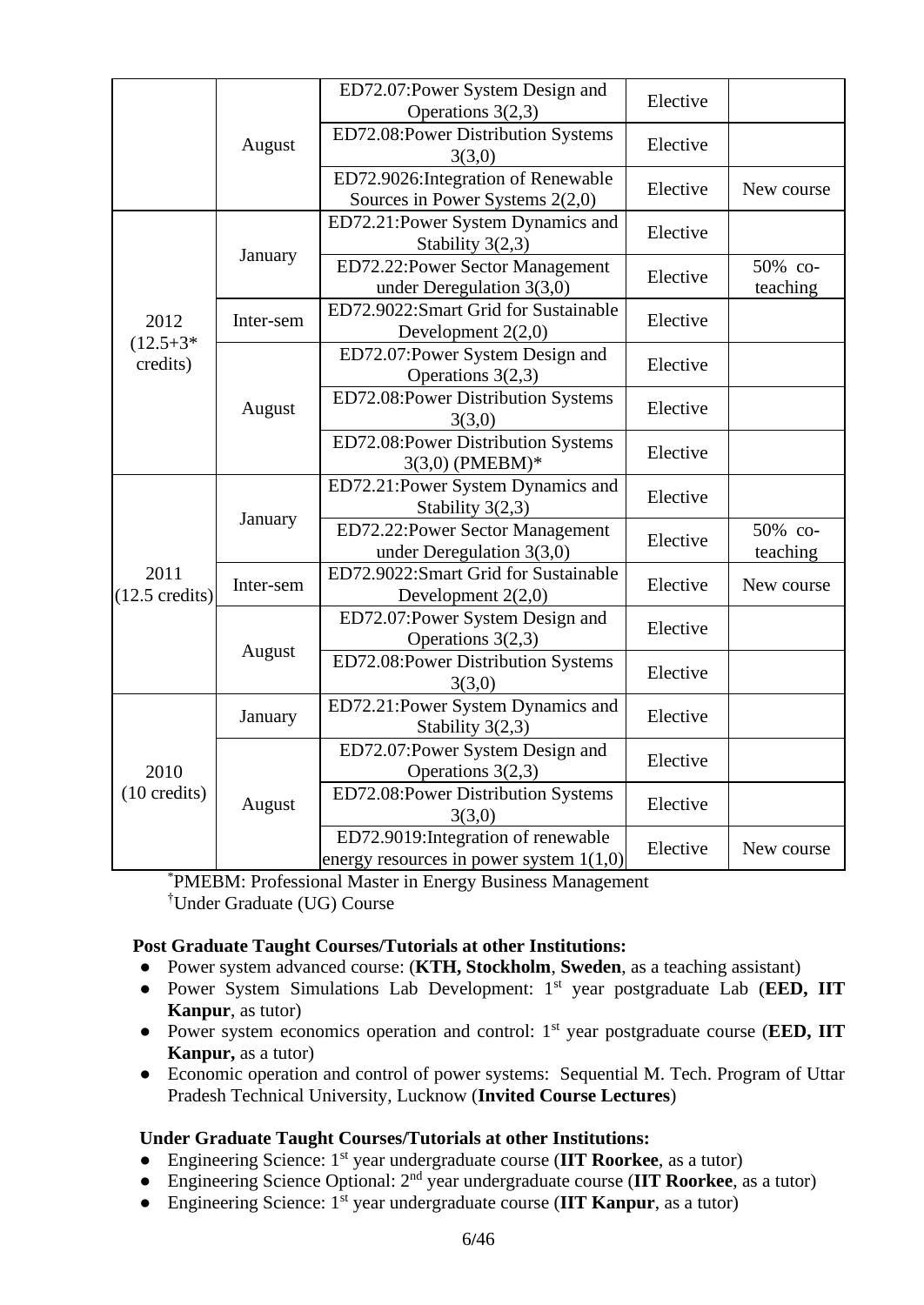- Engineering Science Optional: 2nd year undergraduate lab (**IIT Kanpur**, as a tutor)
- Basic Power Electronics: 2 nd year undergraduate course (**IIT Kanpur,** as a tutor)

## B. **Pedagogical Development**

- 1. Grants related to pedagogy and curriculum development.
	- i) Developing curricula for master's degree Program under the project 'Mastering in Energy Supply for Isolated Areas (MESfIA)' sponsored by ERASMUS+, 2019-2021.
	- ii) I was involved in developing two Master Courses for National University of Laos (NUOL) in a project of curriculum development and sponsored by SIDA, 2011-2012.
- 2. Initiation of new courses, degree programs, curricula (indicate the period delivered)
	- **i)** As a Chair of Energy Academic Program, led the team to develop a brand-new Postgraduate Program called as 'Sustainable Energy Transition' for Master and PhD degree students, which is approved from Academic Senate and implemented from August 2020. This new program reflects all new developments in technological advancement for sustainable energy as well as catering the emerging challenges in society and environment. Therefore, all the courses are being upgraded to cater the above things.
	- **ii)** Offered a 3 credit new course on *Electric* and *Hybrid Electric Vehicles* 3(3,0) in Inter-sem 2019.
- **iii)** A one credit new course titled **"***ED72.9028: Renewable Energy Integration and DC Microgrid 1(1-0)"* has been developed and offered in Inter semester 2016.
- **iv)** Contributed in developing new UG curricula (BS208: Electrical Engineering and Electronics for Bio-Engineers 4 (3-1)) in August 2014.
- **v)** A new doctoral degree program titled "PhD in Energy Business" has been developed in collaboration with SOM in 2014.
- **vi)** A new Policy and Procedure has been developed in collaboration with SOM to enabled "Professional Master" degree holders to be eligible to apply for regular AIT Master Degree from 2014 with option to transfer credits gained in their Professional Master degree.
- **vii)** A new Policy and Procedure has been developed in collaboration with SOM to enabled "Professional Master" degree holders to be eligible to apply directly in Unified Master leading to Doctoral degree programs from 2014 with transfer of credits gained in their Professional Master degree.
- **viii)** One credit previously developed course *ED72.9019* modified and extended in two credit course titled **"***ED72.9026: Integration of Renewable Energy Sources in Power System 2(2,0)"* and offered in August semester 2013.
- **ix)** Involved as a member and contributed to develop a new degree program called as "MBA in Energy Business" and first batch started from August-2012.
- **x)** Involved as member and contributed to develop a new professional program called as "Professional Master in Energy Business Management" and first batch started from August-2012.
- **xi)** A two credit new interdisciplinary course titled **"***ED72.9022: Smart Grid for Sustainable Development 2(2,0)"* has been developed and offered in each Inter semester from 2011 and onwards.
- **xii)** A one credit course titled **"***ED72.9019: Integration of Renewable Energy Resources into Power System 1(1,0)"* has been developed and offered in Inter semester 2010.
- 3. Development and introduction of innovative pedagogical techniques.
	- **i)** Developing the new course 'ED86.07: Microgrid Design, Control and its Applications' and planned to offer (50%) in January 2021.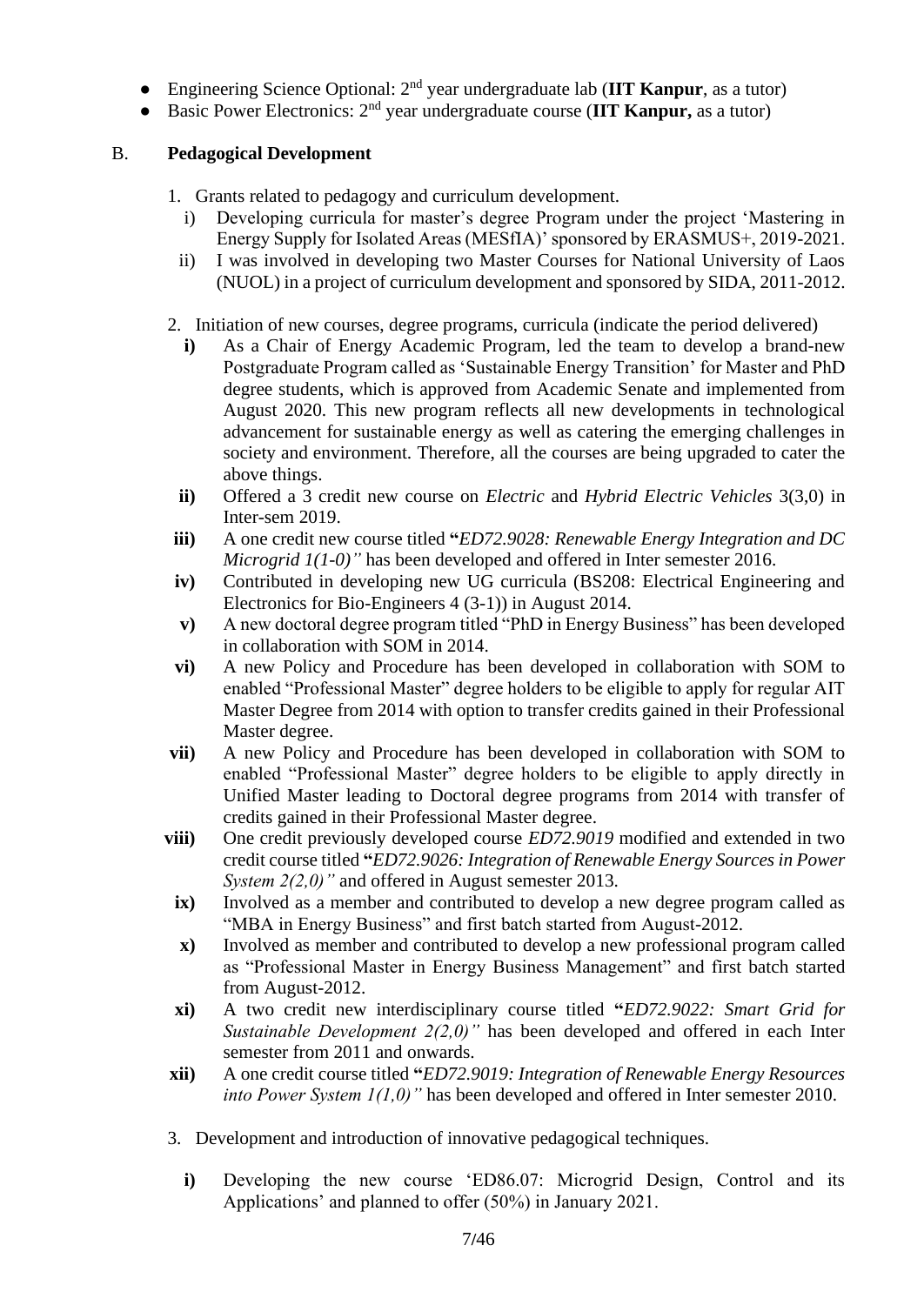- **ii)** Revising the course on 'ED86.11: Smart Grid and Variable Renewable Energy Integration' and planned to offer in January 2021.
- **iii)** Developing the new course 'ED86.09: Energy Systems, Economics and Policy' and planned to offer (33%) in January 2021.
- **iv)** Revised and offered the course 'ED86.08: Design and Operation of Transmission and Distribution Systems' in August 2020.
- **v)** Revised and offered (50%) the course 'ED86.13: Power System Restructuring and Economics' in August 2020.
- **vi)** Course materials prepared for 3 credit new course on *Electric and Hybrid Electric Vehicles* 3(3,0).
- **vii)** A one credit revised new course material entitled **"***ED72.9028: Renewable Energy Integration and DC Microgrid 1(1,0)"* has been developed in 2016 for post graduate students.
- **viii)** Revised 8 courses in 2015 under curriculum review process lead by ADRC, AIT.
- **ix**) Prepared course materials for new UG curricula (BS208: Electrical Engineering and Electronics for Bioengineers 4 (3-1)) in August 2014.
- **x)** A two credit new course material entitled **"***Integration of Renewable Energy Sources in Power System (ED72.9026)"* has been developed and offered in 2013 for post graduate students.
- **xi)** A two credit new course material entitled **"***Smart Grid for Sustainable Development (ED72.9022)"* has been developed in 2011 for post graduate students and since then continuously offering in every inter-semester.
- **xii)** A one credit new course material entitled **"***Integration of Renewable Energy Resources into Power System (ED72.9019)"* has been developed in 2010 for post graduate students.
- **xiii)** I have revised/updated half of three credit course entitled **"***Power Sector Management under Deregulation (ED72.22)"* in 2011 and onwards.
- 4. Participation in workshops, short courses, etc. relating to improvement of teaching.
	- **i)** A Webinar on **'The Future of Education — Digital, Immersive, and Seamless,'** organized by Jicara Media Pte. Ltd., 1<sup>st</sup> September 2021.
- **ii)** IEI Technical Webinar on **Electric Vehicles: The Future of Energy & Mobility for Sustainable Development,** 28 August 2021.
- **iii)** Seminar on '**Blockchain 1-2-3, What Electrical Engineers Need to Know!**' organized by IEEE Thai Chapter on 12<sup>th</sup> December in Centara Grand at Central Ladprao, Bangkok.
- **iv)** Institute wide workshops**:** ERASMUS **+** project proposals titled **"Practical Approach on Erasmus + Capacity Building in Higher Education** organized by the President's Office and the Sponsored and Contracted Projects Unit on 30<sup>th</sup> October 2018.
- **v)** IEEE PES Webinar, "How to Write a Quality Technical Paper and Where to Publish Within IEEE," presented by Saifur Rahman, Advanced Research Institute at Virginia Tech, on 3rd March, 2015.
- **vi**) Wind Power Integration Seminar,  $27<sup>th</sup>$  April 2009, KTH, Sweden.
- **vii)** Short-term training course on "*Best Practices in Transmission and Distribution of Power"*, 27-29, November, 2007, IIT Kanpur.
- **viii)** Short-term QIP course on "*Power System Operation and Control"*, IIT Kanpur, August 2006.
- **ix**) National Workshop on "Electric Power Quality" during Nov. 9-10, 2004.
- **x)** Training workshop on "*Electric Power Distribution: Reforms, Automation and Management"*, EE Dept. IIT Kanpur, May 10-14, 2004.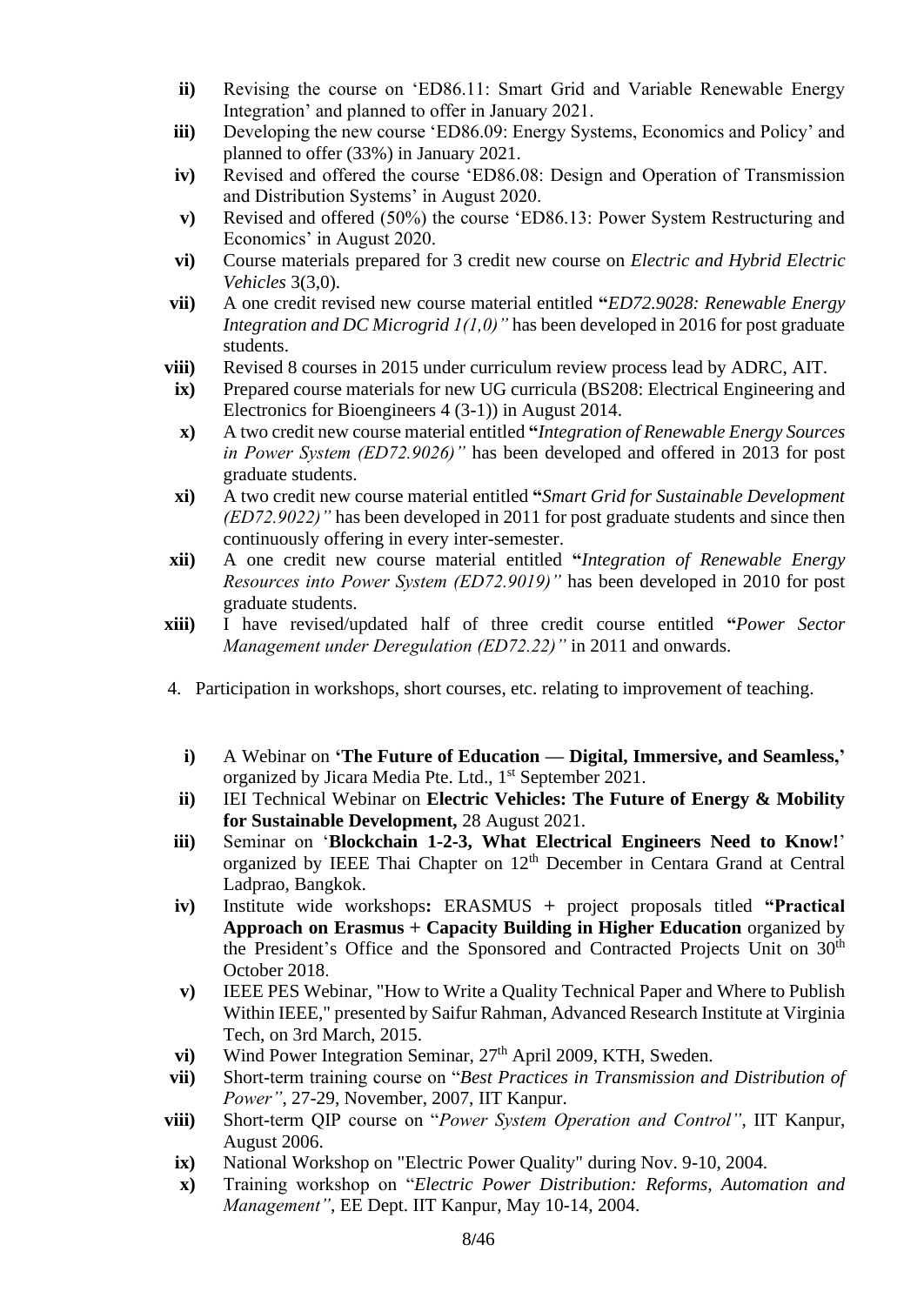## III. **Student Research Supervision**

A. **Theses supervised.** Number of master and doctoral students graduated each year, on which the faculty served as committee chair or co-chair.

|          |    | <b>COMPLETED</b> |                                                                                               | <b>IN-PROGRESS</b> |  |  |  |
|----------|----|------------------|-----------------------------------------------------------------------------------------------|--------------------|--|--|--|
|          |    |                  | <b>STUDENTS</b> Chair of the Co-Chair of Member of the Chair of the Co-Chair of Member of the |                    |  |  |  |
|          |    |                  | Committee the Committee Committee   Committee the Committee Committee                         |                    |  |  |  |
| Doctoral |    |                  |                                                                                               |                    |  |  |  |
| Master's | 60 |                  | 150                                                                                           |                    |  |  |  |

**3.A.1** Summary of student research supervision (2008 – 2020)

**Note:** In above table, two master supervision and one co-supervision at KTH, Stockholm are also included.

B. **Doctoral students.** For each student who obtained/pursuing the doctoral degree under your supervision, provide the following:

# **Summary of Doctoral Research Supervisions as Chairperson:**

## **(Name, Nationalities, Status/Year of Completion, Dissertation title)**

## **In progress:**

- 1. Mr. Shubham Tiwari (**Indian**, pursuing): Cooperative Energy Management for Multi Carrier Networked Microgrids Considering Uncertainties and Demand Response Program
- 2. Mr. N. Krishna Prakash (**Indian**, pursuing): Demand Side Management for Smart Homes
- 3. Mr. Firuz Ahamed Nahid (**Bangladeshi**, Co-chair, pursuing): Energy Management in Microgrid: Big Data Analytics and Customer Behavior
- 4. Mr. Trung Quang Nguyen (**Vietnamese**, Pursuing): Optimization of the renewable energy sources into the distribution expansion planning in term of demand response
- 5. Miss Panaya Sudta (**Thai**, Pursuing): Economic and Technical affectation of Prosumer Model and Disruptive Energy Technologies (**Publication:** One paper in international conference)
- 6. Ms. Raja Nivedha (**Indian**, Pursuing): Dynamic performance analysis of power system with low rotational inertia equipment (**Publication:** Two paper in international conference)

## **Completed:**

- 7. Mr. Pornchai Chaweewat (**Thai**, Pursuing, 2021): Electricity Price Forecasting in Smart Grid Using Machine Learning (**Publication:** one in an international journal and another two paper in international conferences) **(working in public company, i.e. Provincial Electricity Authority (PEA), Thailand)**
- 8. Ms. Anongpun Man-Im (**Thai**, Co-chair, 2019): Multi-objective OPF using Stochastic Weight Trade-off NSPSO (**Publication:** Two papers in international conference and another one in international journal, and one book chapter) **(working in public company, i.e. Electricity Generating Authority of Thailand (EGAT))**
- 9. Mr. Nimal Madhu M (**Indian**, 2016): Power Flow and ATC Estimation in Modern Power Systems (**Publication:** 5 articles in journal and 5 international conference papers are published) **(working as a postdoctoral fellow in AIT)**
- 10. Mr. Nikhil Sasidharan (**Indian**, 2016): Renewable Powered Hybrid AC/DC Home Community Grid (**Publication:** 5 articles in journal and 5 international conference articles are published and another one journal article is revised and resubmitted submitted) **(working as an Assistant Professor in NIT Kochi, India)**
- 11. Mr. Vivek Mohan (**Indian**, 2016): Stochastic Optimal Energy, Reserve and Risk Management in Microgrid (**Publication:** 6 articles in journals and 7 papers in international conference are published) **(working as an Assistant Professor in NIT Trichy, India)**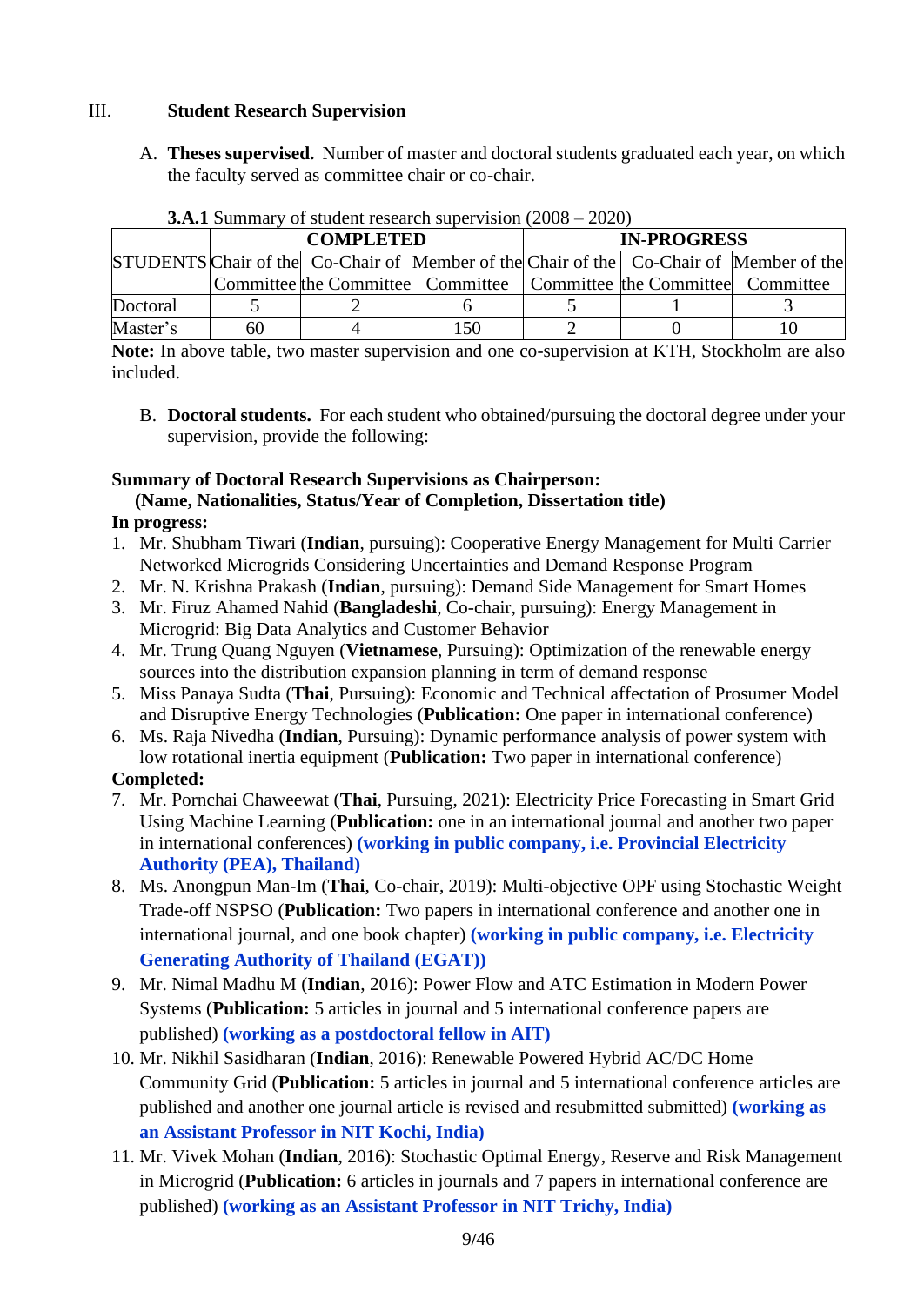- 12. Mr. I Made Wartana (**Indonesian**, 2012): Optimal Placement of Multiple FACTS Devices for Maximizing Loadability by PSO (**Publication**: Published two journal and four conference articles) **(working as a Professor in Institut Teknologi Nasional (ITN) Malang, Indonesia)**
- 13. Mr. Sasidharan Sreedharan (**Indian**, Co-chair, 2010): Development of the PSO Based Robust Controller for Maximizing Wind Energy Penetration in Power Systems (**Publication**: Three journals and five conference articles) **(working as a Professor and Head in MES, Kerala, India)**

## **Summary of Doctoral Research Supervisions as Member:**

## **(Name, Nationalities, Status/Year of Completion, Dissertation title)**

## **In progress:**

- 1. Mr. Varakorn Kritsnakriengkrai (**Thai**, pursuing): Development of Solar Based Vapor Absorption Chiller System for Thailand
- 2. Ms. Maya P **(Indian,** pursuing): Block Chain Based Energy Management for Community of Smart Buildings
- 3. Ms. Sarnai Battulga (): Sustainable Energy Transition Pathways for Ulaanbaatar City, Mongolia: in the Context of Climate Mitigation Efforts
- 4. Mr. Ankit Bhatt (**Indian**, Pursuing): Machine Learning Based Health Estimation of Second Life Batteries in Micro-Grid Storage Application
- 5. Mr. Patiphan Thupphae (**Thai**, Pursuing): Blockchain based energy scheduling in residential solar rooftop PV system

## **Completed:**

- 6. Mr. Vatee Laoharojanaphand (**Thai**, May 2022): Optimal Generation Scheduling of Co-Located Floating Solar Photovoltaic-Wind-Hydro with Virtual Energy Banking Services **(working in public company, i.e. Electricity Generating Authority of Thailand (EGAT))**
- 7. Mr. Sheraz (**Pakistani, TC/SET**, December 2020): Modeling and Analysis of Delay Performance for Wireless Regional Area Networks in the Joint Scenario of Self-Coexistence and Incumbent Coexistence
- 8. Mr. Titipong Samakpong (**Thai**, May 2020): Optimal Power Flow Incorporating Wind and Solar Power Uncertainty Cost Using Particle Swarm Optimization with Mutation **(working Provincial Electricity Authority (PEA), Thailand)**
- 9. Mr. Sittichoke Pookpunt (**Thai**, 2017): Optimal Placement of Wind Turbine Using a Discrete Particle Swarm Optimization with Time-Varying Acceleration Coefficients **(working as an Assistant Professor in Narsuan University, Thailand)**
- 10. Mr. Minn Thu Aung (**Burmese**, WEM/SET, 2016): Assessment of Climate Change Impacts on Hydrology and Hydropower Generation in Belu Chaung Basin of Myanmar
- 11. Ms. Jirawadee Polprasert (**Thai**, 2016): Security Constrained Optimal Power Flow Using Self-Organizing Hierarchical Particle Swarm Optimization **(working as an Assistant Professor in Narsuan University, Thailand)**
- 12. Mr. Saksorn Chalermchaiarbha (**Thai**, 2012): Multi-Objective Economic Dispatch by Stochastic Weight Trade-Off Particle Swarm Optimization
	- C. **Master students.** For each student who obtained/pursuing the master degree under your supervision, provide the following:

## **Master Thesis Supervisions as Chairperson: (Name, Nationality, Graduation Year, Thesis/Research/Project titles)**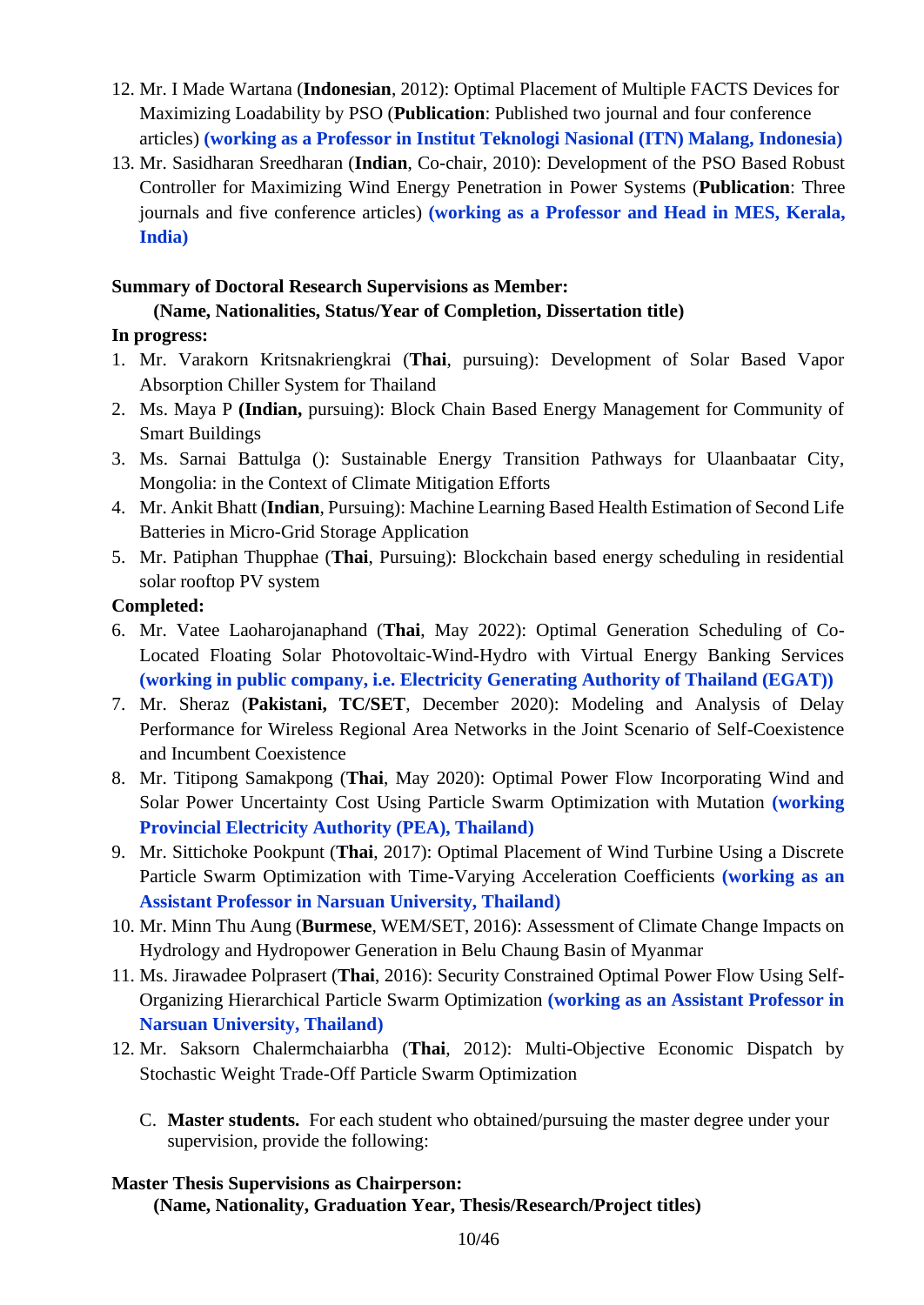## **In progress**

- 1. Mr. HOANG Minh Loc (**Vietnamese**, Research study, May 2022): Assessment of HVDC Transmission potential in Vietnam for Longer Power Corridors
- 2. Mr. Niphit Phothisourinh (Thai, December 2022): Impact of Clean Energy Transition on CO<sub>2</sub> Emission in Thailand Power Sector
- 3. Mr. Sittinan Muanchaona (**Thai**, December 2022): Fault Detection and Isolation in Medium Voltage AC Microgrid: A Case Study of Praekasa Microgrid, Thailand
- 4. Ms. Pwint Chit Thaw (**Burmese**, Research study, May 2022): Development of Myanmar's Power Grid Code for High Penetration of VRE
- 5. Mr. Muhammad Huzaifa Butt (**Pakistani**, May 2022): Analyzing the EV penetration scenarios in transport sector of Pakistan and its impact on electricity demand and GHG emission
- 6. Ms. Setha Leapheng (**Cambodian**, Research study, December 2021): Cambodia's Power Sector Modeling with high share of Variable Renewable Energy Sources

## **Completed**

- 7. Mr. Makara Greadmeta (**Thai**, May 2022): AMI Data Analysis of Residential Customer's Electricity Consumption **(working in Electricity Generating Authority of Thailand)**
- 8. Ms. Yin Min Khin (**Burmese**, December 2021): Impacts of Conservation Voltage Reduction (CVR) and Demand Response (DR) Programs on AIT's Electricity Demand
- 9. Ms. Nopparada Sutthichackr (**Thai**, December 2021): Power Asset Management by Using Statistical Analysis and Long Short-Term Memory Networks for Oil-Immersed Transformer
- 10. Mr. Nuttakan Likitpolchaloon (**Thai**, May 2021): Thailand Power Sector Modeling with Variable Renewable Energy Sources and Demand Response
- 11. Mr. Apichok Boutcomekong (**Thai**, May 2021): Estimation of EV's Daily Load Profile in Bangkok and Thailand
- 12. Ms. Sadiksha Neupane Sharma (**Nepalese**, May 2021): Optimal Charging Strategies for the Electric Vehicles in a Parking Lot Integrated with Energy Storage and Solar PV Systems
- 13. Ms. Wanwisa Peanpitak (**Thai**, May 2020): Potential and Financial Analysis of the Floating PV in Hydropower Dams of Thailand (**Publication**: One chapter in book titled 'Recent Trends and Innovation in Solar Energy' is published by Springer Nature India Pvt. Ltd.) **(working in Electricity Generating Authority of Thailand)**
- 14. Mr. Kaung Myat San (**Burmese**, May 2020): Development of Deep Learning Based Methods for Short-Term Wind Speed Forecasting for Meiktila in Myanmar
- 15. Mr. Sathi Manikanteswara Reddy (**Indian**, Research study, May 2019): An Electric Vehicles Battery Swapping Service
- 16. Mr. Malisetty Revanth (**Indian**, December 2019): Determination of Optimal Demand Response Incentive in Smart Grid
- 17. Mr. Ugyen Tempa (**Bhutanese**, Research study, December 2019): Assessment of Solar Energy Potential using GIS and Multi Criteria Decision Making-AHP Approach: A Case Study of Bumthang Valley (**Publication**: One article published in international conference) **(working in Bhutan Power Corporation)**
- 18. Mr. Sonam Tobgay (**Bhutanese**, Research study, December 2019): Power Flow Tracing and Loss Allocation Methods: A Case Study of Bhutan Power System **(working in Bhutan Power Corporation)**
- 19. Mr. Shubham Tiwari (**Indian**, December 2019): A Decentralized Primary Frequency Response and Inertia Control of Energy Storage Units for Hybrid Renewable Energy Microgrid Systems (**Publication**: one book chapter published by John Wily) **(pursuing doctorate in AIT)**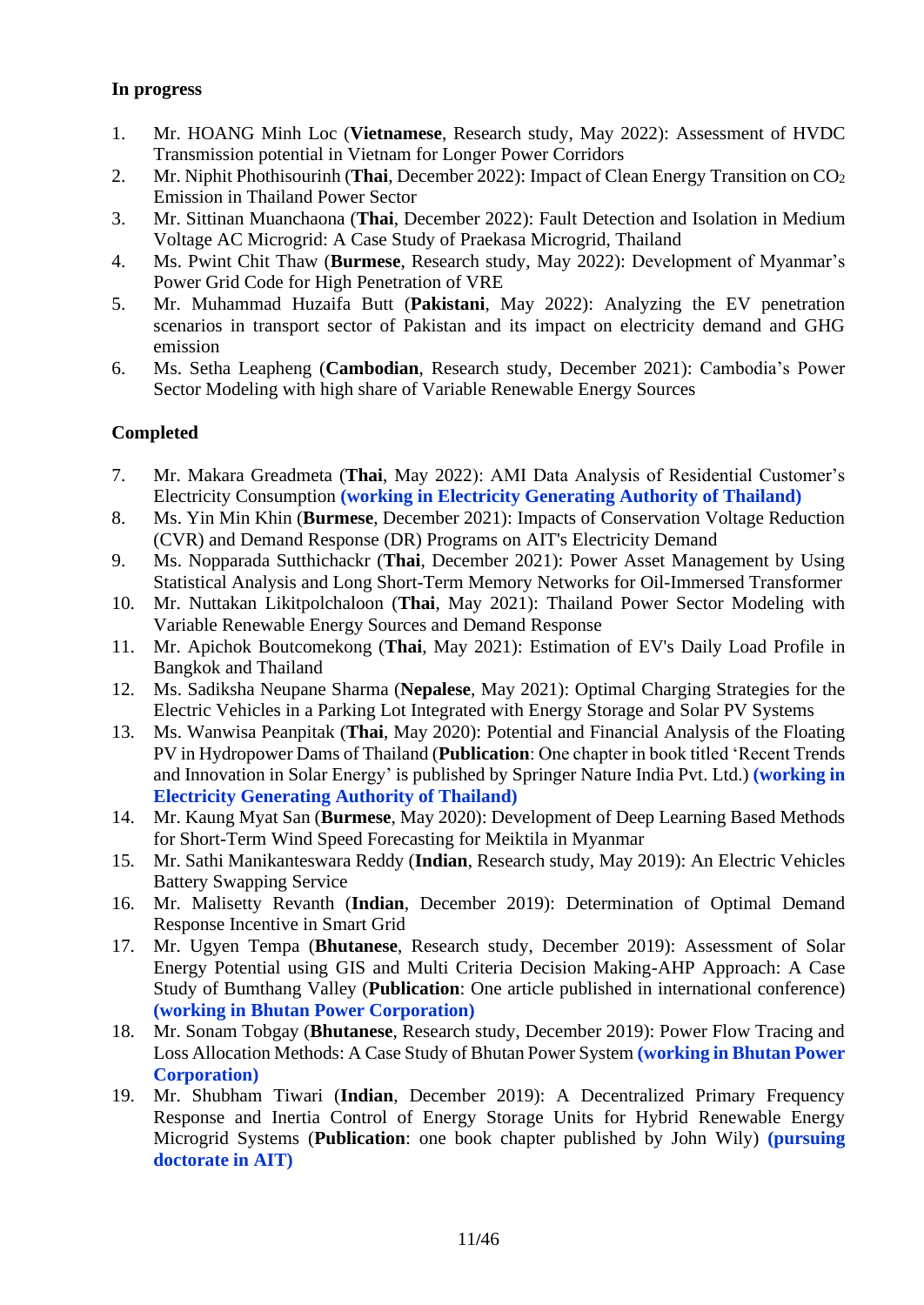- 20. Mr. Lim Pila (**Cambodian**, December 2019): Optimal Protection Coordination by Modifying the Back-up Relay Characteristics in Active Distribution Systems **(working in Electricite du Cambodge, EDC, Cambodia)**
- 21. Mr. Manish Kumar (**Indian**, December 2019): Transmission Congestion Management by Using Generation Shift Factors and Machine Learning Approach (**Publication**: One article submitted in international conference) **(working in a startup company)**
- 22. Mr. Meas Nimol (**Cambodian**, December 2019): Transmission Expansion Planning by Using Deterministic and Stochastic Approaches: A Case Study of Cambodian Transmission System **(working in Electricite du Cambodge, EDC, Cambodia)**
- 23. Mr. Prachya Laochoo (**Thai**, Research Study, June 2019): Impact and Mitigation Analysis of EV Charging System on Transformer Loading and Sizing of the Solar PV Rooftop System and Battery Storage in Commercial Buildings **(working in Provincial Electricity Authority Thailand)**
- 24. Mr. Srinivas Akasapu (**Indian**, Research study, May 2019): An Approach to Minimize the Range Anxiety of Electric Vehicles with Different State-of-Charge of the Battery
- 25. Mr. Pham Xuan Dien (**Vietnamese**, May 2019): A Probabilistic Approach to Short-term Solar-Wind-Hydro-Thermal Coordination by using Cumulants and Modified Clusteringbased Scenario Reduction Technique (**Publication**: Two paper submitted in international journal) **(working in Vietnam Electricity, EVN)**
- 26. Mr. Tanit Chanraksa (**Thai**, May 2019): Benefits of Demand Response with Controllable Loads in Smart Grid: A Case Study of Pattaya City, Thailand (**Publication**: One paper ready to submit in international journal) (**working in Provincial Electricity Authority Thailand)**
- 27. Mr. Tong Megnhour (**Cambodian**, May 2019): A Multi-Objective Approach to Allocate Distributed Generations in Balanced and Unbalanced Distribution Networks by Using Ant Lion Optimizer (**Publication**: One paper submitted in international journal)
- 28. Ms. Aagya Niraula (**Nepalese**, May 2019): Deep Learning-Based Approach for State-of-Health Estimation of Lithium-Ion Battery in Electric Vehicle (**Publication**: One paper ready to submit in international journal)
- 29. Md. Ariful Islam (**Bangladeshi**, May 2019): Duck Curve Problem Solving Strategies with Neuro-Fuzzy Control Method by Using Solar PV, PEVs and Load Shifting **(working as faculty in Ahsanullah University of Science and Technology, Bangladesh)**
- 30. Mr. Pullagura Syam Sundar (**Indian**, Research study, May 2019): An Approach to Optimal DG Placement and Network Reconfiguration for Active Power Loss Minimization in a Distribution System using PSO and Tabu Search Algorithms **(working in AIT Thailand)**
- 31. Mr. Somalaraju Kalyan (**Indian**, Research study, December 2018): Enhancement of Power Generation from Electromagnetic Scavenging Tile
- 32. Mr. Kean Pagna (**Cambodian**, Research study, December 2018): Load Profile Management by Using Energy Storage and Solar PV in Power Distribution Systems **(working in Electricite du Cambodge, EDC, Cambodia)**
- 33. Mr. Swejan Rangishetti (**Indian**, December 2018): Analysis of a Three Phase Electric Spring in Solar PV Connected Power Networks
- 34. Mr. Hruday Vemuri (**Indian**, Research study, May 2018): Smoothening the Load Profile by Using a Fuzzy Control Strategy of Plug-in Electric Vehicles (PEVs) in Smart Grids (**working as a Senior Electrical Engineer in Hyderabad, Telangana)**
- 35. Mr. Sukit Ingprasert (**Thai**, May 2018): Frequency Stability Analysis of Virtual Power Plants in a Microgrid Using Load Droop Control Method
- 36. Ms. Rachawadee Puangsukra (**Thai**, May 2018): Multi-Objective Optimization for Enhancing System Coordination Restoration by Placement of Fault Current Limiters on an Active Distribution System with System Reliability Considerations (**working in Provincial Electricity Authority Thailand)**
- 37. Mr. Do Quang Viet (**Vietnamese**, May 2018): Optimal Procurement of Energy and Ancillary Services in Smart Grid **(working in Vietnam Electricity, EVN)**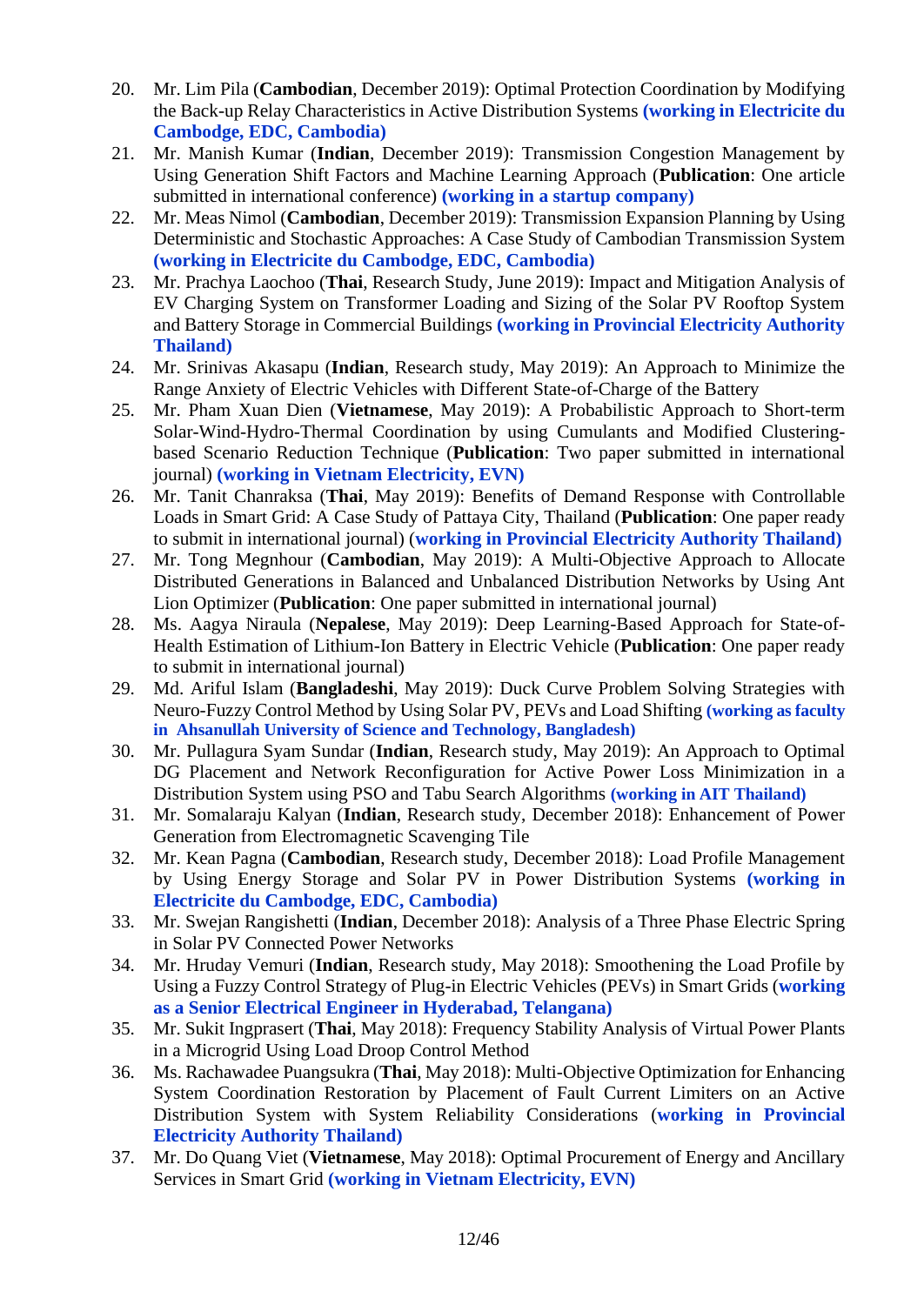- 38. Mr. Srikanth Mukkamalla (**Indian**, July 2017): Optional Scheduling of Customers' Demand by using Availability of Power and its Price in Smart Grid (**Publication**: One international conference articles) **(Pursuing PhD in IIT Roorkee, India)**
- 39. Ms. Menaka Karki (**Nepalese**, May 2017): An Approach to Enhance the Life of Transformer and the Battery of Gridable Vehicles in Active Distribution Systems (**Publication**: One international conference articles) **(working as a faculty in Tribhuvan University, Nepal)**
- 40. Mr. Md. Golam Mostafa (**Bangladeshi**, May 2017): Probabilistic and Combinatorial Approaches for Power Loss Minimization in Distribution Systems (**Publication:** Two paper in international conferences) **(working as a faculty in International Islamic University Chittagong, Bangladesh)**
- 41. Mr. Pawarong Thepparat (**Thai**, December 2017): Short-Run Electricity Generation Scheduling Considering Different Fossil and Renewable Supply Constraints **[working in public company, i.e. Electricity Generating Authority of Thailand (EGAT)]**
- 42. Mr. Mrutyunjaya Nanda (**Indian**, December 2017): Modeling and Placement of an Electric Spring in a Distribution System **(working as Power System Engineer in ENGIE Impact Thailand)**
- 43. Mr. Watcharakorn Pinthurat (**Thai**, May 2016): Modeling and Stability Analysis of Thailand Power Grid Interconnection (**Publication:** two papers in scopus cited international conferences) **(pursuing PhD in UNSW Sydney, Australia)**
- 44. Mr. Tristan Guzman Magallones, Jr (**Filipino**, May 2016): Modeling and Dynamic Performance Analysis of the Philippine-Sabah Power Grid Systems (**Publication:** two papers in scopus cited international conferences) **(working as a faculty in Central Midano University, Philippine)**
- 45. Ms. Happy Aprillia (**Indonesian**, December 2014): Optimal Capacitor Placement by Considering Minimum Harmonic Distortion on Unbalanced Three Phase Radial Distribution System Using Direct Search Algorithm (**Publication:** one paper published in an international conference) **(pursuing PhD in National Cheng Kung University, Taiwan)**
- 46. Mr. Pornchai Chaweewat (**Thai**, May 2014): Operational and Economic Assessment of Microgrid: A Case Study of Mae Sariang, Thailand (**Publication:** Two papers are published in international conferences) **(working in Provincial Electricity Authority Thailand)**
- 47. Mr. Nachapol Wongwantanee (**Thai**, May 2014): Load Curtailment Minimization in Intentional Islanded Networks and Its Restoration Strategy Considering Voltage Stability Issues (**Publication:** Two papers are published in an international conference) **(working in Provincial Electricity Authority Thailand)**
- 48. Mr. Subas Ratna Tuladhar (**Nepalese**, May 2014): Impact of Network Reconfiguration on Distribution Network Performance with Solar and Wind Generation using Non-Dominated Sorting Particle Swarm Optimization (**Publication:** One article in international journal (**Publication:** one paper in international journal (ISI IF 1.35) and another one paper in international conference) **(working as a Senior Electrical Engineer at Hydro-Consult Engineering Limited. Nepal)**
- 49. Ms. Somticha Panich (**Thai**, May 2014): Impact of Plug-in Electric Vehicles on Voltage Imbalance in Distribution System (**Publication:** One paper published in international conference and then same selected for publication in international journal) **(working in Provincial Electricity Authority Thailand)**
- 50. Ms. Krongsiri Mongkholkaset (**Thai**, May 2014): Flicker Problem Assessment of Different Wind Turbine Models in a Distribution System **(working in Provincial Electricity Authority Thailand)**
- 51. Ms. Pathatai Dharmasaroj (**Thai**, May 2014): Impact of Solar PV Penetration on Harmonic and Flicker Problems and Their Mitigation in the Distribution System **(working in Provincial Electricity Authority Thailand)**
- 52. Ms. Thitiporn Chaipattanawan (**Thai**, May 2014): Impact of Location and Penetration Level of Solar PV on Fault Current in a Distribution System **(working in Provincial Electricity Authority Thailand)**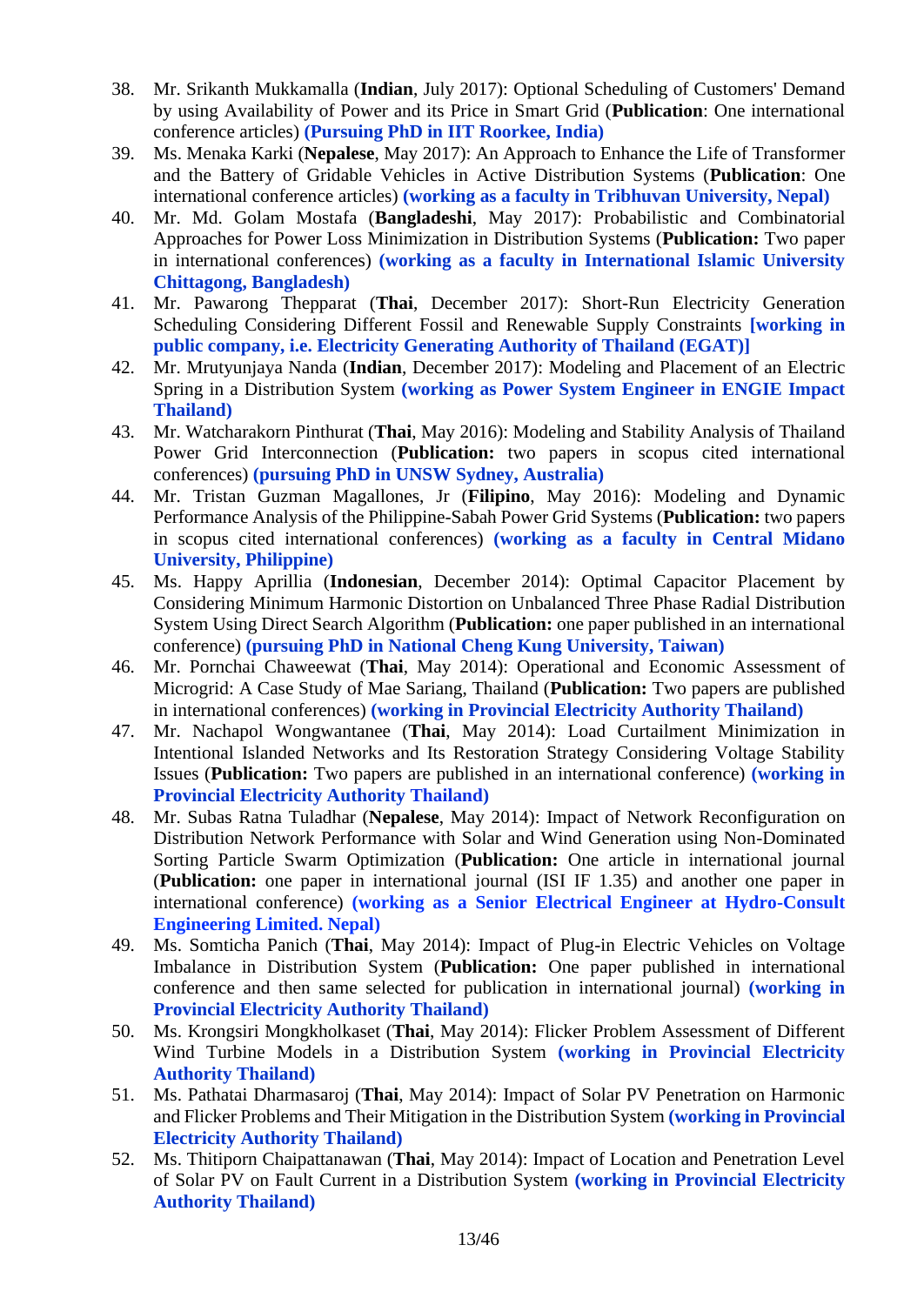- 53. Mr. Muhammad Shahzad Raee (**Pakistani**, Project, December 2013): A Comprehensive World Contemporary Disco's Approach for Reducing Technical and Non-Technical Losses in Electrical Power Distribution: A Case Study of MEPCO (**working in Multan Electric Power Company, Pakistan)**
- 54. Mr. Qaser Abbas (**Pakistani**, Project, December 2013): Improving the Performance of Electricity Distribution Feeder through Selecting Suitable Demand Side Management Activities: Making A Business Case (**working in Multan Electric Power Company, Pakistan)**
- 55. Mr. Muhammad Raza Zaffar (**Pakistani**, Project, December 2013): Line Losses Reduction through Bifurcation of Feeders: A Case Study of a Cost Benefit Ratio Analysis in MEPCO (**working in Multan Electric Power Company, Pakistan)**
- 56. Mr. Muhammad Saadat Siddique (**Pakistani**, Project, December 2013): Metering Losses in an Electricity Distribution System (**working in Multan Electric Power Company, Pakistan)**
- 57. Mr. Muhammad Waqas Zafar (**Pakistani**, Project, December 2013): An Approach for Suitable Maintenance Procedures to Improve the Technical and Financial Performance of Power Transformers (**working in Multan Electric Power Company, Pakistan)**
- 58. Mr. Pham Tuan Ngoc (**Vietnamese**, May 2013): Vietnam Optimal Placement of Fault Current Limiters to Reduce Short Circuit Current Level in Vietnam's Power Transmission Network (**Publication:** one paper published in an international journal) **(working in Vietnam Electricity, EVN)**
- 59. Ms. Tipaporn Munkong (**Thai**, May 2013): Impact of Distributed Generations on Small Signal Stability in Power Distribution Networks
- 60. Mr. Mujtaba Manavi (**Afghani**, May 2013): Impact of Renewable Power Source Integration on Voltage Stability in Southern Power System Network of Afghanistan **(working as a faculty in Kandahar University, Afghanistan)**
- 61. Ms. Hathaikan Mee-Kham (**Thai**, May 2013): A Multi-Objective Approach for Optimal Placement of DG to Enhance Power Distribution Network Performance using NSPSO **(working in Provincial Electricity Authority Thailand)**
- 62. Mr. Ta Nguyen Tan (**Vietnamese**, May 2013): Vietnam Optimal Operation of Cascade Hydropower Plants: A Case Study of IALY Hydropower Company in the Central Region of Vietnam **(working in Vietnam Electricity, EVN)**
- 63. Mr. Nguyen Vinh Phuc (**Vietnamese**, May 2012): Vietnam A Probabilistic Power Flow Analysis Using the Cumulant Method and Gram-Charlier Series Expansion **(working in Vietnam Electricity, EVN)**
- 64. Mr. Supan Thonprom (**Thai**, Co-chair, December 2012): A Study on Measures Towards Green Building: A Case Study of the AIT Energy Building **(working in Provincial Electricity Authority Thailand)**
- 65. Mr. Natthaphatr Watthanasiriphuwadech (**Thai**, December 2011): A PSO Based Probabilistic Load Flow Approach for Minimization of the Load Shedding by Optimal Capacitor Placement in the Power Distribution System **(working in Provincial Electricity Authority Thailand)**
- 66. Mr. Dinh Xuan Duc (**Vietnamese**, 2011): Vietnam Water Valuation in the Vietnamese Competitive Generation Market (**Publication**: one paper published in international conference) **(working in Vietnam Electricity, EVN)**
- 67. Mr. Tran Tien Hung (**Vietnamese**, 2011): Vietnam Electromagnetic Transient Simulation for the 500 kV Vinh Tan - Song May Transmission Line **(working in Vietnam Electricity, EVN)**
- 68. Ms. Pauranee Satphaisarnkit (**Thai**, Co-chair, December 2010): Impacts of Distributed Generation on the Protective Devices in the PEA Distribution System **(working in Provincial Electricity Authority Thailand)**
- 69. Ms. Ratchaporn Vairuangsiripong (**Thai**, Co-chair, December 2010): Impact of Distributed Generation in Steady State, Voltage and Transient Stability Analysis: A Case of Dansai System, Thailand **(working in Provincial Electricity Authority Thailand)**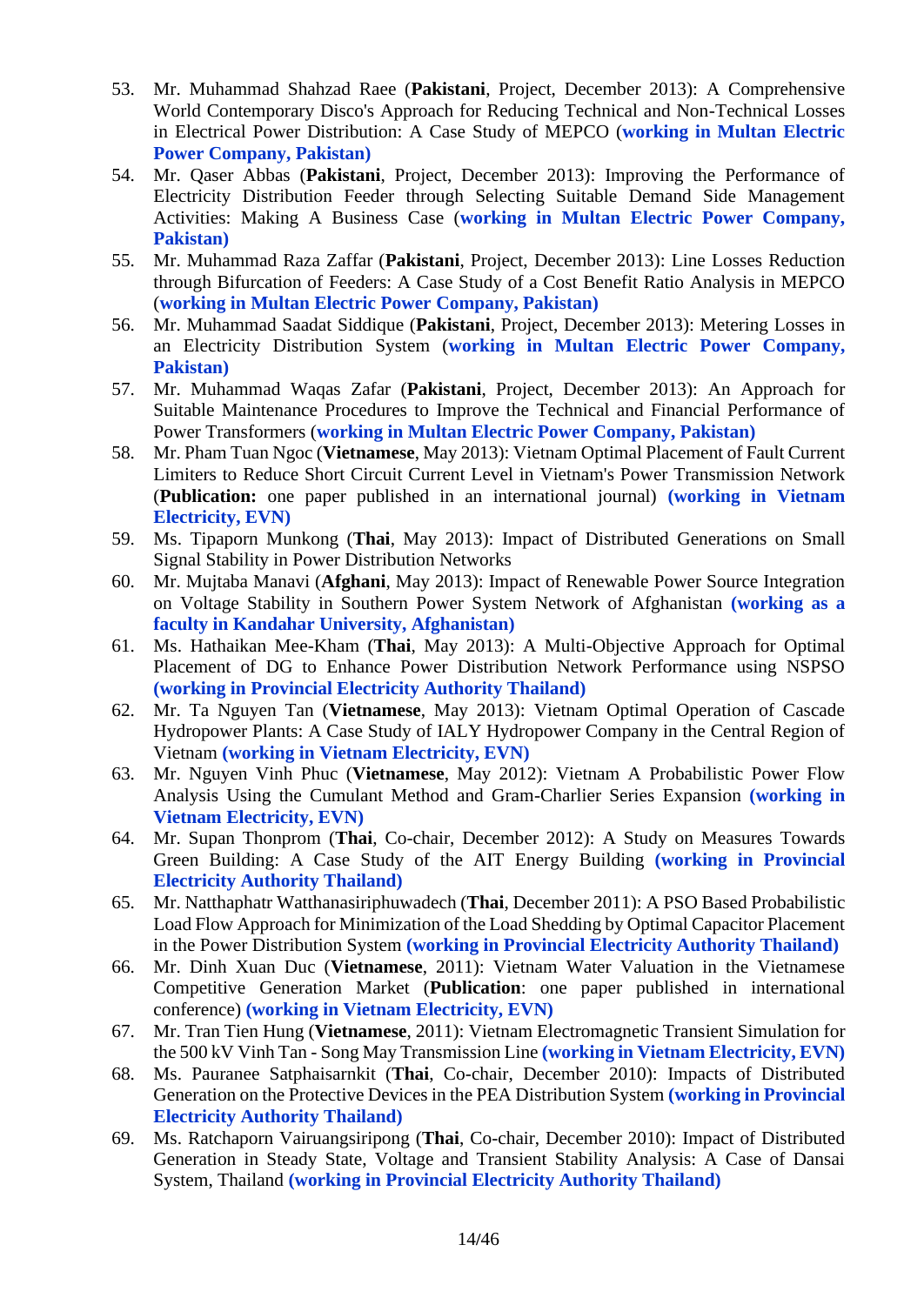- 70. Mr. Hassan Qazi Wazhat (**KTH Sweden**, **Pakistani**, 2009): Development of Sensitivity Based Indices for Optimal Placement of UPFC to Minimize Load Curtailment Requirements (**Publication**: One paper in international journal (Thomson Reuters IF= 1.084)) **(working as a Senior lead engineer - Renewable integration at EirGrid, Ireland)**
- 71. Mr. Priyanko Guha Thakurta (**KTH Sweden**, **Indian**, 2009): An Approach for Optimal Placement of SVC to Minimize Load Curtailment (**Publication**: One paper in international journal (Thomson Reuters IF= 1.084)) **(working as Postdoctoral Fellow in Energy Institute, UCD, Dublin, Ireland)**
- 72. Mr. Umair Mahmud Sheikh (**KTH Sweden**, **Pakistani**, Co-chair, 2009): Analysis of Power System Stability by Using Optimally Located SVC and STATCOM **(working in Siemens, UK)**

## **Special Study Supervision as Committee Chair:**

- 1. Mr. Pongsan Rattanaathiporn (**Thai**, May 2019): Study of Potential Microgrid Business Models for Power Utilities **(working in Metropolitan Electricity Authority, Thailand)**
- 2. Mr. Piyapong Prachuab (**Thai**, May 2019): Analysis for Dissolved Gas-in-oil of Power Transformer Using Artificial Neural Network Technique **(working in Metropolitan Electricity Authority, Thailand)**
- 3. Mr. Supnirun Suwannasorn (**Thai**, May 2019): Study of Voltage, Harmonics and Protection Issues in Variable Renewable Energy Integration and Control **(working in Metropolitan Electricity Authority, Thailand)**
- 4. Mr. Wasawat Sukrung (**Thai**, May 2019): Study of Different Communication Systems for AMR and AMI Application in MEA's Distribution Area **(working in Metropolitan Electricity Authority, Thailand)**

## **Member list of Master Program Committee for Thesis/Research/Project: In progress**

1. Mr. Patthanapun Boonthong (**Thai**, December 2021): Economic Dispatch using Cost-based Droop Schemes in Island Microgrids Case Study: Mea Saring microgrid Project

## **Completed**

- 2. Mr. Paing Moe Kyaw (**Burmese**, December 2021): A Study of Solar PV-Based Electricity System For AIT
- 3. Mr. Nabin Babu Ojha (**Nepalese**, May 2021): Power Trading in Micro-Grid Using Blockchain Technology in The Presence of Electric Vehicle
- 4. Mr. Hewa Yaddehige Pathum Dulanjana (**Sri Lankan**, May 2021): Development of Solar Based Hybrid Fish Drying System
- 5. Mr. Mohammad Atikul Islam (**Bangladeshi**, May 2021): Development of Air Pollution Emission Inventory for Dhaka Metropolitan Region (DMR), Bangladesh
- 6. Mr. Wisuwat Klabwisas (**Thai**, May 2021): Analysis of Hosting Capacity in Smart Distribution Network with Solar PV And EV Penetrations
- 7. Ms. Samina Alam (**Bangladeshi**, May 2021): Municipal Solid Waste to Energy: A Case Study of Chittagong, Bangladesh
- 8. Ms. Chutirat Ruangchutiphophan (**Thai,** May 2021): Life Cycle Assessment (LCA) of PEA 115 kV Overhead Transmission Lines: A Case Study of the Buriram-Satuk Substation Route
- 9. Mr. Natdanai Srisaengon (**Thai**, May 2021): Renewable Energy and Battery Storage-Based Optimal Electricity Generation for Tao Island, Thailand
- 10. Mr. Paisan Ongcharoen (**Thai**, May 2021): P2P Energy Trading Under Unbalanced Low-Voltage Distribution Network Constraints
- 11. Ms. Thitima Wanthong (**Thai**, May 2021): A Two-Layer Interactive Power Trading for 115kv Day-Ahead Power Pool in Eastern Economic Corridor Area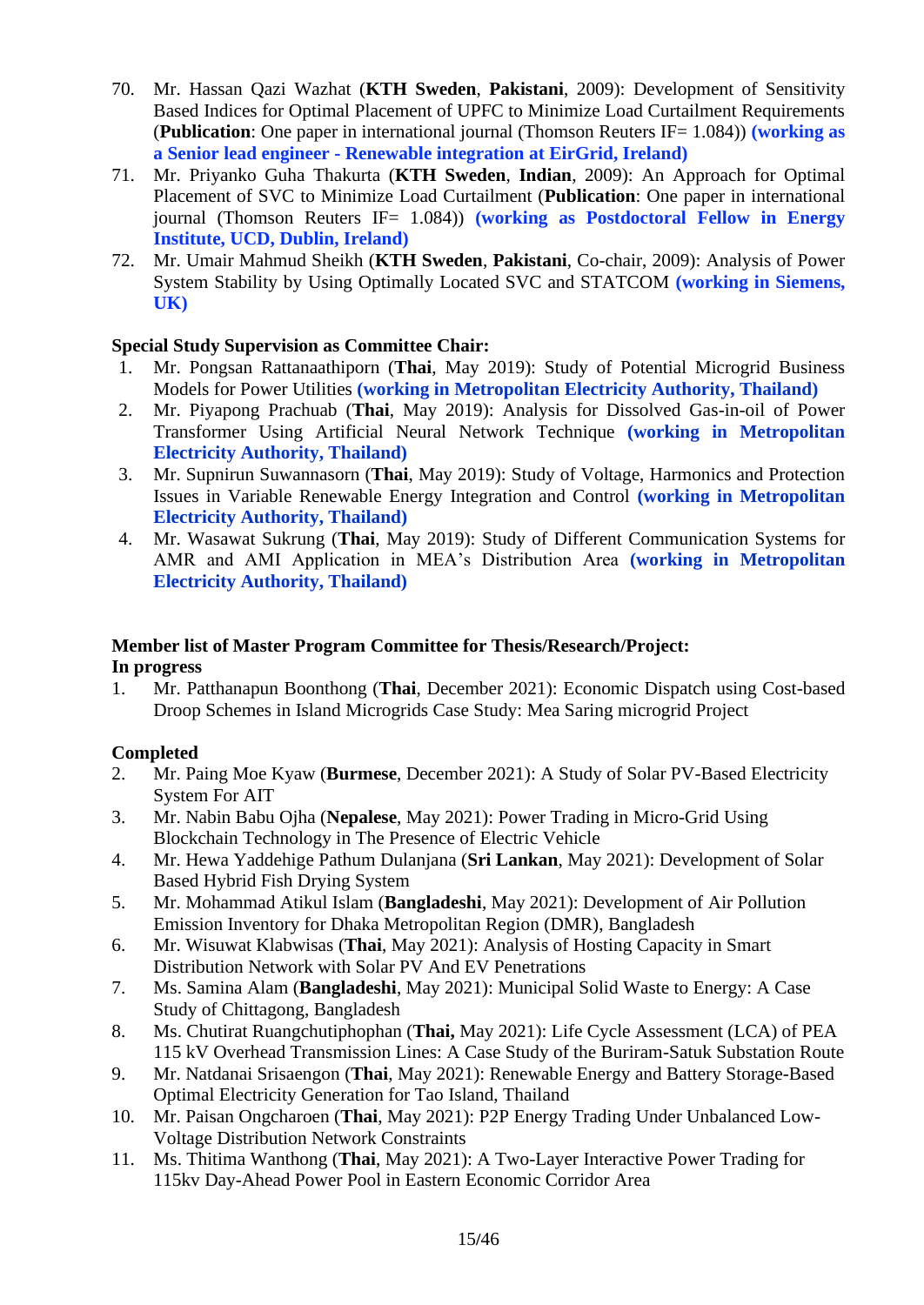- 12. Mr. Abbireddy Siva Rama Chandra Reddy (**Indian**, May 2021): A Study on Ethanol Production from Sugarcane Bagasse
- 13. Mr. Avishek Rai Baruah (**Indian**, December 2020): Improving Energy Efficiency in a Healthcare Facility
- 14. Mr. Hassan Fazliani (**Iranian**, Research study, December 2020): Water Desalination Operated by Renewable Energy: A Case from Iran
- 15. Mr. Kittin Doungnate (**Thai**, Research study, May 2020): Energy Consumption of an Academic Institution and A Household: A Preliminary Study
- 16. Mr. Raghu Charan Mamilla (**Indian**, Research study, May 2020): Cold Densification of Rice Husk with Water Hyacinth
- 17. Mr. Vivek Sharma Poudel (**Nepalese**, May 2020): Fabrication of Photo-Thermoelectric Energy Generator Using Gold Nanoparticle-Decorated Zinc Oxide Nanorods
- 18. Mr. Pochanont Karuumpho (**Thai**, May 2020): A Study of Grid-Connected Rooftop Solar PV in Thailand
- 19. Ms. Thitaporn Tubpong (**Thai**, May 2020): Machine Learning Based Asset Management for Power Transformer Maintenance
- 20. Mr. Woravich Rojthavol (**Thai**, May 2020): Proposed Market Design of Retail Electricity Markets Incorporating SPP Distribution Systems in Thailand
- 21. Mr. Satyanarayana Murthy Yedla (**Indian**, May 2020): Power Quality Enhancement in a Microgrid with Solar PV and Battery Energy Storage System
- 22. Mr. Kaung Si Thu (**Burmese**, May 2020): Blockchain and AI Based Power Trading in Prosumer Consortium Model: The Case of AIT Community
- 23. Mr. Niel Madhav Patamsetti (**Indian**, December 2019): Strategic cost optimization via presume interactions in microgrid
- 24. Mr. Pushpa Lal Acharya (**Bhutanese**, Research Study, December 2019): Evaluation of Social, Economic and Environmental Impacts of Rural Electrification in Bhutan
- 25. Mr. Sreeram Gopal Taninki (**Indian**, December 2019): Carbon Capture Potential of Micro Algae Cultivation System with Flue Gas from Coal Fired Thermal Power Plant in Andhra Pradesh.
- 26. Mr. Sonam Pelden Tshwang (**Bhutanese**, Research Study, December 2019): Improving Energy Efficiency in Bhutan Power Corporation Head Office Building, Thimphu, Bhutan
- 27. Mr. Phuntsho Norbu (**Bhutanese**, Research Study, December 2019): Capacitor Placement Study for Minimizing Power Losses on Transmission System of Bhutan
- 28. Mr. Matham Kiran Kumar (**Indian**, December 2019): Peak Demand Shaving at the End-Users by using Decentralized Solar-PV Battery Energy Storage Systems
- 29. Mr. Myo Min Htwe (**Burmese**, December 2019): Optimal Scheduling of Battery Energy Storage Systems of Residential Solar PV System for Reverse Power Flow Mitigation and Peak Load Shaving
- 30. Mr. Bhargab Jyoti Bharali (**Indian**, December 2019): Valorization of the Producer Gas by Removing Nitrogen Gas in Air Gasification
- 31. Mr. Nadimpalli Prudhvi Raju (**Indian**, Research Study, May 2019): A Study of Algae as a Source of Jet Fuel
- 32. Mr. Firuz Ahamed Nahid (**Bangladeshi**, May 2019): Very Short-Term Wind Speed Forecasting Using Convolutional Long Short-Term Memory Neural Network
- 33. Ms. Tenzin Choden (**Bhutanese**, May 2019): Barriers and Opportunities in Cross-border Electricity Trading for Bhutan
- 34. Mr. Itthipol Udomkitpaibool (**Thai**, May 2019): Distributed and Autonomous Microgrid System Using Aged Lithium-ion Battery Energy Storage System
- 35. Ms. Alisha Shrestha (**Nepalese**, May 2019): Simulation for Maximum Hydropower Generation under Climate Change Scenarios for Kulekhani Hydropower Plant, Nepal
- 36. Mr. Kolluru Venkata Surya Vinay Krishna (**Indian**, Research Study, December 2018): A Study on Energy Use in an Educational Institution Using RETScreen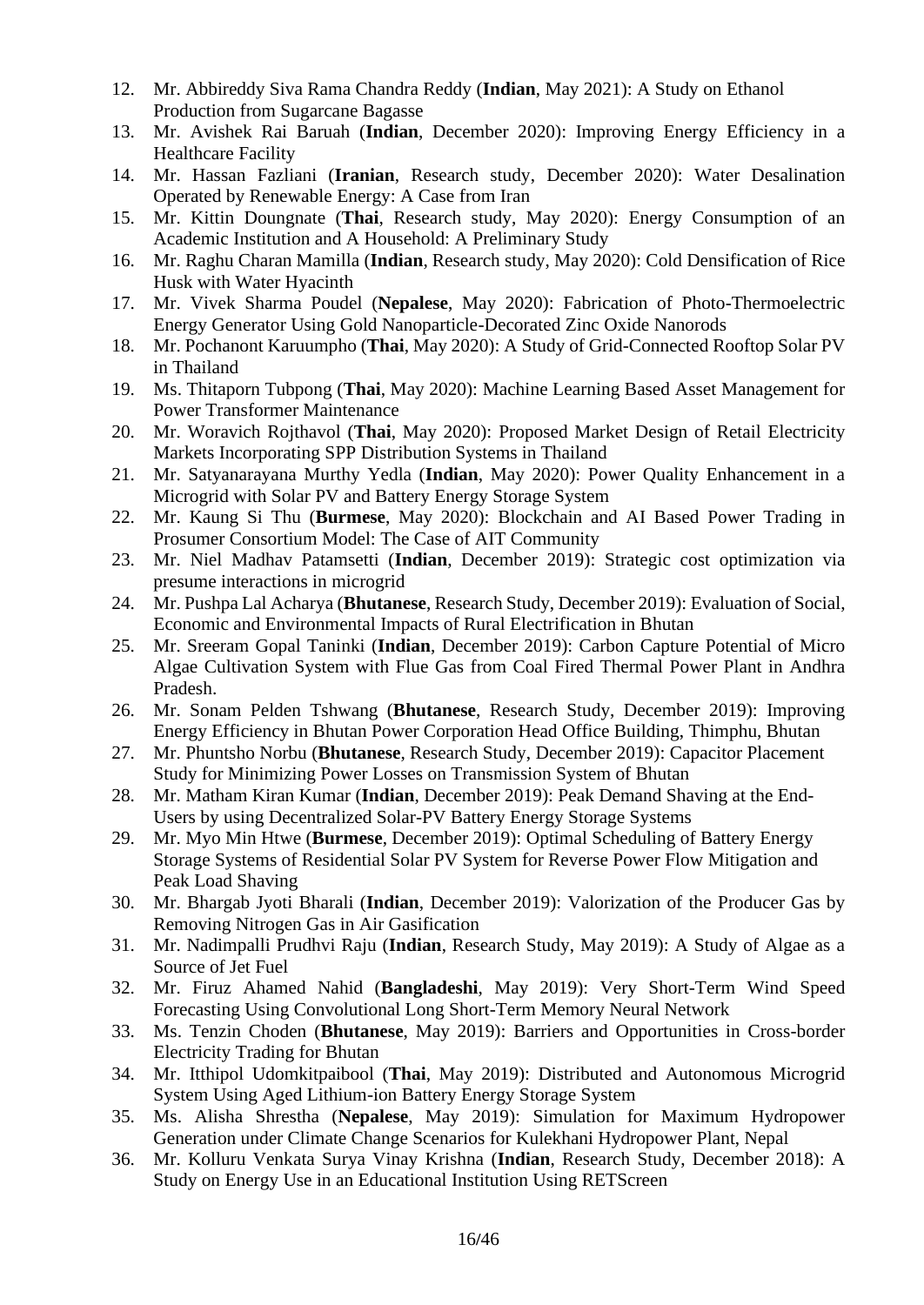- 37. Mr. Peparthy Murali (**Indian**, Research study, December 2018): A Study of Pyrolysis of Rice Residues in Andhra Pradesh, India
- 38. Mr. Pantakan Tangeuab (**Thai**, December 2018): Optimal and Stochastic Aggregation of Electric Vehicles in Smart Distribution System Considering Dynamic TOU Pricing
- 39. Mr. Shaik Madar Saheb (**Indian**, Research study, December 2018): Estimation of Process and Energy CO<sup>2</sup> Emissions of Indian Cement Industry
- 40. Mr. Vankayala Venkata Sandeep (**Indian**, December 2018): Analysis of Opportunities for Waste to Energy in Cassava Sago Industry
- 41. Mr. Se Samnang (**Cambodian**, Research study, December 2018): Impacts of Distributed Generation on the Protection System of Distribution Network
- 42. Mr. Ragi Sai Kiran Reddy (**Indian**, December 2018): Energy and Environmental Implications of a Passenger Transport in Hyderabad, India
- 43. Mr. Patipop Amornpanthang (**Thai**, December 2018): Implications of the Large Scale Introduction of Electric Vehicles (EVs) on Energy and the Environment in Thailand
- 44. Mr. Natakornpong Veerachayapornkul (**Thai**, Research study, December 2018): Technical and Economic Analysis of Household Solar Rooftop Photovoltaic System in Six Regions of Thailand Using RETScreen Program
- 45. Mr. Balla Gowtham Chandra (**Indian**, Research Study, December 2018): Assessment of Cold Densified Pellets Derived from Rice Residues as Cooking Fuel
- 46. Mr. Kondamuri V. V. Satyanarayana Swamy (**Indian**, Research Study, December 2018): Biogas Digestate as a Cooking Fuel
- 47. Mr. Indana Venkata Appala Mani Kumar (**Indian**, Research Study, December 2018): Municipal Solid Waste to Energy Opportunities in Kakinada City, India
- 48. Mr. Sharang Dev Sharma (**Indian**, ICT, May 2018): Evaluation of Solar Energy Potential and Site Suitability for PV Farms by Using Multi Criteria Decision Support System
- 49. Mr. Hazrat Mohammad Wahdaty (**Afghani**, ICT, May 2018): ICT based Land suitability modeling for urban development using Remote sensing and GIS: a case study of Kabul city, Afghanistan
- 50. Ms. Jyotsna (**Indian**, Research Study, May 2018): Success Determinants for Off-Grid Rural Electrification Program
- 51. Ms. Raagalipi Kattunga (**Indian**, Research Study, May 2018): Hybrid Electricity Generation Systems: A Case Study of Mandaipalle Village, Telangana, India
- 52. Mr. Naveen Venkatesh Vinod Pampana (**Indian**, Research Study, May 2018): A Study on Biogas Production from Food Waste in Hosur, India
- 53. Mr. Nilay Kumar Sarker (**Indian**, May 2018): Design and Evaluation of a Microalgae Cultivation System
- 54. Mr. Phuriphat Samphanthasit (**Thai**, May 2018): Harmonic Analysis of High Penetration of Solar Rooftop Systems in an Unbalanced EV Loading Distribution Network
- 55. Mr. Tanawat Laopaiboon (**Thai**, May 2018): Short-term Solar Forecasting Using Deep Long Short-Term Memory Recurrent Network Program
- 56. Mr. Bhavin Pradhan (**Nepalese**, May 2018): Implications of Electric Mobility for Kathmandu Valley on Energy Demand, Greenhouse Gas Emissions and Analysis of Barriers
- 57. Mr. Pradya Panyainkaew (**Thai**, May 2018): Irregular Power Consumption Identification by Using Support Vector Machine and Neural Network Classification
- 58. Mr. Phyo Kyaw (**Burmese**, Research study, December 2017): Dew Point Evaporative Cooling System
- 59. Mr. Nedunuri Venkata Rajesh (**Indian**, Research Study, December 2017): Coconut Residues to Energy and Value-Added Materials in Andhra Pradesh, India
- 60. Mr. Gatti Chaitanya Mourya (**Indian**, July 2017): Biodiesel Production from Jatropha in Kakinada, India
- 61. Mr. Naga Srikanth Midde (**Indian**, Research study, December 2017): Status and Potential of Biogas from Selected Waste Sources in Andhra Pradesh, India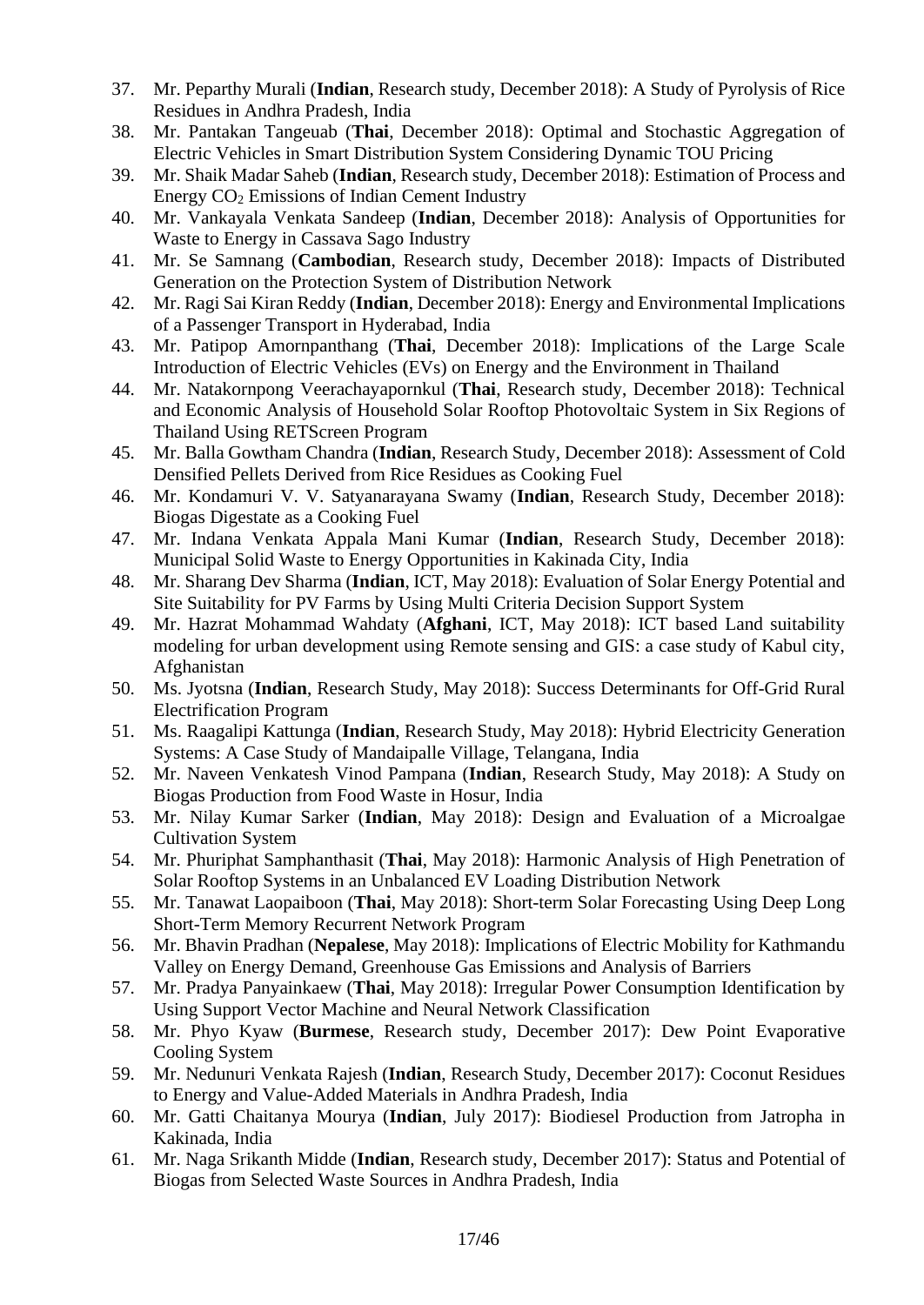- 62. Mr. Ganji Manoj Kumar (**Indian**, May 2017): CO<sub>2</sub> Capture and Storage in Saline Aquifiers in Andhra Pradesh, India
- 63. Mr. Wahidullah Kharotai (**Afghani**, Research study, May 2017): Barriers and Opportunities for Off-grid Solar Home System in Afghanistan Based on Stakeholders Perception: A SWOT-AHP Analysis
- 64. Mr. Piriya Paokorkeatikul (**Burmese**, Research study, December, 2017): A Study on the Geothermal Energy Utilization in Thailand
- 65. Mr. Raunak Thapa (**Nepalese**, Research study, December 2017): Policy Effectiveness and Upscaling Challenges: The Case of Renewable Energy Subsidy Policy in Nepal
- 66. Mr. Hasan Masrur (**Bangladeshi**, Research study, May 2017): A Techno-Economic Feasibility Study of a Microgrid on the Coastal Area of Bangladesh: St. Martin's Island
- 67. Mr. Pratik Karki (**Nepalese**, December 2017): Barriers and Opportunities in Cross-border Electricity Trading for Nepal: A SWOT-AHP Analysis
- 68. Mr. Nguyen Phuoc (**Vietnamese**, December 2017): Optimal Day-Ahead Generation Scheduling with Independent Slack Bus Loss Sensitivity in Vietnam's Wholesale Electricity Market
- 69. Mr. Soeun Sophanith (**Cambodian**, December 2017): Active Power Loss Reduction and Voltage Profile Enhancement in a Radial Distribution System
- 70. Ms. Rana Shreeya (**Nepalese**, May 2017): The Cost of Electricity Not Served: An Analysis for the industrial Sector in Nepal
- 71. Mr. Sitav Bhadra (**Indian**, May 2017): Microalgae Based Biodiesel Production Using Coal Thermal Flue Gas and Wastewater in West Bengal: A Techno- Financial Analysis
- 72. Mr. Danupol Wetchasirikul (**Thai**, May 2017): Wind Speed Forecasting Using Deep Learning Algorithm
- 73. Ms. Pallavi Das (**Indian**, May 2016): Cost and Reliability Analysis for Off-Grid PV Electrification Options
- 74. Mr. Nutthapong Sivapraphagorn (**Thai**, Research study, 2016): A Study on the Reduction of Electricity Consumption and Cost in Some Buildings at AIT
- 75. Ms. Syeda Ismoth Iqbal (**Bangladeshi**, Research study, December 2016): Analysis of Challenges and Opportunities for Green Energy Banking in Bangladesh
- 76. Mr. Amrit Paudel (**Nepalese**, May 2016): Optimal Scheduling of Active Distribution Network Considering DG Placement, Network Reconfiguration and Electric Vehicles
- 77. Mr. Wannakorn Supingklad (**Thai**, May 2016): Optimal Power Dispatch Considering Dispatchable Solar and Wind Generation Using Particle Swarm Optimization
- 78. Mr. Abhishek Pathak (**Indian**, May 2016): Maximizing Energy Generation from Photovoltaic Arrays Through Shading Analysis from Restricted Urban Roof Areas
- 79. Mr. Sachin Muralee Krishna (**Indian**, May 2016): Economic and Performance Evaluation of Optimal Diesel-Biodiesel-Ethanol Blends (Publication: One international journal)
- 80. Mr. Masingha Kavinda Randima Wijayawardena (**Sri Lankan**, Research study, May 2018): Analysis of a Hybrid Renewable Microgrid System for Nainativu Island, Sri Lanka
- 81. Mr. Wais (**Afghani**, May 2016): Energy Consumption from Transport Sector: A Case of Kandahar City
- 82. Mr. Natthawut Weerarak (**Thai**, December 2015): Energy Consumption and CO2 Emission of Hotel Building in Thailand
- 83. Mr. Anand M.P. (**Indian**, May 2015): Optimal Day-Ahead Scheduling of a Smart Distribution Network: Considering the Effect of Demand Response, Electric Vehicles and Network Reconfiguration (Publication: Three papers published in international conferences)
- 84. Mr. Mohammad Nazrul Islam (**Bangladeshi**, May 2015): Online Voltage Stability Assessment Using Local Phasor Measurements
- 85. Mr. Amam Hossain Bagdadee (**Bangladeshi**, May 2015): Power Quality Improvement of Different Load Models in a Micro-Grid System
- 86. Ms. Wichayaphorn Phoonsap (**Thai**, May 2014): Performance of Parabolic Trough Solar Collector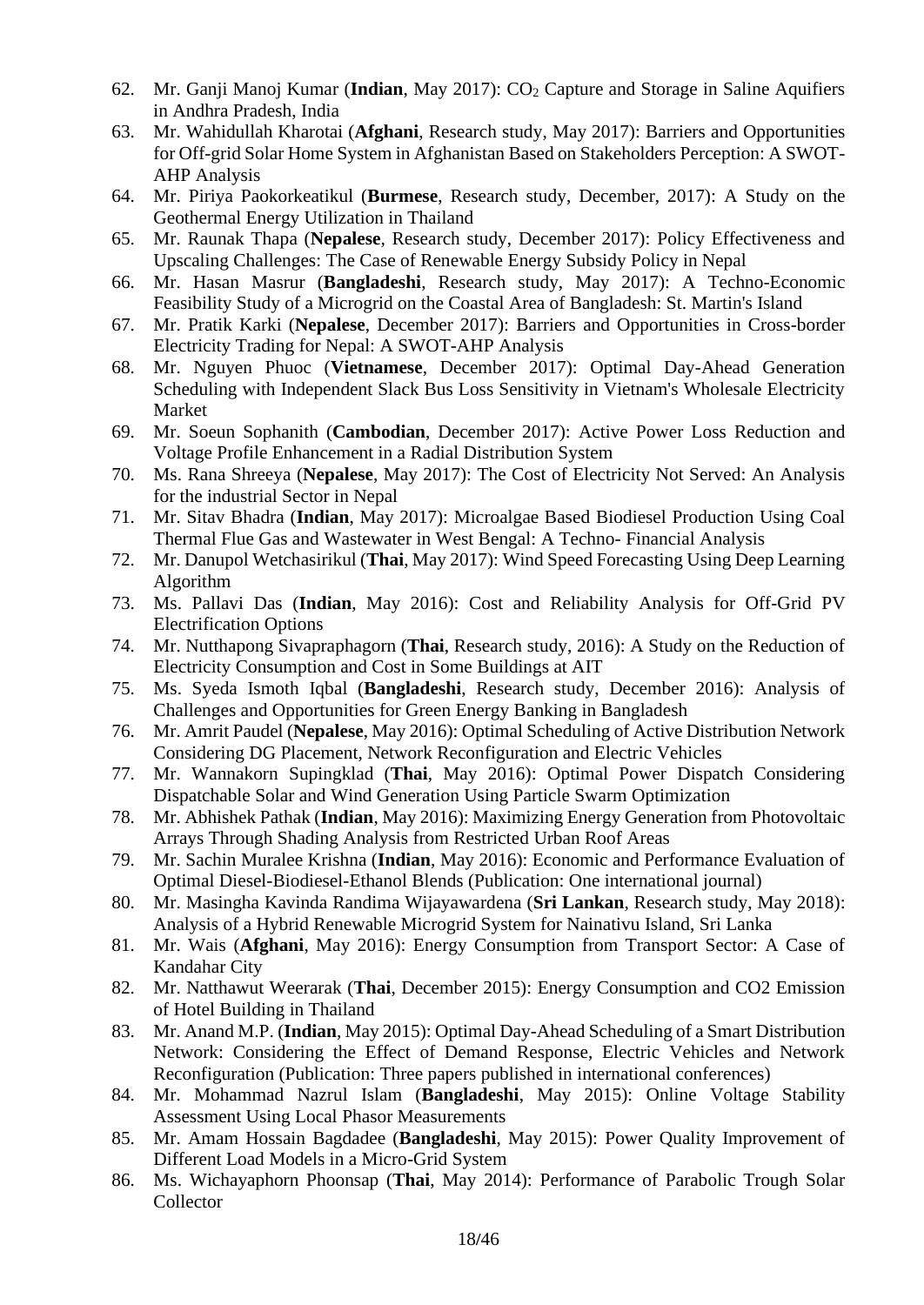- 87. Mr. Thanongsak Kaewsaibuathong (**Thai**, May 2014) : Application of Wattmon for System Design and Performance Improvement of PV Systems
- 88. Mr. Vinalong Phonekeo (**Laotian**, May 2014): Electric Vehicle as a Transportation Option for Vientiane: Impact on Transport Energy Demand, GHG Emission and Implications for Electricity Planning
- 89. Ms. Orawan Phochai (**Thai,** 2014): Voltage Control Strategies for Grid-Connected Solar PV **Systems**
- 90. Mr. Rung Punyachai (**Thai**, 2014): Impact of High Solar Rooftop PV Penetration on Voltage Profile in a Distribution System
- 91. Mr. Jukkrapun Prasomthong (**Thai**, 2014): Optimal Placement of Vehicle-to-Grid Charging Station in Distribution System Using Particle Swarm Optimization with Time Varying Acceleration Coefficients
- 92. Ms. Chanokwan Veerasathian (**Thai**, 2014): Voltage Stability Assessment of DFIG Wind Turbine in Different Control Modes
- 93. Ms. Anchuleeporn Chersin (**Thai**, 2014): Improvement of Uncertain Power Generation of Rooftop Solar PV Using Battery Storage Energy Management Strategy
- 94. Ms. Panipak Thipthiangthae (**Thai**, 2014, Research study): Estimating Greenhouse Gas Emission in the Corporate Sector: The Case of AIT, Thailand
- 95. Mr. Ekawut Chayakul (**Thai**, 2014, Research study): A Study on Street Lighting in the AIT Campus
- 96. Mr. Asim Ejaz (**Pakistani**, Project, December 2013): Use of an Enterprise GIS for an Electric Distribution Utility Company: Laying the Grounds for Achieving Smart Grid
- 97. Mr. Muhammad Ramzan (**Pakistani**, Project, December 2013): Impacts of Wind Energy on Coal Based Power Generation Planning of Pakistan
- 98. Mr. Syed Hasan Bilal Gilani (**Pakistani**, Project, December 2013): Proposed Billing and Monitoring System for MEPCO and its Financial Evaluation
- 99. Mr. Kamran Zahoor (**Pakistani**, Project, December 2013): Effects of Quality Training and Motivation on Teamwork Improvement and Task Efficiency at MEPCO
- 100. Mr. Muhammad Rizwan Fiaz (**Pakistani**, Project, December 2013): Cost and Benefit Analysis for Installing a Biogas Plant in the Rural Village of Warburton in Pakistan
- 101. Mr. Muhammad Abu Bakr Khan Sherwani (**Pakistani**, Project, December 2013): Estimation of Residential Customer Outage Costs in LESCO
- 102. Mr. Kamran Naveed (**Pakistani**, Project, December 2013): Motivation: An Analytical Study on Sources of Motivation for Officers of DISCOs
- 103. Mr. Abdul Ghaffar (**Pakistani**, Project, December 2013): Recruitment Practices and Change Management in MEPCO
- 104. Ms. Rabeel Manzoor (**Pakistani**, Project, December 2013): Software Requirements and Choice of Technology for Automated Billing Systems
- 105. Mr. Amjad Hussain Nagra (**Pakistani**, Project, December 2013): Measuring Job Satisfaction in the Power Distribution Sector of Pakistan
- 106. Mr. Muhammad Hasnain Shakil (**Pakistani**, Project, December 2013): Mitigation of Overbilling Syndrome and Poor Management System in MEPCO and Its Financial Benefits
- 107. Mr. Le Hoang Nam (**Vietnamese**, 2013): Hydro-Thermal Coordination using Pseudo-Gradient Based Particle Swarm Optimization Method Considering Wind Power Uncertainty: A Case of Vietnam
- 108. Mr. Pok Palpibal (**Thai,** 2013): Multi-Objective Power Distribution System Planning Considering PEVs Using NSPSO
- 109. Mr. Piyachai Sritunya (**Thai**, 2013): Multi-objective Service Restoration in Distribution System with DG Using NSPSO
- 110. Mr. Muhammad Ahad Rahman Miah (**Bangladeshi**, 2013): Sustainable Extraction and Usage of Coal in Jamalganj Coal Field, Bangladesh
- 111. Mr. Wichien Tunyasrivorakul (**Thai**, 2013): Time Series and Panel Data Analysis of Crude Oil Consumption for Indonesia, Malaysia and Thailand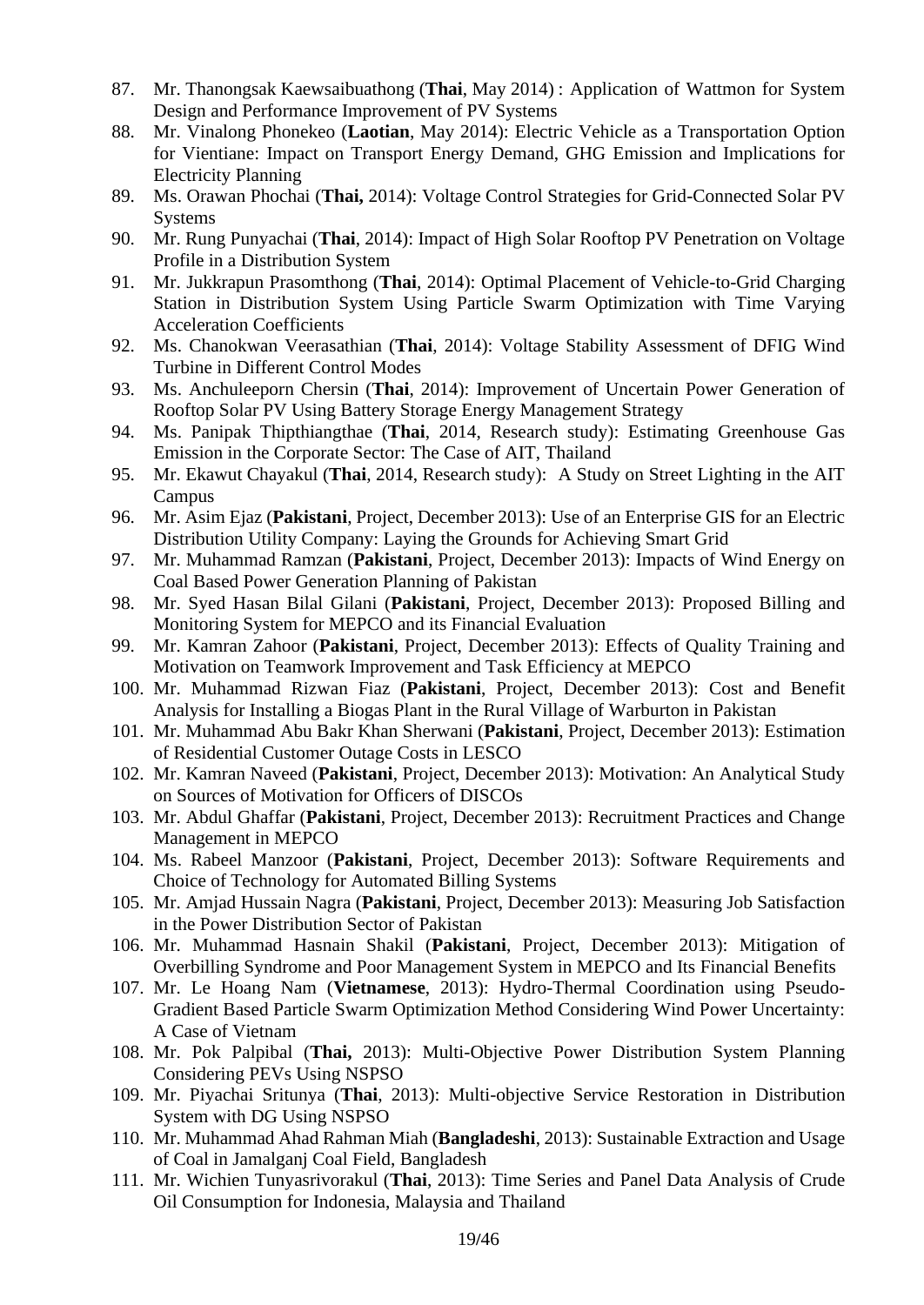- 112. Ms. Perada Limloetmongkol (**Thai**, 2013): Panel Cointegration and Causality Analysis on CO2 Emissions in Selected ASEAN Countries
- 113. Ms. Prow Choompradit (**Thai**, 2012): Estimating Short and Long Run Time-of-Use Tariff Elasticities for PEA's Customer Demand
- 114. Mr. Bhawat Traipattanakul (**Thai**, 2012): Technical and Policy Options for Wind Energy Development in Thailand
- 115. Mr. Thanaset Petchwattananon (**Thai**, 2012): Impacts of Plug-in Hybrid Electric Vehicles on Power Sector Development in Thailand
- 116. Mr. Taskin Jamal (**Bangladeshi**, 2012): An Approach Towards Smart Distribution Network in Dhaka, Bangladesh by Rooftop Solar PV Using GIS
- 117. Mr. Sutisil Khedkaw (**Thai**, 2012): Robust Combined-Objective Particle Swarm Optimization for Planning Transition to Plug-in Hybrid Electric Vehicle
- 118. Mr. Passapong Saneaphunt (**Thai**, 2012): An Empirical Analysis on CO2 Emissions from the Electricity Sector and Income Based on the Environmental Kuznets Curve
- 119. Ms. Thanyaporn Harnboonyanon (**Thai**, 2012): Impacts of Electric Vehicle Charging on Distribution Transformers
- 120. Ms. Pradsamon Rodchuea (**Thai**, 2012): Impacts of AMI Deployment in Thailand: Generation Expansion Model
- 121. Mr. Tran Truong Han (**Vietnamese**, 2012): Technical and Financial Impact Assessment of a Wind Farm: A Case Study of a Phong Project, Vietnam
- 122. Mr. Jakkrapun Tessiri (**Thai**, 2012): A Study on Small Scale Applications of Biogas
- 123. Ms. Shahina Perveen (**Bangladeshi**, 2012, Research study): Comparative Study of Index Decomposition Analysis Approaches for CO2 Emission Changes: A Case Study in South-East Asian Countries
- 124. Ms. Chonlapat Leewarinpanich (**Thai**, 2011/12): Monthly Electricity Demand Forecast for Provincial Electricity Authority Using Autoregressive Integrated Moving Average (ARIMA) and Artificial Neural Network (ANN): A Case Study of Chiangmai
- 125. Mr. Tharakorn Chanlapa (**Thai**, 2011/12): An Assessment of Micro Hydropower for Rural Electrification: A Case Study of Maesa Basin, Thailand
- 126. Ms. Pun Phullsub (**Thai**, 2011/12): Electricity Consumption during Flooding in Thailand: Case Study in Bangkok, Nonthaburi and Samut Prakan
- 127. Mr. Peerakit Theerasopon (**Thai**, 2011/12): GHG Mitigation Potential of Clean Coal Technologies and Carbon Capture and Sequestration in Thailand
- 128. Ms. Klairung Kositthanasaran (**Thai**, 2011/12): Financial Risk Analysis of Biomass Power Plant: A Case study of Sungoen Rice Husk Power Plant in Nakhonratchasima
- 129. Mr. Warodom Khamphanchai (**Thai**, 2011): A Multi-Agent based Power System Restoration Approach in Distributed Smart Grid
- 130. Mr. Watchara Jaroenpan (**Thai**, 2011): Multi-Areas Economic Dispatch by Particle Swarm Optimization with Time-Varying Acceleration Coefficients
- 131. Mr. Pasapong Gamonwet (**Thai**, 2011): Electricity Retail Price in Competitive Market using the Risk Adjusted Capital asset pricing model (CAPM): A Case of Thailand
- 132. Ms. Pensupa Sattawatananon (**Thai**, 2011): Risk Analysis in Financial Evaluation of Electricity Transmission System Extension Project: A Case Study of Samui Island, Thailand
- 133. Mr. Hoang Thanh Hai (**Vietnamese**, 2011): Feeder Automation Planning for Hanoi Power Distribution System
- 134. Mr. Kritsnai Jantawongsri (**Thai**, 2011): Optimal DG Placement in Island Microgrid System by PSO with Time-Varying Acceleration Coefficients
- 135. Mr. Phoukhong Sinyasone (**Laotian**, 2011): Optimal Capacitor Placement for Voltage Improvement and Loss Reduction in Power Distribution Networks in Lao PDR
- 136. Ms. Vipasinee Kesornpikul (**Thai**, 2011): Comparison of Harmonic Behavior of Compact Fluorescent Lamp in Thailand
- 137. Mr. Paveen Suwannawat (**Thai**, 2011): Optimal Scheduling of Combined Heat and Power Units in a Household Islanding Microgrid System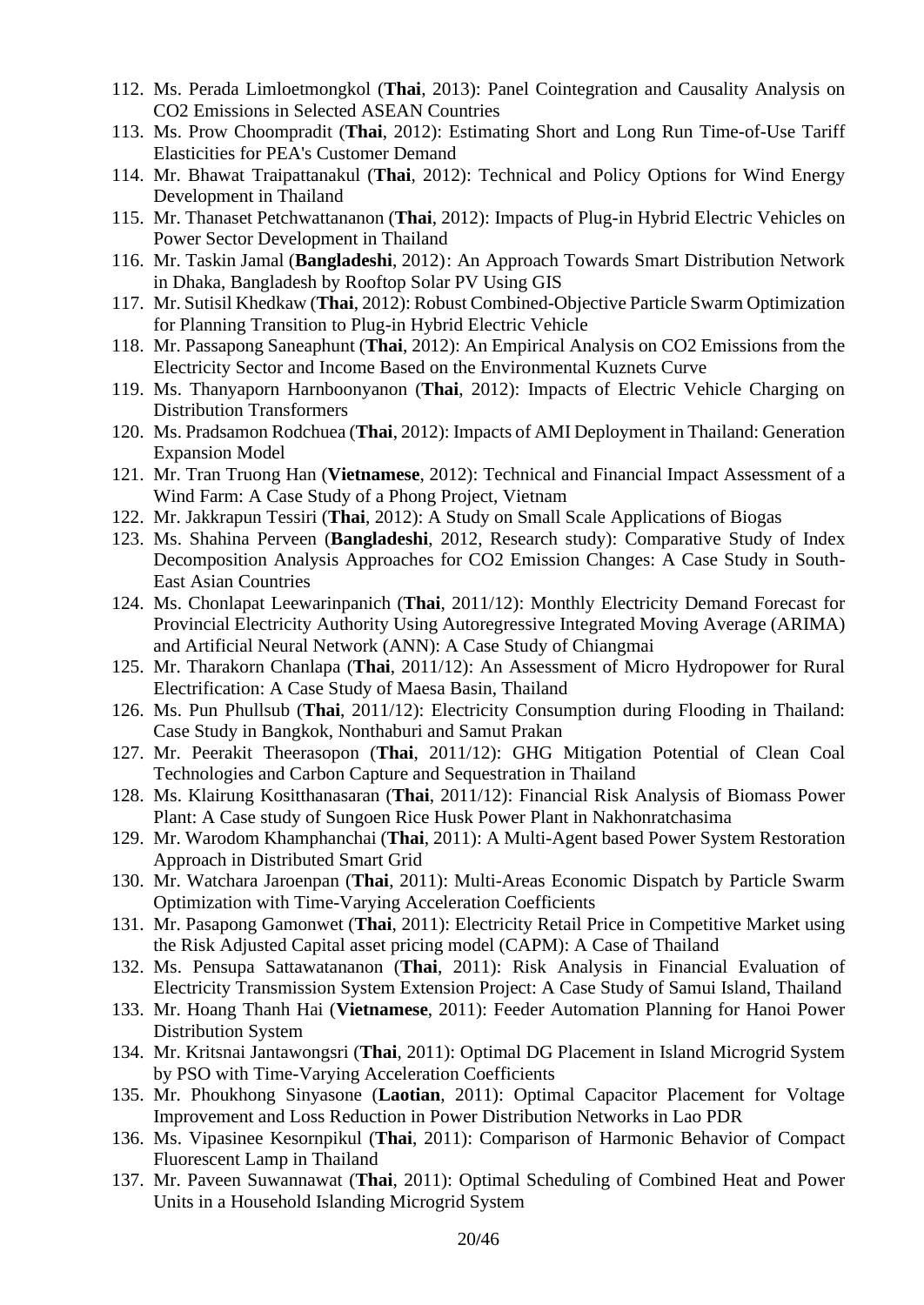- 138. Mr. Chakkapong Somsri (**Thai**, 2011): Optimal Distribution Substation Placement, Size and
- 139. Installation Period by Improved-Binary Particle Swarm Optimization
- 140. Ms. Su Yin Min (**Burmese**, 2010, Research study): Optimal TCSC Placement for Minimization of Transmission Losses
- 141. Mr. Bhakbhum Kaewkamthong (**Thai**, 2010, Research study): Fault Identification and Locating on PEA Distribution System
- 142. Mr. Phan The Hieu (**Vietnamese**, 2010): Distribution Expansion Planning: A Case of Travinh City, Vietnam
- 143. Mr. Thad Aosombatkun (**Thai**, 2010): An Analysis of Electricity Demand and Pollutant Emissions Using Cointegration and ARIMA Modeling: A Case Study of Thailand
- 144. Ms. Wikanda Pensupa (**Thai**, 2010): Assessment of Clean Development Mechanism (CDM) Projects for Net GHGs Mitigation in Thailand
- 145. Mr. Paradorn Sriprasat (**Thai**, 2010): Distribution System Planning Considering Grid Connected Rooftop PV Systems: A Case of Chiang Mai City, Thailand
- 146. Mr. Sitthigorn Promthaworn (**Thai**, 2010): Reliability Improvement by the Microgrid System: A Case of Mae Hong Son, Thailand
- 147. Mr. Bancha Rangsakorn (**Thai**, 2010): Multi-Objective Distributed Generation Optimal Placement in Distribution System using Nondominated Sorting Particle Swarm Optimization
- 148. Mr. Yusak Tanoto (**Indonesian**, 2010): Long Term Peak Load Forecasting Using Artificial Neural Networks: The Case of Java-Madura-Bali Interconnection, Indonesia
- 149. Mr. Nuttawich Khamsawasd (**Thai**, 2010): Optimal Bidding Strategy in LMP-Based Electricity Market Considering Demand Elasticity by Particle Swarm Optimization with Time-Varying Acceleration Coefficients
- 150. Mr. Apinat Saksinchai (**Thai**, 2010): Multi-objective Bidding Strategy for Generation Company using Non-Dominated Sorting Particle Swarm Optimization
- 151. Ms. Cherry Myo Lwin (**Burmese**, 2010): Greenhouse Gas Mitigation by Hydropower Trading from Myanmar to Thailand
- 152. Ms. Seema Thakur (**Nepalese**, 2010): Optimal Generation Scheduling of Cascaded Hydro-Thermal and Wind Power Generation by Particle Swarm Optimization
- 153. Ms. Yada Rungreang (**Thai**, 2010): Financial Transmission Right Bidding Strategy in Competitive Power Market Using Particle Swarm Optimization
- 154. Mr. Nitipong Thipwiang (**Thai**, 2010): Wind Power Bidding Strategy in Short-Term Power Market Based on Particle Swarm Optimization
- 155. Mr. Mom Kirivathanak (**Thai**, 2010): Optimal DG Placement in a Nodal Price Based Electricity Market: The Case of Cambodia
- 156. Mr. Dinesh Rangana Gurusinghe (**Sri Lankan**, 2010): Saddle Node Bifurcation and Voltage Stability Analysis by Particle Swarm Optimization
- 157. Ms. Arisa Sumthong (**Thai**, 2010): Long-term Co2 Emission Reductions Target and Scenario for the Industrial Sector of Thailand
- 158. Mr. Agapol Pukprayura (**Thai**, 2010): Optimal Under-Voltage Load Shedding for Northeastern EGAT System
- 159. Mr. Purna Bdr Rai (**Bhutanese**, 2010): Total Transfer Capability Enhancement using FACTS Devices: A Case Study of Bhutan Power System
- 160. Mr. Arshad Mahmood (**Pakistani**, 2010, Research study): Energy Consumption and Economic Growth in Pakistan: A Causality Analysis
- 161. Mr. Ngo Dang Chien (**Vietnamese**, 2010): Integrated Resources Planning Considering Demand Side Management: A Case Study of Vietnam
- 162. Mr. Natthakich Assanee (**Thai**, 2010, Research study): The Transition to a Hydrogen Economy in Thailand
- 163. Ms. Tran Thi Kieu Ngoc (**Vietnamese**, 2010, Research study): Analysis of a Micro Combined Heat Power as a Clean Development Mechanism Project in Residential Area, Hanoi, Vietnam

#### **Member of Special Study Committee:**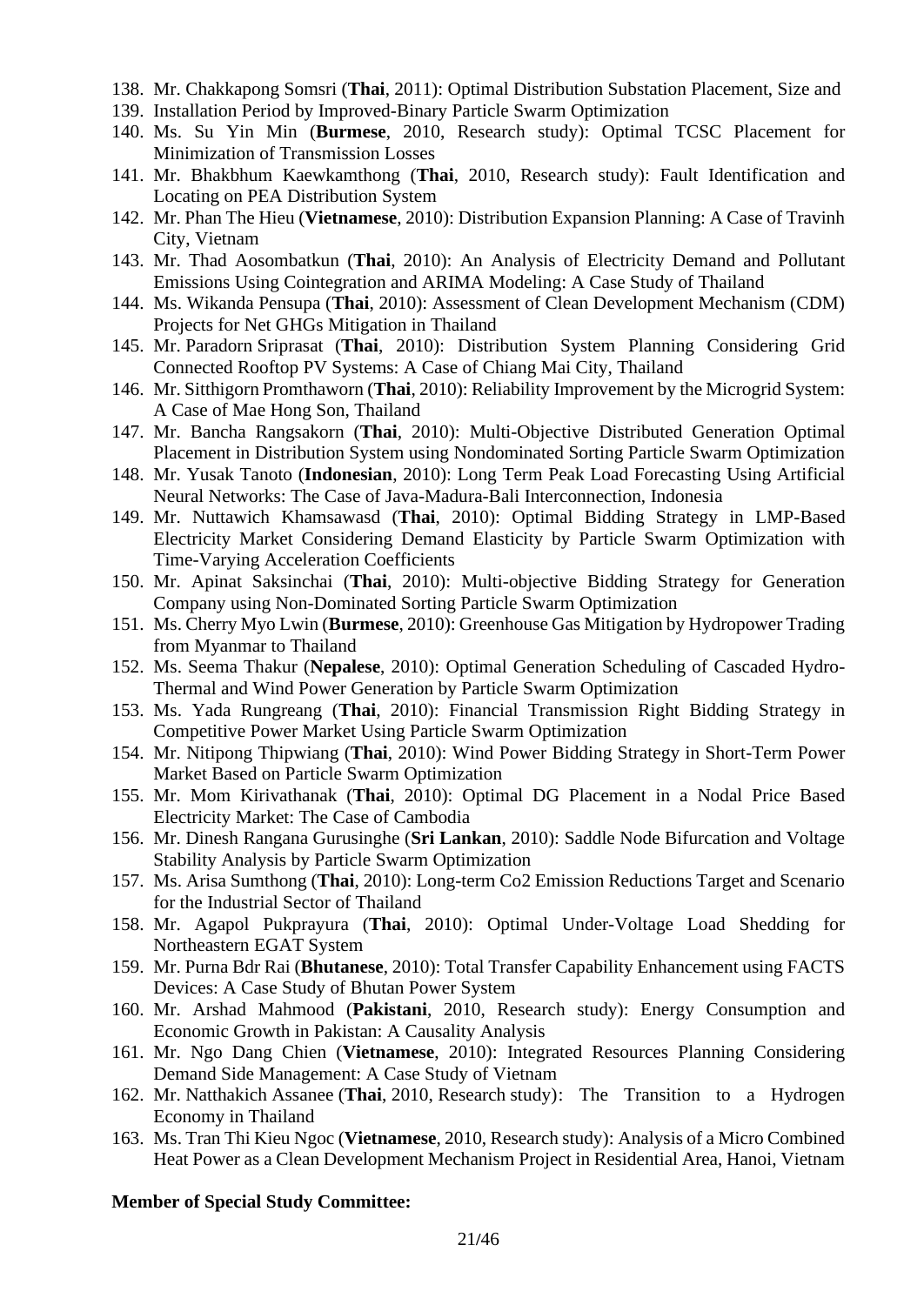- 1. Ms. Chanatta Chaipakdee (**Thai**, May 2019): An AMI system designed for implementing in MEA areas
- 2. Mr. Sittinan Muanchaona (**Thai**, May 2019): Technical Issues Concerning in Microgrid Technology
- 3. Ms. Phusanisa Jaichaiyaphum (**Thai**, May 2019):
- 4. Mr. Puminut Rugthong (**Thai**, May 2019): A Study on Ethanol Production from Sujarcane Bagasse

#### **IV. Research**

## **A. Publications**

Publications must be listed with complete citations in the categories indicated below. Include all names of authors in the order in which they appear. List the number of the first page and last page of the paper. If papers are submitted or accepted for publication, copies of the letter of receipt or acceptance must be provided. Manuscripts in preparation should not be listed. Papers of a principally pedagogical nature must be listed in Section II, C.

- 1. Books and Monographs:
	- **i)** Hassan Qazi Wazhat, Jai Govind Singh, Mehrdad Ghandhari. *Development of Sensitivity Based Indices for Optimal Placement of UPFC to Minimize Load Curtailment Requirements*. XR-EE-ES-2009:006. Master Thesis, KTH, School of Electrical Engineering (EES), Electric Power Systems, Stockholm, Sweden.
	- **ii)** Umair Mahmud Sheikh, Hector Latorre, Jai Govind Singh, Mehrdad Ghandhari. *Analysis of Power System Stability by Using Optimally Located SVC and STATCOM*. XR‐EE‐ES 2009:010. Master Thesis, KTH, School of Electrical Engineering (EES), Electric Power Systems, Stockholm, Sweden.
	- **iii)** Priyanko Guha Thakurta, Jai Govind Singh, Lennart Soder. *An Approach for Optimal Placement of SVC to Minimize Load Curtailment*. Master Thesis, KTH, School of Electrical Engineering (EES), Electric Power Systems, Stockholm, Sweden.
- 2. Book Chapters:
	- i) Wanwisa Peanpitak and **Jai Govind Singh** (2020). *Potential and Financial Analysis of the Floating PV in Hydropower Dams of Thailand*. Springer book on 'Fundamentals and Innovations in Solar Energy,' **Springer Singapore**. DOI: 10.1007/978-981-33-6456-1
	- ii) Shubham Tiwari, **Jai Govind Singh**, Weerakorn Ongsakul (2020). *A Numerical Approach for Estimating Emulated Inertia with Decentralized Frequency Control of Energy Storage Units for Hybrid Renewable Energy Microgrid System*. A book on 'Microgrid Technologies' published by **John Wiley & Sons, Inc., and Scrivener Publishing LLC.**
	- iii) Madhu M., N., Singh, J. G., Mohan, V., & Ongsakul, W. (2021). *Transmission Risk Optimization in Interconnected Systems: Risk-Adjusted Available Transfer Capability*. In Vasant, P., Weber, G., & Punurai, W. (Ed.), Research Advancements in Smart Technology, Optimization, and Renewable Energy (pp. 183-199). IGI Global. http://doi:10.4018/978-1-7998-3970-5.ch010
	- iv) Anongpun Man-Im, Weerakorn Ongsakul, **Jai Govind Singh** (2018). *Multiobjective Optimal Power Flow of Wind-Thermal Considering Cosr and Emission by Stochastic Weight Trade-off Chaotic Mutation Based NSPSO*. Springer Book on "Unconventional Modeling, Simulation and Optimization of Geo Science and Petroleum Engineering".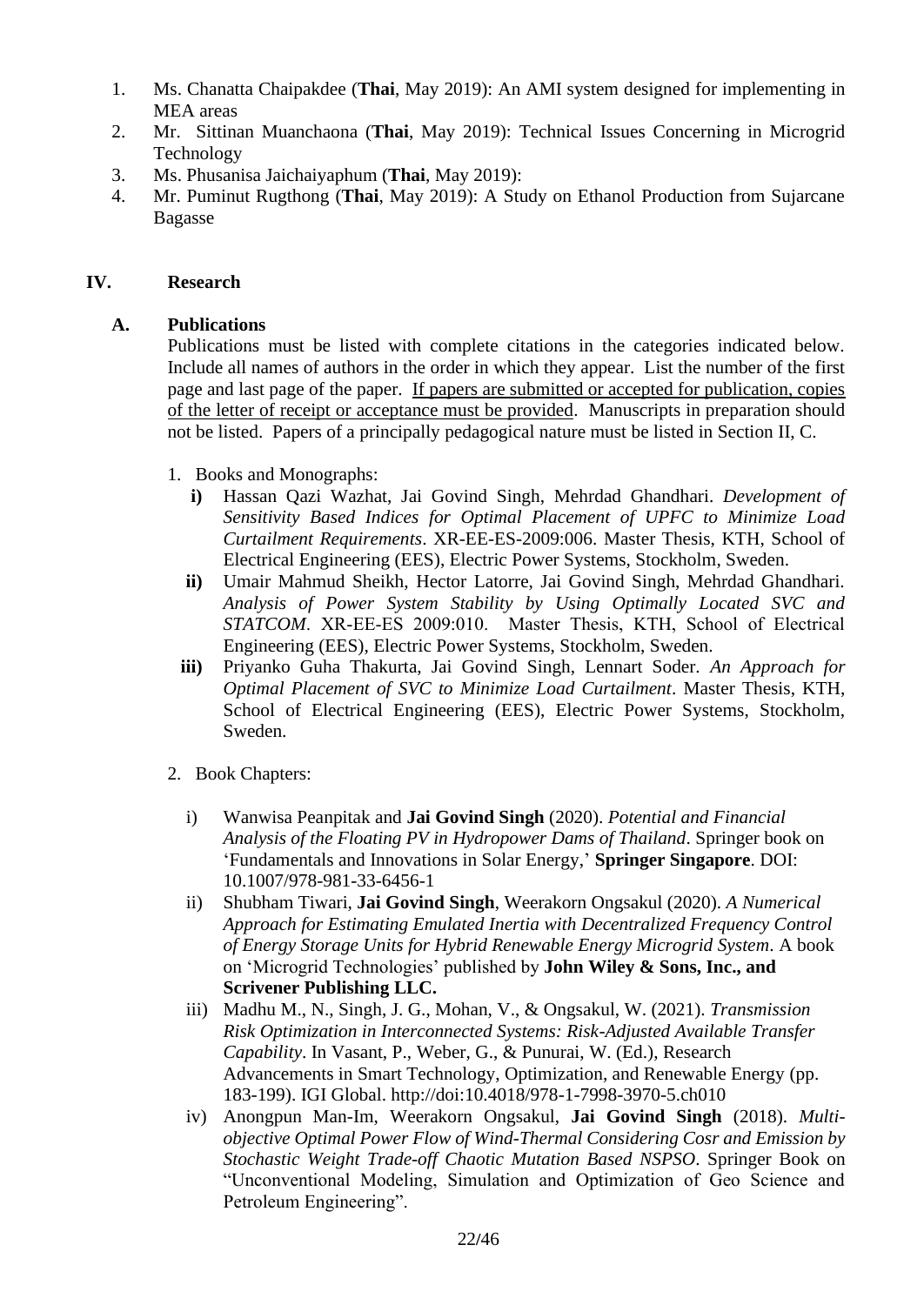3. Refereed journal articles: international, regional, national. For each article, indicate the publisher of the journal and the number of SCOPUS citations.

| Published |                          |          |                     |          |          |
|-----------|--------------------------|----------|---------------------|----------|----------|
| Refereed  | International   Refereed |          | Regional   Refereed |          | National |
| Journals  |                          | Journals |                     | Journals |          |
|           |                          |          |                     |          |          |

3.A Summary of journal articles published

| In Progress                     |          |          |
|---------------------------------|----------|----------|
| Refereed International Journals | Refereed | Refereed |
|                                 | Regional | National |
|                                 | Journals | Journals |
| 5 manuscripts are communicated  |          |          |
| 3 manuscripts under preparation |          |          |

3**.B** Articles in Refereed **International Journals**

- **i)** Bhatt, A., Ongsakul, W., Nimal Madhu, M., Singh, J.G. (2022): Sliding window approach with first-order differencing for very short-term solar irradiance forecasting using deep learning models. *Sustainable Energy Technologies and Assessments*, Elsevier, 50, March 2022. (Clarivate Analytics IF=5.353)
- **ii)** Md. Ariful Islam, Jai Govind Singh, Israt Jahan, M. S. Hossain Lipu, Taskin Jamal, Rajvikram Madurai Elavarasan, and Lucian Mihet-Popa (2021). Modeling and Performance Evaluation of ANFIS Controller-Based Bidirectional Power Management Scheme in Plug-In Electric Vehicles Integrated with Electric Grid. *IEEE Access*, Vol. 9, pp. 166762-166780, 2021, doi: 10.1109/ACCESS.2021.3135190. (Clarivate Analytics IF=3.367)
- **iii)** Bhatt, A., Ongsakul, W., Madhu Manjiparambil, N., Singh, J.G. (2021). Machine learning-based approach for useful capacity prediction of second-life batteries employing appropriate input selection. *International Journal of Energy Research*, 2021, 45(15), pp. 21023–21049. (Thomson Reuters IF=5.164)
- **iv)** S. M. Golam Mostafa, **Jai Govind Singh** and H.M. Enamul Haque (2020). An Extensive Literature Review and New Proposal on Optimal Capacitor Placement in Distribution Systems. *Journal of Engineering Advancements*, 01(04) 2020, pp 150-169.
- **v)** Chaweewat, P., Singh, J.G. (2020). An electricity price interval forecasting by using residual neural network. *International Transactions on Electrical Energy Systems*, 2020, 30(9), e12506. (Thomson Reuters IF=1.692)
- **vi)** Md. Ariful Islam and Jai Govind Singh (2020). Duck Curve Problem Formulation and Solving Strategies by Utilizing PVr, PEVs, Load Shifting and ANFIS for Greening Bangladesh. *International Energy Journal 20* Special Issue 3A, 453 – 470. (SCOPUS Indexed)
- **vii)** Anongpun Man-Im, Weerakorn Ongsakul, **Jai Govind Singh**, Madhu M. N. (2019). Multi-objective optimal power flow considering wind power cost functions using enhanced PSO with chaotic mutation and stochastic weights. *Electrical Engineering*, 101(3), pp. 699–718, Springer Verlag. (Thomson Reuters IF=1.836)
- **viii)** Pham Tuan Ngoc and **Jai Govind Singh** (2017). Short Circuit Current Level Reduction in Power System by Optimal Placement of Fault Current Limiter. *International Transactions on Electrical Energy Systems*, 27(12). *https://doi.org/10.1002/etep.2457* (Thomson Reuters IF=1.692)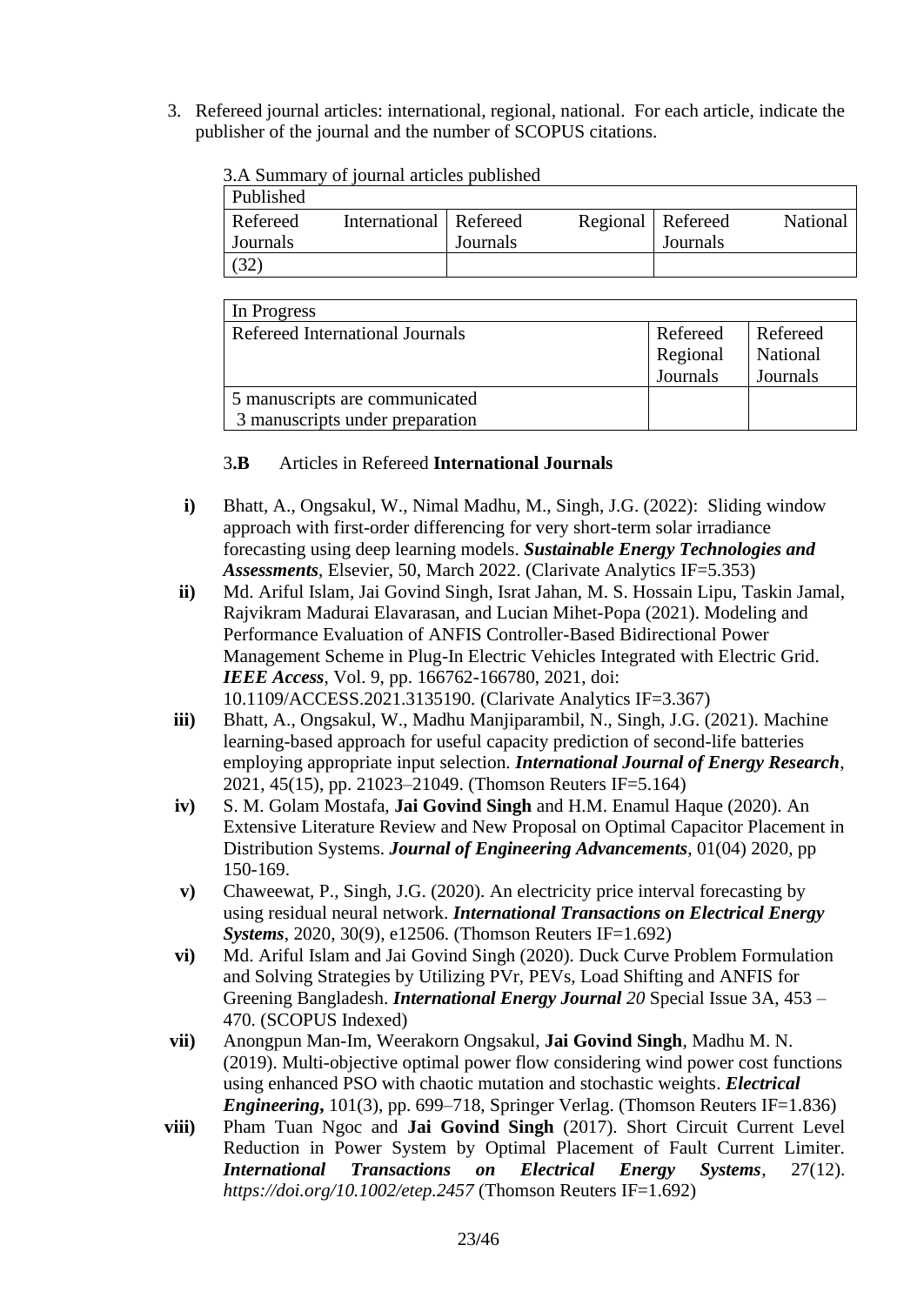- **ix)** Anongpun Man-Im, Weerakorn Ongsakul, **Jai Govind Singh**, Chanwit Boonchuay (2017). Multi-objective Economic Dispatch Considering Wind Power Penetration Using Stochastic Weight Trade-off Chaotic NSPSO. *Electric Power Component and Systems***,** 45(14), pp. 1525–1542. (Thomson Reuters IF=1.071)
- **x)** Vivek Mohan, Reshma Suresh, Jai Govind Singh, Weerakorn Ongsakul, Nimal Madhu M (2017). Microgrid Energy Management Combining Sensitivities, Interval and Probabilistic Uncertainties of Renewable Generation and Loads. *IEEE Journal on Emerging and Selected Topics in Circuits and Systems*, 7(2), pp. 262 - 270. (Thomson Reuters IF=3.916)
- **xi)** Nikhil Sasidharan, **Jai Govind Singh** (2017). A Novel Single Stage Single Phase Reconfigurable Inverter Topology for a Solar Powered Hybrid AC/DC Home in Smart Grid. *IEEE Transactions on Industrial Electronics*, 64(4), pp 2820-2828. (Thomson Reuters IF=8.236)
- **xii)** Nikhil Sasidharan, **Jai Govind Singh** (2017). A Resilient DC Community Grid with Real Time Ancillary Services Management. **Sustainable Cities and Society**, 28, pp. 367–386. (Thomson Reuters IF=7.587)
- **xiii)** Vivek Mohan, **Jai Govind Singh**, and Weerakorn Ongsakul (2017). Sortino Ratio Based Portfolio Optimization Considering PHEVs and Renewable Energy in Microgrid Power Market. *IEEE Transactions on Sustainable Energy***,** 8(1), pp. 219-229. (Thomson Reuters IF=7.917)
- **xiv)** I Made Wartana, Ni Putu Agustini, Jai Govind Singh (2017). Optimal Integration of the Renewable Energy to the Grid by Considering Small Signal Stability Constraint. *International Journal of Electrical and Computer Engineering*, 7(5), pp. 2329-2337. (SCOPUS, SJR=0.277, SNIP=0.833, CiteScore=2.7)
- **xv)** Subas Ratna Tuladhar, **Jai Govind Singh**, Weerakorn Ongsakul (2016). Multi-Objective Approach for Distribution Network Reconfiguration with Optimal DG Power Factor using NSPSO. *IET Generation, Transmission & Distribution*, 10(12), pp. 2842 - 2851. (Thomson Reuters IF=2.862)
- **xvi) Jai Govind Singh**, Hassan Wajahat Qazi, and Mehrdad Ghandhari (2016). Load Curtailment Minimization by Optimal Placement of Unified Power Flow Controller. *International Transactions on Electrical Energy Systems*. 26(10), pp. 2272– 2284.*doi:10.1002/etep.2209.* (Thomson Reuters IF= 1.692)
- **xvii)** Vivek Mohan, **Jai Govind Singh**, Weerakorn Ongsakul and Reshma Suresh M P (2016). Economic and Network Feasible Online Power Management for Renewable Energy Integrated Smart Microgrid with Improved DER Dynamics. *Sustainable Energy, Grids and Networks*, 7(1), pp. 13-24. (Thomson Reuters IF= 3.899)
- **xviii)** Vivek Mohan, **Jai Govind Singh**, Weerakorn Ongsakul, Reshma Suresh M P (2016). Performance Enhancement of Online Energy Scheduling in a Radial Utility Distribution Microgrid**.** *International Journal of Electric Power and Energy Systems,* 79, pp. 98–107. (Thomson Reuters IF =4.63)
	- **xix)** Nimal Madhu M, Nikhil Sasidharan and **Jai Govind Singh** (2016). A Droop Control Based DC Equivalent Power Flow Method for Low and Medium Voltage Distribution Systems. *Electric Power System Research***,** 134, pp. 56–65. (Thomson Reuters IF=3.414)
	- **xx)** Sachin Muralee Krishna, Nimal Madhu M, Vivek Mohan, Reshma Suresh M P and **Jai Govind Singh** (2015). A Generalized Approach for Enhanced Solar Energy Harvesting Using Stochastic Estimation of Optimum Tilt Angles: A Case Study of Bangkok City. *GREEN - a systemic approach to energy, DE GRUYTER***,** 5(1-6), pp. 95-107**.** (SCOPUS, SNIP=0.939, SJR=0.402)
	- **xxi)** Vivek Mohan, **Jai Govind Singh**, Weerakorn Ongsakul (2015). An Efficient Two Stage Stochastic Optimal Energy and Reserve Management in a Microgrid**.** *Applied Energy***,** 160, pp. 28–38**.** (Thomson Reuters IF=9.746)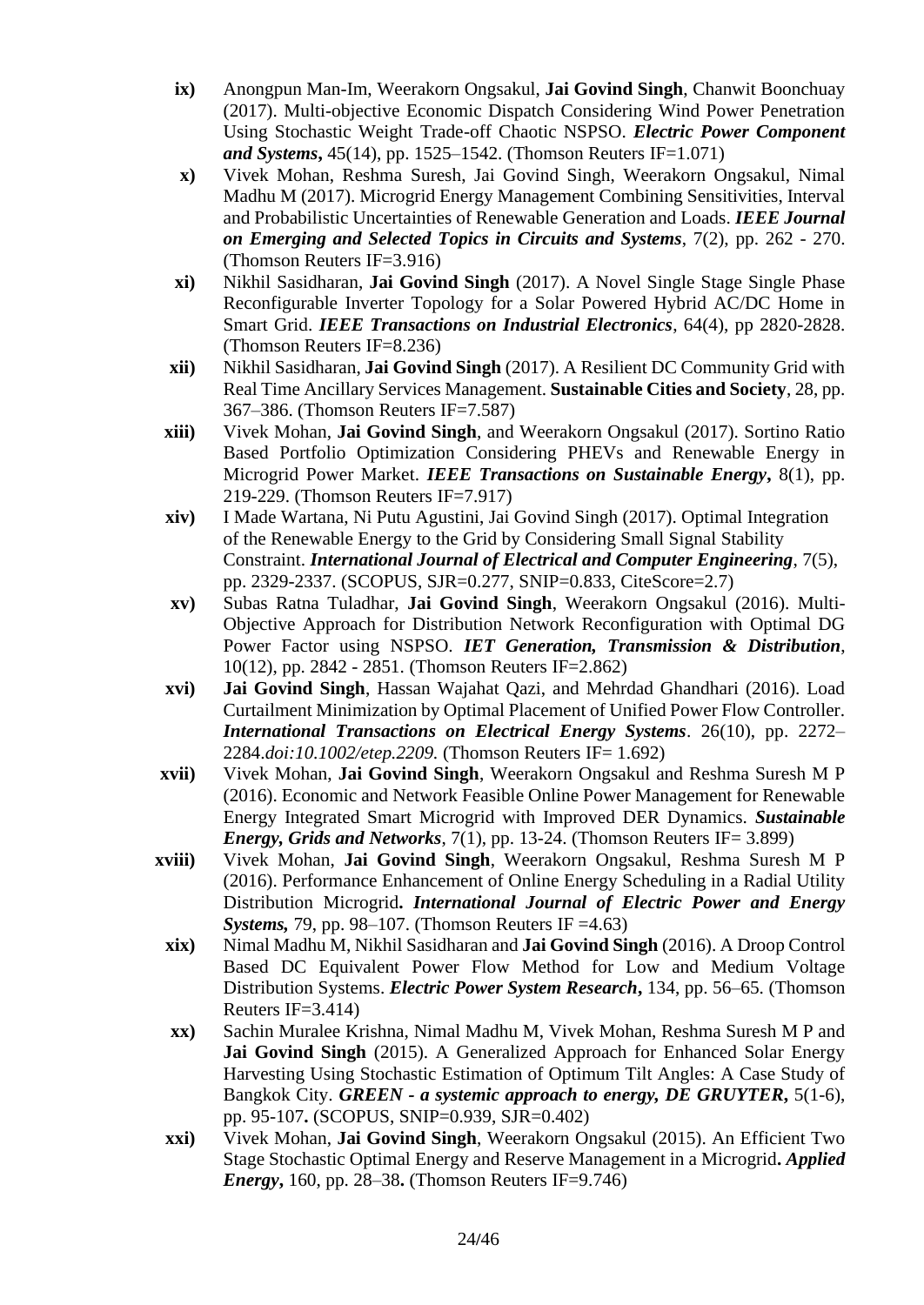- **xxii)** Nikhil Sasidharan, Nimal Madhu M, **Jai Govind Singh** and Weerakorn Ongsakul (2015). An Approach for Efficient Hybrid AC/DC Solar Powered Homegrid System based on Load Characteristics of Home Appliances. *Energy and Buildings***,** 108, pp. 23–35. (Thomson Reuters IF=5.879)
- **xxiii)** Somticha Panich and **Jai Govind Singh** (2015). Impact of Plug-in Electric Vehicles on Voltage Unbalance in Distribution Systems. *International Journal of Engineering, Science and Technology,* 7(3), pp. 76-93.
- **xxiv)** Nimal Madhu M, S Nikhil, Anand M.P., **J. G. Singh** (2015). Distributed AC power flow method for AC and AC-DC hybrid autonomous microgrids with droop control. *International Journal of Engineering, Science and Technology,* 7(3), pp. 58-64.
- **xxv)** Jai Govind Singh, Priyanko Guha Thakurta and Lennart Soder (2014). Load Curtailment Minimization by Optimal Placement of SVC**.** *International Transactions on Electrical Energy Systems*, doi: 10.1002/etep.1990. (Thomson Reuters IF=  $1.692$ )
- **xxvi)** I Made Wartana, **Jai Govind Singh**, Weerakorn Ongsakul, and Sasidharan Sreedharan (2013). Optimal Placement of FACTS Controllers for Maximizing System Loadability by PSO. *Int. J. of Power and Energy Conversion*, 4(1), pp. 9 – 33. (Scopus)
- **xxvii)** Sachin K. Jain, S. N. Singh, and **J. G. Singh** (2013). An Adaptive Time-Efficient Technique for Harmonics Estimation of Non-stationary Signals. *IEEE Transactions on Industrial Electronics,* 60(8), pp. 3295-3303. (Thomson Reuters IF=8.236)
- **xxviii)** Sasidharan Sreedharan, Weerakorn Ongsakul, **Jai Govind Singh,** Mahapatra S. S. (2012). Development of PSO based Robust Controller for Maximizing Wind Penetration. *International Journal of Renewable Energy Technology*, 3(1), pp. 58- 78.
	- **xxix)** Sasidharan Sreedharan, Weerakorn Ongsakul, and **J. G. Singh** (2010). Maximization of Instantaneous Penetration using Particle Swarm Optimization. *International Journal of Engineering, Science and Technology*, 2(5), pp. 39-50.
	- **xxx)** J G Singh, S N Singh and S C Srivastava (2009). Optimal Placement of UPFC based on System Loading Distribution Factors. *Electric Power Components and Systems*, 37(4), pp. 441-463. (Thomson Reuters IF=1.071)
- **xxxi)** J G Singh, P Tripathy, S N Singh, S C Srivastava (2009). Development of a Fuzzy Rule Based Generalized Unified Power Flow Controller. *International Transactions on Electrical Energy Systems*, 19(6), pp. 702–717. doi: 10.1002/etep.250 (Thomson Reuters IF=2.86)
- **xxxii)** J G Singh, S N Singh and S C Srivastava (2007). An Approach for Optimal Placement of Static VAr Compensators based on Reactive Power Spot Price, *IEEE Transactions on Power Systems,* 22(4), pp. 2021-2029. (Thomson Reuters  $IF=6.663$
- **xxxiii)** J G Singh, S N Singh and S C Srivastava (2006). A Sensitivity Based Approach for Optimal Location of Multi-Converter Unified Power Flow Controller Considering Its Impact on Generation and Wheeling Costs. *International Journal of Energy Technology and Policy,* 4(3), pp. 394 - 409. **(Scopus)**
- **xxxiv)** J G Singh, S N Singh and V Pant (2004). Modelling of Generalized Unified Power Flow Controller for Suitable Location and Power Flow Controller. *Iranian Journal of Electrical and Computer Engineering*, 3(2), pp. 103-110.
	- 4. Papers in Refereed Conference Proceedings
- i) Makara Greadmeta and Jai Govind Singh (2021). Detection and Minimization of Unbalanced Load by Using Smart Meter Data. **PEACON and INNOVATION**, 2021.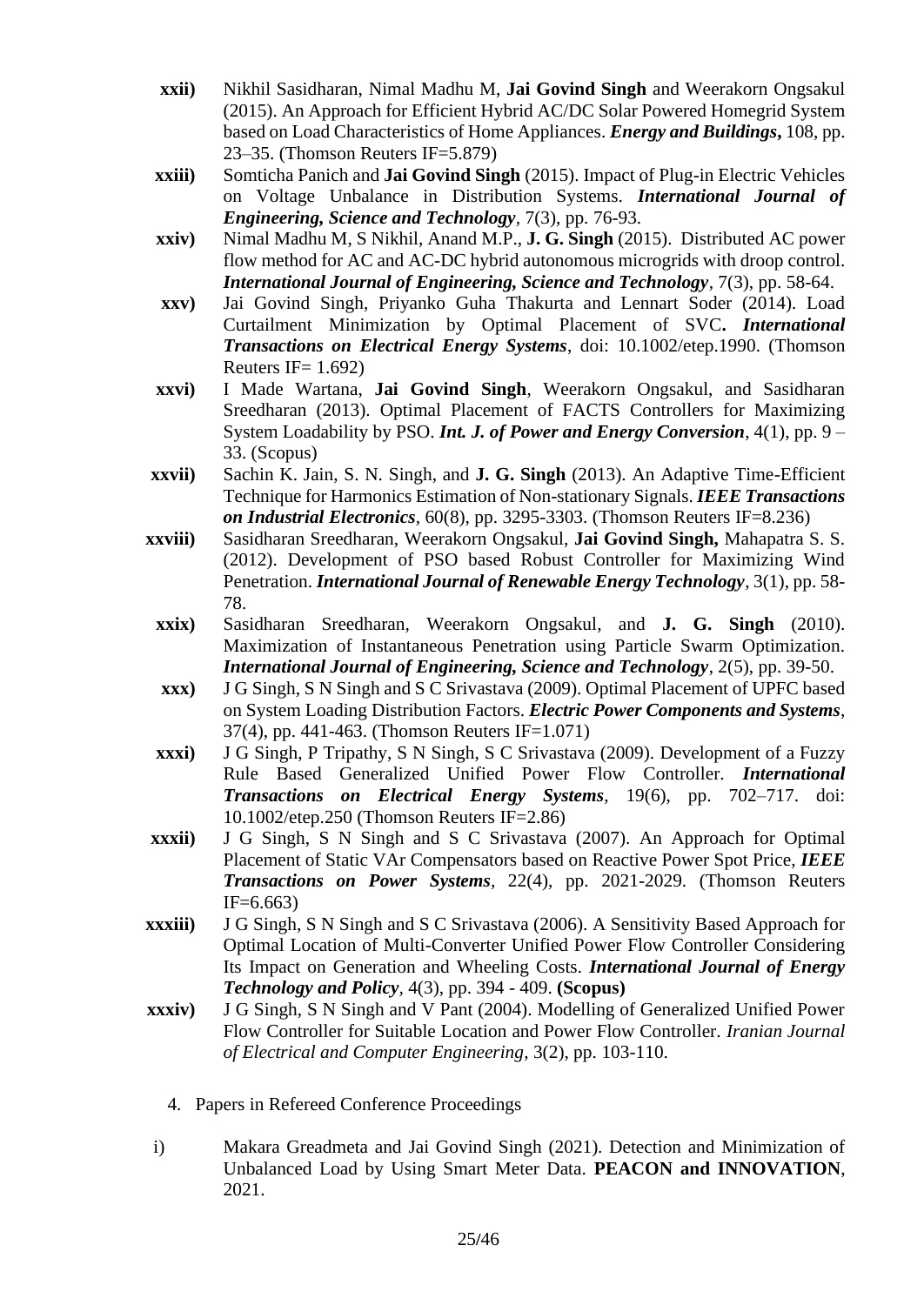- ii) Sittinan Muanchaona, Piyapong Prachuab, Jai Govind Singh (2021). A Review of Applied Methods in Microgrid Protection. *MESfIA International Conference on*  Master Energy Supply for Isolated Areas, 31<sup>st</sup> August – 1<sup>st</sup> September 2021, Asian Institute of Technology, Thailand.
- iii) Shubham Tiwari, Weerakorn Ongsakul, Jai Govind Singh (2020). Design and Simulation of an Islanded Hybrid Microgrid for Remote Off-Grid Communities. *International Conference and Utility Exhibition on Green Energy for Sustainable Development (ICUE)*, Department of Energy, Environment and Climate Change, School of Environment Resources and Development, Asian Institute of Technology, Pathum Thani, Thailand, 20-22 October 2020.
- iv) H Vemuri, J G Singh (2020). Smoothening the Load Profile by using a Charging Control Strategy of Plug-In Electric Vehicles. *2020 IEEE Students Conference on Engineering & Systems* **(SCES)**, MNNIT Allahabad, India, 2020, 1-6.
- v) K Somalaraju, J G Singh (2020). Enhancement of Power Generation from Electromagnetic Scavenging Tile. *2020 International Conference on Power Electronics & IoT Applications in Renewable Energy and its Control (PARC)*  GLA University, Mathura, UP, India. Feb 28-29, 2020.
- vi) Shubham Tiwari, Arjun C Unni, R Rajanivedha, J G Singh, W Ongsakul (2019). Harmonic Analysis of Separately Excited DC Motor Drive. *2019 Innovations in Power and Advanced Computing Technologies (i-PACT),* India, 1, 1-7.
- vii) Rachawadee Puangsukra, J G Singh, W Ongsakul, FM Gonzalez-Longatt (2018). Multi-Objective Optimization for Enhancing System Coordination Restoration by Placement of Fault Current Limiters on an Active Distribution System with System Reliability Considerations. *2018 International Conference and Utility Exhibition on Green Energy for Sustainable Development* (ICUE),
- viii) Menaka Karki and **Jai Govind Singh** (2018). An Approach to Enhance the Life of Transformer and the Battery of Gridable Vehicles. **5th IEEE Uttar Pradesh Section International Conference**, 2-4 Nov 2018 MMMUT Gorakhpur, UP, India.
- ix) Mukkamalla Srikanth Reddy, **Jai Govind Singh** (2018). Optimal Scheduling of Customers' Demand based upon Power Availability and its Price in Smart Grid. **5th IEEE Uttar Pradesh Section International Conference**, 2-4 Nov 2018 MMMUT Gorakhpur, UP, India.
- x) S.M.G. Mostafa and **Jai Govind Singh** (2018). A Probabilistic Approach for Power Loss Minimization in Distribution Systems. *International Conference and Utility Exhibition on Green Energy for Sustainable Development (ICUE)*, 24-26 October 2018, Phuket, Thailand.
- xi) Md. Ariful Islam, Israt Jahan, Md. Jakaria Rahimi, and **Jai Govind Singh** (2018). Performance Analysis of LTE in Rich Multipath and Rural Environments for Wireless Communication in Smart Grid**.** *International Conference and Utility Exhibition on Green Energy for Sustainable Development (ICUE)*, 24-26 October 2018, Phuket, Thailand.
- xii) Shubham Tiwari, Ankit Bhatt, Arjun C. Unni, **Jai Govind Singh**, and Weerakorn Ongsakul (2018). Control of DC Motor using Genetic Algorithm based PID Controller. *International Conference and Utility Exhibition on Green Energy for Sustainable Development (ICUE)*, 24-26 October 2018, Phuket, Thailand.
- xiii) Panaya Sudta, Nathakornphong Veerachayapornkul, Weerakorn Ongsakul, Nikhil Sasidharan, and **Jai Govind Singh** (2018). Optimal Placement and Sizing of DG Based on Single Phase Wind Turbine Generator in Distribution System. *International Conference and Utility Exhibition on Green Energy for Sustainable Development (ICUE)*, 24-26 October 2018, Phuket, Thailand.
- xiv) Nikhil Sasidharan, **Jai Govind Singh,** Weerakorn Ongsakul (2018). Static ZIP Load Modelling of Microwave Ovens and its Impact on Distribution System.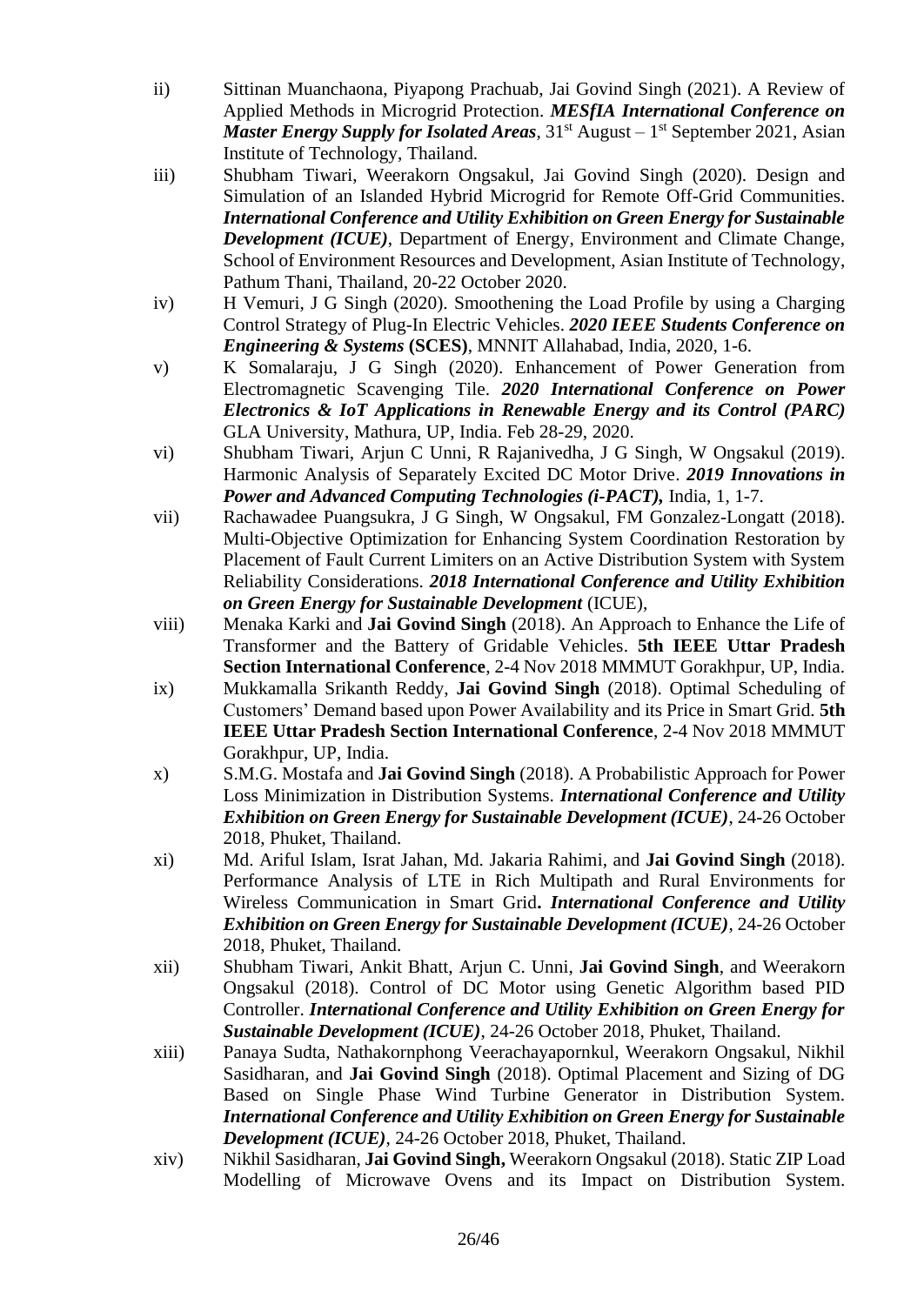*International Conference and Utility Exhibition on Green Energy for Sustainable Development (ICUE)*, 24-26 October 2018, Phuket, Thailand.

- xv) Raja Nivedha Ramakrishnan Aruswamy, Jai Govind Singh, Weerakorn Ongsakul (2018). PSO based Unit Commitment of a Hybrid Microgrid System. *International Conference and Utility Exhibition on Green Energy for Sustainable Development (ICUE)*, 24-26 October 2018, Phuket, Thailand.
- xvi) Nimal Madhu, Vivek Mohan and Jai Govind Singh (2018). Risk Adjusted Cooptimization of ATC in High-Low Voltage Interconnected Power System. **2018 IEEE International Conference on Power Electronics, Drives and Energy Systems (PEDES).** IIT Madras, Chennai from 18 – 21, December 2018.
- xvii) Raja Nivedha Ramakrishnan Aruswamy, Jai Govind Singh, Weerakorn Ongsakul (2018). PSO based Economic Dispatch of a Hybrid Microgrid System. *4 th International Conference on Power, Signals, Controls and Computation (EPSCICON* **2018***)***,** 6-10th January 2018, [Vidya Academy of Science &](http://www.vidyaacademy.ac.in/)  [Technology,](http://www.vidyaacademy.ac.in/) Thrissur, Kerala, India.
- xviii) Pornchai Chaweewat, Jai Govind Singh (2017). Effects of high penetration of solar rooftop PV on short-term electricity pricing forecasting by using ANN-ABC hybrid model; case study of South Australia. *1<sup>st</sup> International Conference on Large-Scale Grid Integration of Renewable Energy in India***,** 6 - 8 September, 2017, New Delhi, India.
- xix) Nachapol Wongwantanee, **Jai Govind Singh** and Bharat Singh Rajpurohit (2016). Load Curtailment Minimization in Intentional Islanded Networks and its Restoration Strategy Considering Voltage Stability Issues. *PEA Conference*, 19-20 December 2016, Thailand.
- xx) Happy Aprillia, Jai Govind Singh, Ontoseno Penangsang, Adi Soeprijanto (2016). Optimal Placement of Capacitor on Three Phase Radial Distribution System Using Direct Search Algorithm. *IEEE Region 10 Humanitarian Technology Conference (R10-HTC-2016)*, 21-23 December 2016, Agra, India.
- xxi) Jai Govind Singh, S N Singh, S C Srivastava (2016). Congestion Management by using FACTS Controller in Power System. *IEEE Region 10 Humanitarian Technology Conference (R10-HTC-2016)*, 21-23 December 2016, Agra, India.
- xxii) Pornchai Chaweewat, Jai Govind Singh, Weerakorn Ongsakul, Anurag K. Srivastrava (2016). Economic and Environmental Impact Assessment with Network Reconfiguration in Microgrid by using Artificial Bee Colony. *International Conference and Utility Exhibition on Green Energy for Sustainable Development (ICUE)*, 14-16 September 2016, Bangkok, Thailand.
- xxiii) S. M. G. Mostafa, Jai Govind Singh, H. Masrur, Md. Shahid Ullah (2016). A Prospective Model of Bangladesh Electricity Market. *International Conference on Innovations in Science, Engineering and Technology (ICISET 2016)*, 28-29 October 2016, IIUC, Kumira, Chittagong, Bangladesh.
- xxiv) Tristan G. Magallones Jr., Jai Govind Singh and Watcharakorn Pinthurat (2016). Small Signal Stability and Transient Stability Analysis on the Philippine-Sabah Power Interconnection. *International Conference and Utility Exhibition on Green Energy for Sustainable Development (ICUE)*, 14-16 September 2016, Bangkok, Thailand.
- xxv) Watcharakorn Pinthurat, Jai Govind Singh and Tristan G. Magallones Jr. (2016). Modeling and Performance Assessment of the Thai National Power Grid Considering Wind Farms Integration. *International Conference and Utility Exhibition on Green Energy for Sustainable Development (ICUE)*, 14-16 September 2016, Bangkok, Thailand.
- xxvi) Tristan G. Magallones Jr., **Jai Govind Singh** and Watcharakorn Pinthurat (2016). Power Flow and Small Signal Stability Analysis on the Interconnected Three Isolated Philippine Power Grid. *International Conference on Recent Trends in*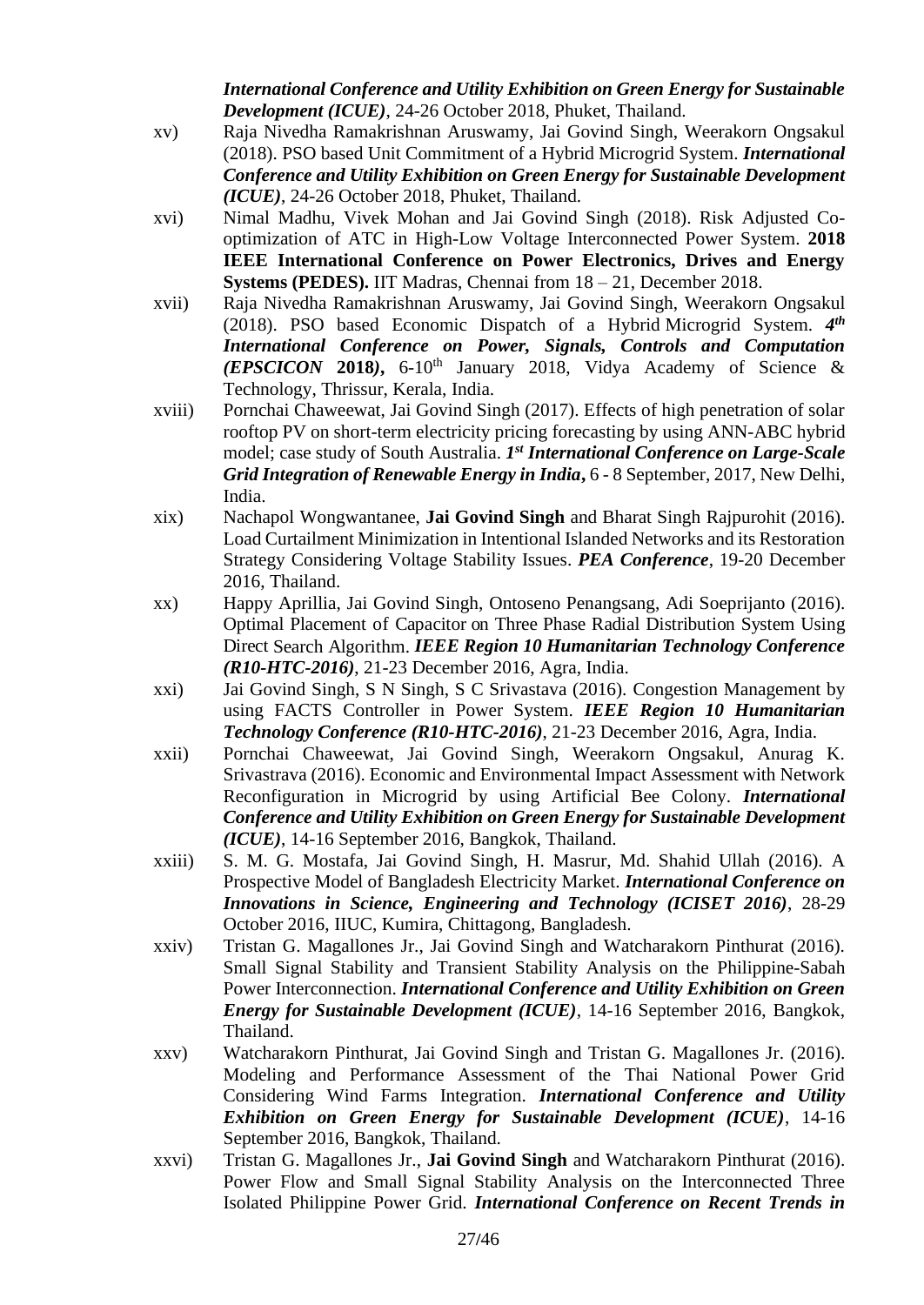*Engineering and Material Sciences*, *Elsevier Perspective in Science***,** 17-19 March, Jaipur, India.

- xxvii) Watcharakorn Pinthurat, **Jai Govind Singh** and Tristan G. Magallones Jr. (2016). Assessment of Fault Ride-Through Capability in Thailand Power Grid Interconnection. *International Conference on Recent Trends in Engineering and Material Sciences*, *Elsevier Perspective in Science***,** 17-19 March, Jaipur, India.
- xxviii) Vivek Mohan, Nimal Madhu, Jai Govind Singh, Reshma Suresh M P, Arjun C Unni. (2016). Optimal prioritization of reactive power ancillary service utilizing electric vehicles in an autonomous microgrid. *International Conference on Recent Trends in Engineering and Material Sciences*, *Elsevier Perspective in Science***,** 17-19 March, Jaipur, India.
- xxix) Nimal Madhu, Vivek Mohan, Jai Govind Singh, Reshma Suresh M P, Sreehari G Nair. (2016). Interval effects of different load models on microgrid optimization. *International Conference on Recent Trends in Engineering and Material Sciences*, *Elsevier Perspective in Science***,** 17-19 March, Jaipur, India.
- xxx) Nimal Madhu M, Nikhil Sasidharan, **Jai Govind Singh** (2015). Droop Control Incorporated Power Flow Method for Distribution and Microgrid Systems. *IEEE PES Innovative Smart Grid Technologies in Asia 2015, Bangkok International Conference*.
- xxxi) Anongpun Man-Im, Weerakorn Ongsakul, **Jai Govind Singh**, Chanwit Boonchuay (2015). Multi-objective Optimal Power Flow Using Stochastic Weight Trade-off Chaotic NSPSO. *IEEE PES Innovative Smart Grid Technologies in Asia 2015, Bangkok International Conference*.
- xxxii) Vivek Mohan, Reshma Suresh M P, **Jai Govind Singh**, Weerakorn Ongsakul and Boddeti Kalyan Kumar (2015). Online Optimal Power Management Considering Electric Vehicles, Load Curtailment and Grid Trade in a Microgrid Energy Market. *IEEE PES Innovative Smart Grid Technologies in Asia 2015, Bangkok International Conference*.
- xxxiii) Sasidharan Sreedharan, Reza Ghorbani, Saeed Sepasi, Weerakorn Ongsakul and **Jai Govind Singh** (2015). Simultaneous Optimization of Renewable Power at Transmission and Distribution Grid. **International Conference on SMART GRID Technologies, August 6-8, 2015, Amrita School of Engineering, Coimbatore, India**.
- xxxiv) Vivek Mohan, **Jai Govind Singh**, Weerakorn Ongsakul, Nikhil Sasidharan (2015). Stochastic Effects of Renewable Energy and Loads on Optimizing Microgrid Market Benefits. *International Conference on SMART GRID Technologies***,** August 6-8, 2015, Amrita School of Engineering, Coimbatore, India.
- xxxv) Nikhil Sasidharan, Nimal Madhu M, **Jai govind Singh**, Weerakorn Ongaskul (2015). Real Time Active Power Ancillary Service using DC Community Grid with Electric vehicles and Demand Response. *International Conference on SMART GRID Technologies***,** August 6-8, 2015, Amrita School of Engineering, Coimbatore, India.
- xxxvi) Anand M.P, Weerakorn Ongsakul, **Jai Govind Singh**, Sajjad Golshannavaz (2015). Economic operational planning of a Smart distribution network considering demand response, Electric vehicles and Network reconfiguration. *PowerTech Eindhoven 2015 conference***, 29 June - 2 July 2015, Netherlands.**
- xxxvii) Vivek Mohan, **Jai Govind Singh**, Weerakorn Ongsakul (2015). Online Benefit Optimization in a Liberalized/Free Microgrid Market Model**.** *IEEE International Conference TAP Energy***,** 24-26th June 2015, Amrita Vishwa Vidya Peetham, Amritapuri, Kerala, India.
- xxxviii) Anand M.P., Weerakorn Ongsakul, **Jai Govind Singh** and Sudhesh K.M. (2015). Optimal Allocation and Sizing of Distributed Generators in Autonomous Microgrids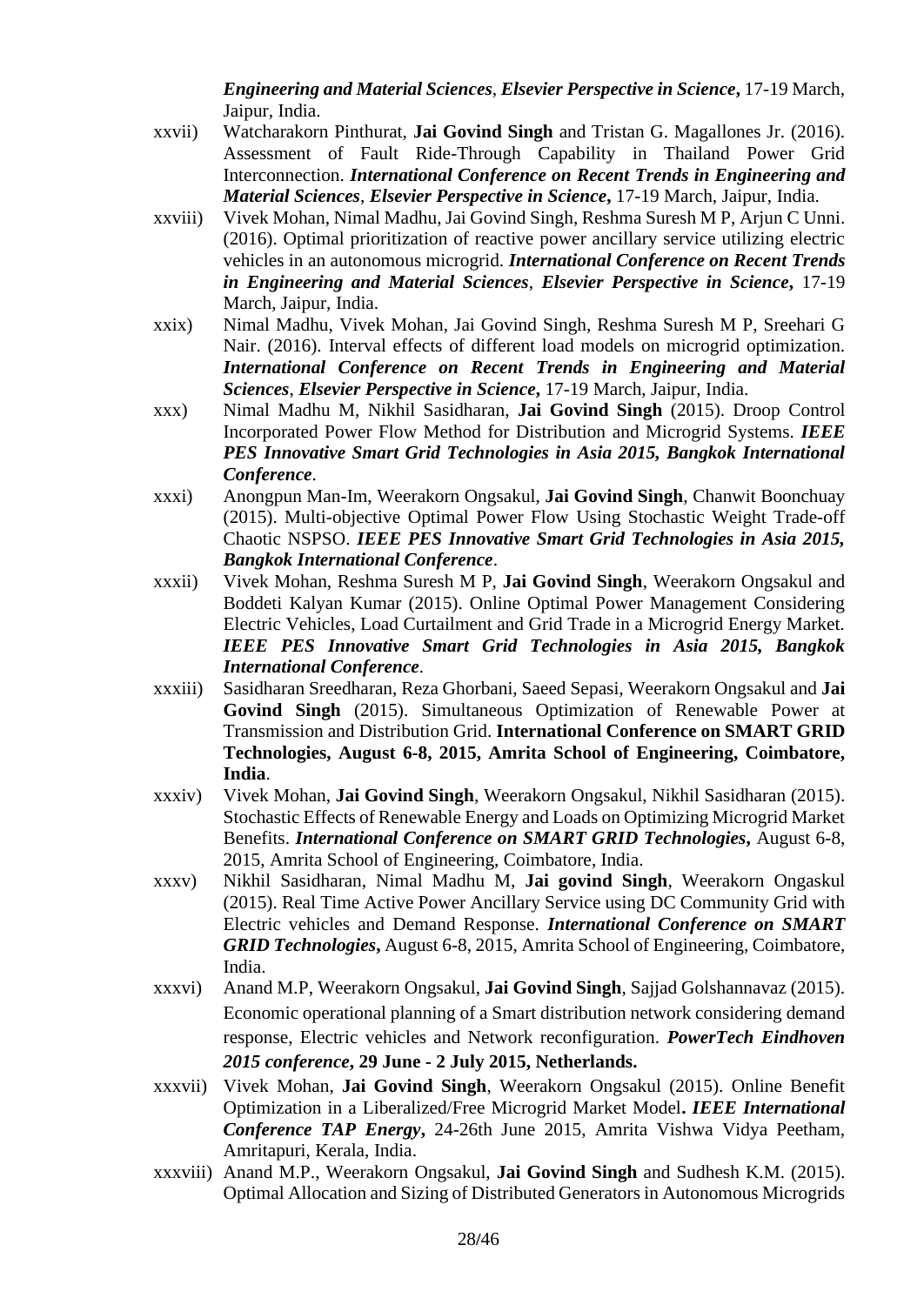based on LSF and PSO. *International Conference on Energy, Economics and Environment (1st UPCON-ICEEE2015)*, 27-28 March, 2015, Greater Noida, India.

- xxxix) Anand M.P., Weerakorn Ongsakul, **Jai Govind Singh Singh** and Sudhesh K.M. (2015). Impact of Economic Dispatch in a Smart Distribution Network considering Demand Response and Power Market. *International Conference on Energy, Economics and Environment (1st UPCON-ICEEE2015)*, 27-28 March, 2015, Greater Noida, India.
- xl) Nikhil Sasidharan and **J. G. Singh** and Sudhin P. K. (2015). Hybrid AC/DC Solar Powered Net Zero Energy Home. *2015 IEEE International Conference on Electrical, Computer and Communication Technologies (IEEE ICECCT 2015)***,**  SVS College of Engineering, Coimbatore, Tamil Nadu, India, 05 - 07th March 2015.
- xli) Taskin Jamal, Weerakorn Ongsakul, Jai Govind Singh, Sayedus Salehin, S.M. Ferdous (2014). Potential Rooftop Distribution Mapping using Geographic Information Systems (GIS) for Solar PV Installation: A Case Study for Dhaka, Bangladesh. *3rd International Conference on the Developments in Renewable Energy Technology (ICDRET)*, Dhaka, Bangladesh, May 29-31, 2014.
- xlii) Nachapol Wongwantanee, **Jai Govind Singh** and Bharat Singh Rajpurohit (2014). Generation Cost and Loss Power Minimization in Intentional Islanded Networks Based on BPSO. 6<sup>th</sup> IEEE Power India International Conference, 5-7 December 2014, New Delhi, India.
- xliii) Grewal, G.S.; Rajpurohit, B.S.; **Singh, J.G.** (2014). Energy management in Steel rolling plant. *International Conference and Utility Exhibition on Green Energy for Sustainable Development (ICUE)*, 19-21 March 2014, Pattaya, Thailand.
- xliv) Man-Im, A; Ongsakul, W.; **Singh, J.G.** Boonchuay, C. (2014). Multi-objective economic dispatch considering wind generation uncertainty using non-dominated sorting particle swarm optimization. *International Conference and Utility Exhibition on Green Energy for Sustainable Development (ICUE)*, 19-21 March 2014, Pattaya, Thailand.
- xlv) Tuladhar, S.R.; **Singh, J.G.**; Ongsakul, W. (2014). A multi-objective network reconfiguration of distribution network with solar and wind distributed generation using NSPSO. *International Conference and Utility Exhibition on Green Energy for Sustainable Development (ICUE)*, 19-21 March 2014, Pattaya, Thailand.
- xlvi) Mohan, V.; Madhu, N.; Ongsakul, W.; **Singh, J.G.,** Reshma Suresh, M.P. (2014). Design of strategic information in the deregulated Indian power market: An agentbased approach. *International Conference and Utility Exhibition on Green Energy for Sustainable Development (ICUE)*, 19-21 March 2014, Pattaya, Thailand.
- xlvii) Pisanupoj, S.; Ongsakul, W.; **Singh, J.G.** (2014). Potential of smart grid in Thailand: A development of WADE smart grid model. *International Conference and Utility Exhibition on Green Energy for Sustainable Development (ICUE)*, 19-21 March 2014, Pattaya, Thailand.
- xlviii) Chaweewat, P.; **Singh, J.G.**; Ongsakul, W.; Srivastava, A.K. (2014). Synchronization control and droop control of microgrid operation. *International Conference and Utility Exhibition on Green Energy for Sustainable Development (ICUE)*, 19-21 March 2014, Pattaya, Thailand.
- xlix) I. M. Wartana, **J. G. Singh**, W. Ongsakul, and N. P. Agustini (2012). Optimal Placement of A Series FACTS Controller in Java-Bali 24-bus Indonesian System for Maximizing System Loadability by Evolutionary Optimization Technique. *Third International Conference on Intelligent System, Modelling and Simulation (ISMS2012)*, Kinabalu-Malaysia, 2012.
- l) Maya B, Sasidharan Sreedharan, **J G Singh** (2012). An Integrated Approach for the Voltage Stability Enhancement of Large Wind Integrated Power Systems. *IEEE PES International Conference, Epsicon* 2012, India.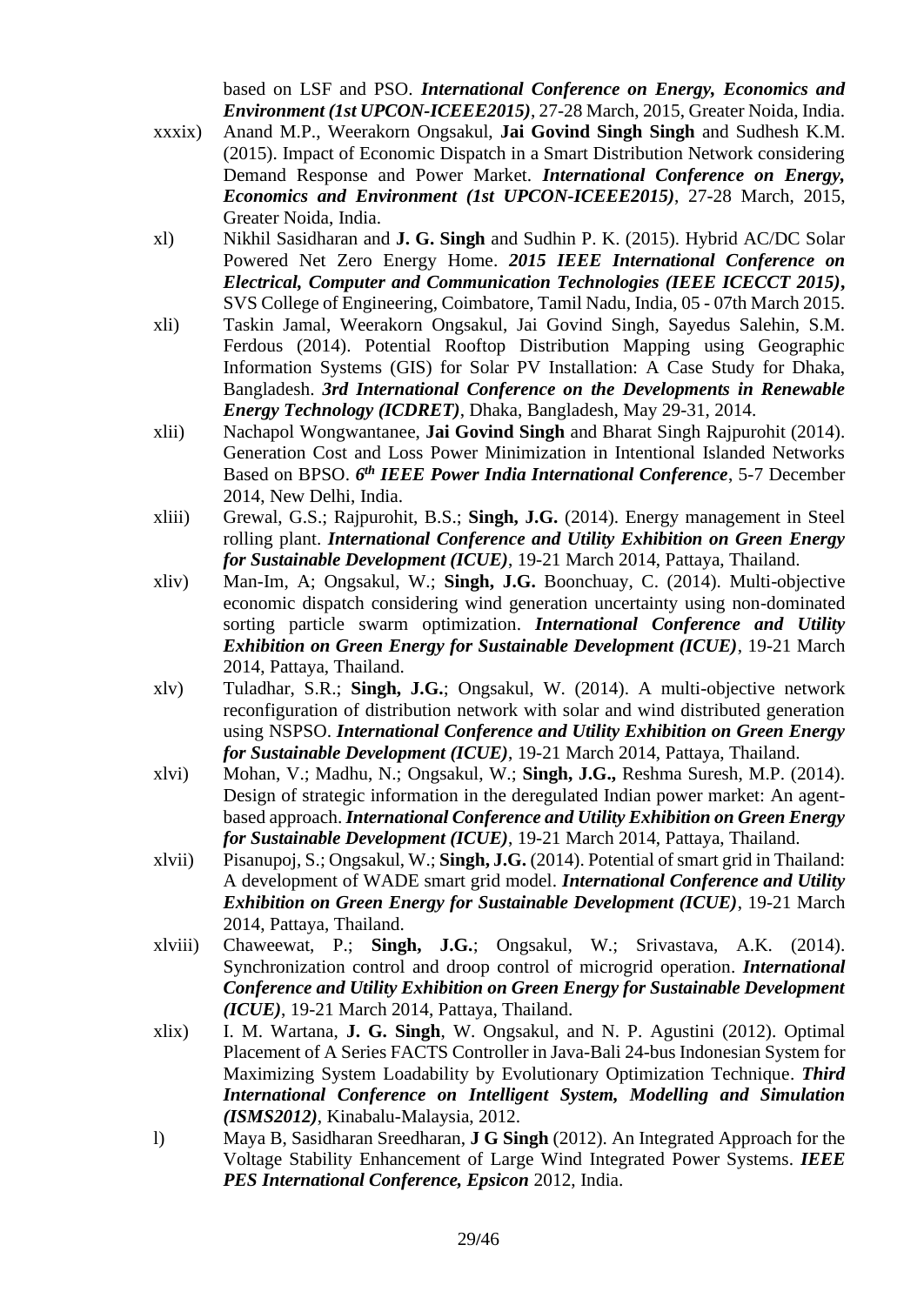- li) Sasidharan Sreedharan, Weerakorn Ongsakul, **Jai Govind Singh**, I Made Wartana and Kittavit Buayai (2011). PSO Based Tuning of FACTS Controllers for Maximizing the Wind Energy Penetration in Power Systems. *IEEE-PES, ISGT International Conference***,** Kollam, Kerala India, 2011.
- lii) Sasidharan Sreedharan, Weerakorn Ongsakul, **J G Singh** and I Made Wartana (2011). Development of PSO based Control algorithms for maximum wind penetration. *IEEE PES General Meeting,* Detroit, Michigan, USA, 26–29 July, 2011.
- liii) D. X. Duc, **Jai Govind Singh**, Weerakorn Ongsakul (2011). Water Valuation in Vietnamese Electricity Generation Market. *International Conference and Utility Exhibition 2011 on Power and Energy Systems: Issues and Prospects for Asia (ICUE 2011)*, 28-30 September, 2011, Pattaya, Thailand.
- liv) I Made Wartana, **Jai Govind Singh,** Weerakorn Ongsakul, Kittavit Buayai, and Sasidharan Sreedharan (2011). Optimal Placement of UPFC for Maximizing System Loadability and Minimize Active Power Losses by NSGA-II. *International Conference and Utility Exhibition 2011 on Power and Energy Systems: Issues and Prospects for Asia (ICUE 2011)*, 28-30 September, 2011, Pattaya, Thailand.
- lv) J. G. Singh, S. N. Singh, S. C. Srivastava, and Lennart Söder (2010). Power System Security Enhancement by Optimal Placement of UPFC. *The Fourth IASTED Asian Conference on Power and Energy Systems, AsiaPES 2010*.
- lvi) J. G. Singh, S. N. Singh, S. C. Srivastava (2007). Reactive Power Spot Price Based Optimal SVC Placement Considering Opportunity Cost. *International Conference on Power System 2007, CPRI, Bangalore*, India, 12-14 December 2007.
- lvii) J. G. Singh, S. N. Singh, S. C. Srivastava (2007). Enhancement of Power System Security through Optimal Placement of TCSC and UPFC. *IEEE PES General Meeting,* Florida, USA, 24-28 Jun 2007.
- lviii) J. G. Singh, S. N. Singh, S. C. Srivastava (2006). Placement of FACTS Controllers for Enhancement of Power System Loadability. *PES, 2006 IEEE Power India Conference,* New Delhi, April 10-12, pp. 89-96.
- lix) J. G. Singh, S. N. Singh, S. C. Srivastava (2006). Optimal Placement of TCPAR for Enhancement of Power System Loadability. *National conference on Technical Challenge in Power Systems,* KNIT Sultanpur, India, 24-25 March 2006, pp. 207- 211.
- lx) J. G. Singh, S. N. Singh, S. C. Srivastava (2006). Optimal Placement of TCSC for Enhancement of Power System Loadability. *National conference on Modern Aspects of FACTS and its application*, MMMEC Gorakhpur, India, 17-18 February 2006, pp. 89-96.
- lxi) O. P. Dwivedi, **J. G. Singh** and S. N. Singh (2004). Simulation and Analysis of Multi-converter Unified Power Flow Controller Using SIMULINK. *National Power System Conference*, IIT, Madras, India, 27-30 December, 2004, pp. 1048-1054.
- lxii) O. P. Dwivedi, **J. G. Singh** and S. N. Singh (2004). Power Flow Control Using Multi-Converter FACTS Controller. *International Conference on Power System*, IE, Tribhuvan University, Nepal and IIT Mumbai, India Kathmandu, Nepal, 3-5 November, 2004, pp. 711-718.
- lxiii) J. G. Singh, S. N. Singh (2003). Optimal Power Flow Control Using Generalized Unified Power Flow Controller. *National conference on Modern Aspects of FACTS and its application*, Coimbatore, India, 29 & 30 August 2003, pp. 89-96.
	- 5. Papers in Workshops:
		- i) J. G. Singh and S. N. Singh. Enhancing Power Systems' Security Using FACTS Controllers, *National Seminar on Voltage Stability (SVC'06)*, at Arulmigu Kalasalingam College of Engineering, Tamil Nadu, October 13-14, 2006.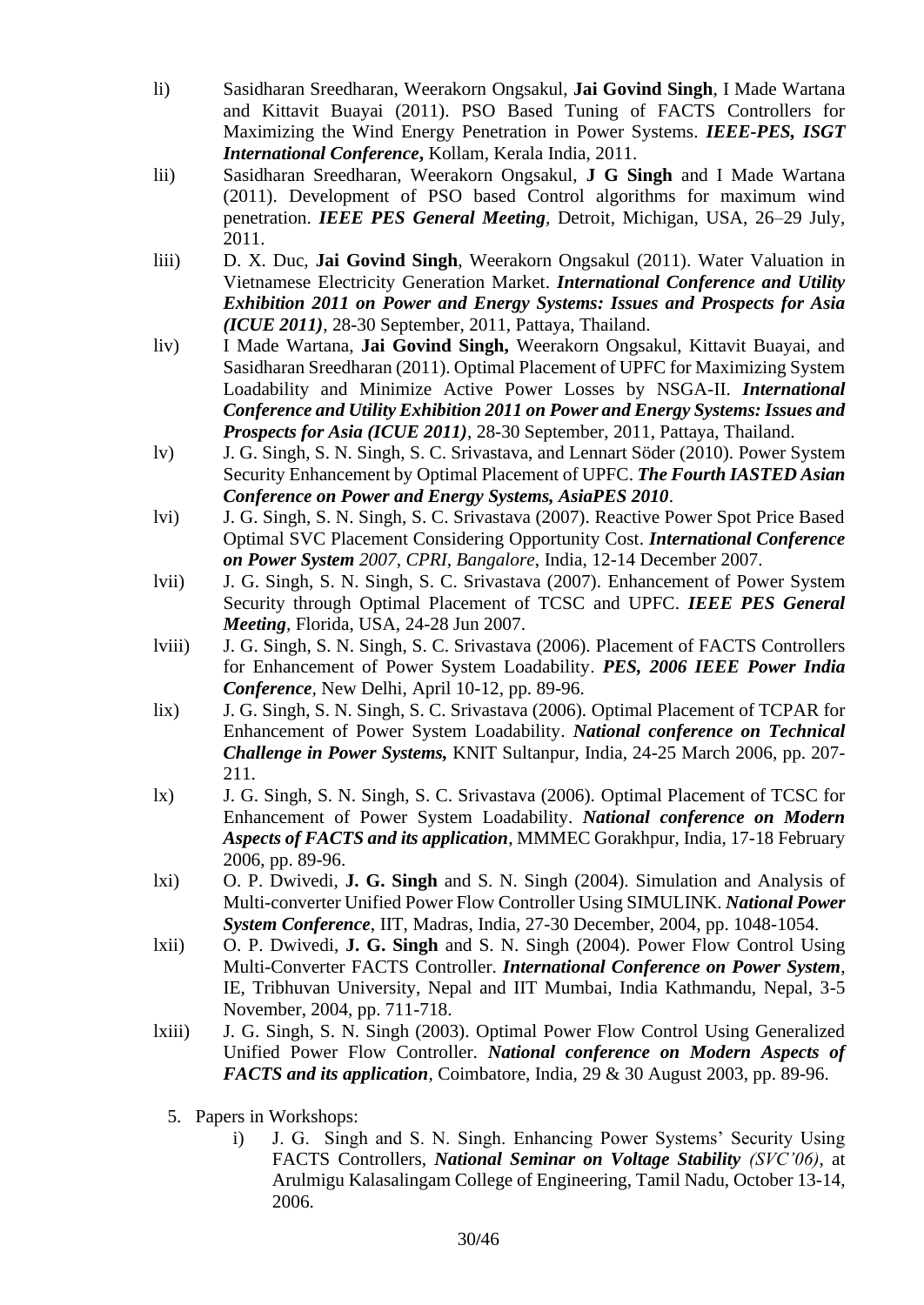6. Development Project Reports

S. Kumar, P. Abdul Salam, C.O.P. Marpaung, J.G. Singh and B. Sireesha: AIT-EHMF Collaborative Project Report on *Micro-Hydro Generation System*. It was submitted to EBARA foundation in November 2012.

- 7. Non-refereed Publications
	- i) Smart Grid: A Vision of Future Energy by Jai Govind Singh and Weerakorn Ongsakul, Technology Magazine, AIT Consulting, 2014.
	- ii) Hybrid AC/DC Net Zero Electric Energy Status Solar Home by Nikhil Sasidharan and Jai Govind Singh, Chulachomklao Royal Military Academy (CRMA), 2014, pp. 128-129.
	- iii) An eight minutes interview on 'Distributed Power Grids: A Future Energy Systems of Asia' at link [http://energy.ait.asia/news-a-events/38-news/341-](http://energy.ait.asia/news-a-events/38-news/341--dr-jai-govind-singhinterview-at-asian-utility-week) [dr-jai-govind-singhinterview-at-asian-utility-week.](http://energy.ait.asia/news-a-events/38-news/341--dr-jai-govind-singhinterview-at-asian-utility-week)

#### 8. Invited Lectures and Keynote Addresses **Invited keynote address/speeches:**

- i) A keynote speech on 'Thailand Power Development considering VRE Integration' in 'International Conference on Power Electronics & IoT Applications in Renewable Energy and its Control (PARC 2020), 21-22 January 2022, Department of Electrical Engineering, GLA University, Mathura, India.
- ii) A keynote speech on 'Estimation of EV's electricity load profile in Bangkok and Thailand' in 'International Conference on Recent Developments in Control, Automation & Power Engineering (RDCAPE-2021)', 7-8<sup>th</sup> October 2021, organized by Amity University, Noida, India.
- iii) A keynote speech on '**Generation and Integration of Renewable Energy**' in an *'International Conference on Recent Trends in Signals, Systems and Information'* 27-28<sup>th</sup> May 2021, Nehru college of Engineering & Research Centre Thiruvilwamala, Thrissur (Dt), Pampady, Kerala, India.
- iv) A keynote speech on '**Smart Grid and Variable Renewable Energy Integration**' in '3<sup>rd</sup> International Conference on Smart Grids, Structures and Materials 2021,' 19-20<sup>th</sup> April- 2021, Department of EEE, KLEF Deemed to be University, Guntur, Andhra Pradesh India.
- v) A keynote speech on '**Optimal Speed Determination of Electric Vehicles at Different SOC Level**' in 'International Conference on Power Electronics & IoT Applications in Renewable Energy and its Control (PARC 2020), 28- 29 February 2020, Department of Electrical Engineering, GLA University, Mathura, India.
- vi) A keynote speech on '**An Approach to Minimize the Range Anxiety of Electric Vehicles at Different SoC level of the Battery**' in 'International Conference on Smart Energy Systems and Electric Vehicles (ICSESEV-2020), 8-10 February 2020, Department of Electrical and Electronics Engineering, Siddhartha Academy of General and Technical Education, Vijayawada, India.
- vii) A keynote speech on '**Smart Grid for Green Energy and Transport Sectors'** in an International Conference on "**Sustainable Development**" ICSD – 2019, February 14-15, 2019, at STES', Sinhgad College of Engineering, Vadgaon (Bk), Pune.
- viii) A keynote speech on '**Electric Vehicles and Renewable Integration in Smart Grid**' in '**International Conference on Artificial Intelligence,**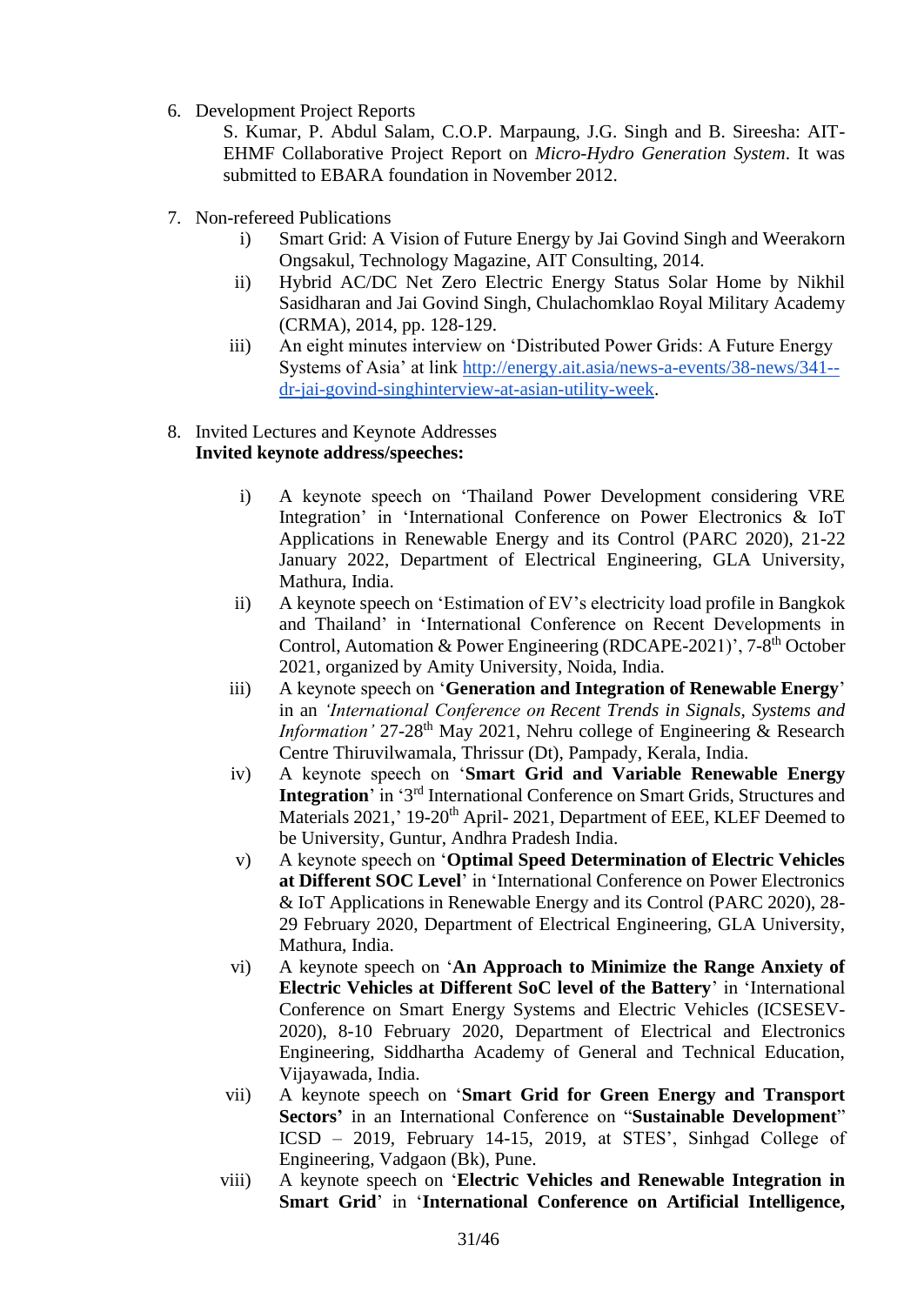**Smart Grid and Smart City Applications,'** 4-5, January 2019, PSG College of Technology, Coimbatore, India.

- ix) A keynote speech on '**Electric Vehicles and Future Prospective**' in '**1 st International Conference on Mechanical Innovative and Emerging Trends (MIET),** Department of Mechanical Engineering, MIET, Meerut, India, 4-5, December 2018.
- x) A **keynote speech** on '**Smart Grid and ICT**' in 'International Conference on Emerging Trends in Computing & Communication Technology,' organized by Department of Computer Science & Engineering, Graphic Era Hill University, Dehradun, India, 17-18th November 2017.
- xi) A **keynote speech** on 'Economic and Environmental Assessment of Microgrid: A Case study of Mai Sarieng, Thailand' in 'International Conference on Control Computing Communication and Materials (ICCCCM-2016),' organized by United College of Engineering & Research, Allahabad, UP, India, 22<sup>nd</sup> October 2016.
- xii) A **keynote address** on 'Scope and Challenges of Smart Grid in Renewable Energy Integration' in 'International Conference on Smart Grid Technology (INCETS'16)', organized by College of Engineering Trikaripur, Kasaragod, Kerala, India, 23rd April 2016.
- xiii) A **keynote address** on 'Distributed Power Grids: A Future Energy Systems of Asia' at International Conference on SMART GRID Technologies, August 6-8, 2015, Amrita School of Engineering, Coimbatore, India.
- xiv) A **keynote speech** on 'Smart Grid for Low Carbon Society' in International Conference on Energy, Economics and Environment, 27-28<sup>th</sup> March 2015, Noida, India.
- xv) A **keynote speech** on 'Homegrids to the Smart Grid: A Sustainable Energy Expressway for Green Future' in 'International Conference on Recent Developments in Control, Automation & Power Engineering (RDCAPE-2015)', 12-13th March, 2015, Noida, India.

## **Invited expert talks/lectures:**

- **i)** An **expert talk** entitled 'Rational and Tools for short-term Wind Speed Forecasting by Using Artificial Intelligence' in a "ATAL FDP (Faculty Development Program) on Modern Trends in Manufacturing Processes and Control Techniques in Renewable Energy System" organized by Department of Mechanical Engineering in cooperation with Electrical Engineering department, NIT Delhi, India, 16-21 November 2021.
- **ii)** An **expert talk** entitled 'Artificial Intelligence in the Renewable Power Generation' in a "ATAL FDP (Faculty Development Program) on Energy Engineering" organized by University of Lucknow, India, 18-22 October 2021.
- **iii)** An **expert talk** entitled 'Climate Change and Future of Transport Sector' in a "ATAL FDP (Faculty Development Program) on Energy Engineering" organized by Department of Electrical Engineering, Mizoram University, India, 23-27 August 2021.
- **iv)** An **expert talk** entitled 'Variable Renewable Energy Integration Challenges and Smart Grid Solutions' in a Webinar organized by Pashchimanchal Campus, Tribhuvan University, Nepal, 4<sup>th</sup> April 2021.
- **v)** An **expert talk** entitled 'Future Challenges and Directions for Variable Renewable Energy Integration' in a "FDP (Faculty Development Program) on Emerging Trends in Electromechanical System and Renewable Energy" organized by Department of Mechanical Engineering in cooperation with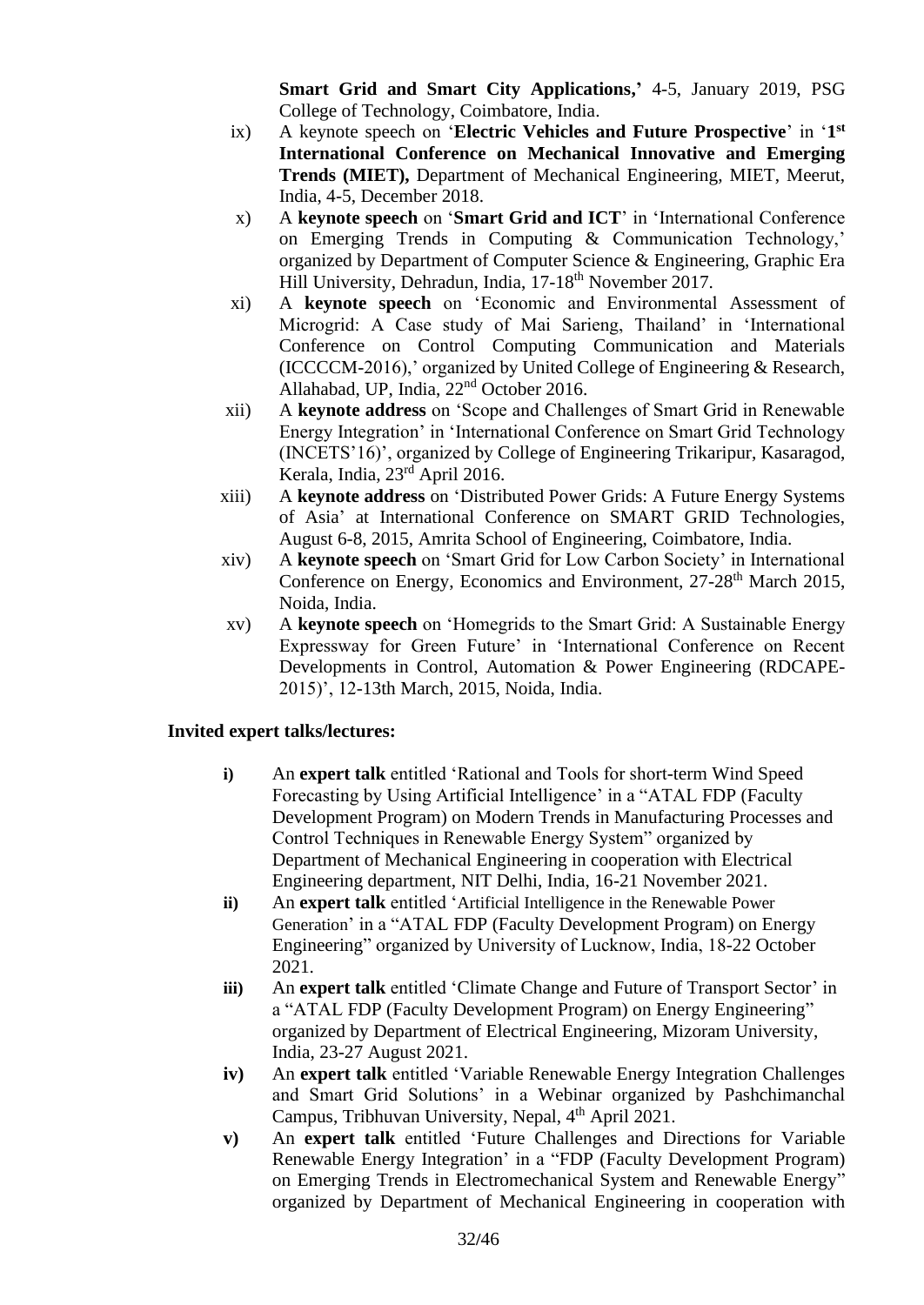Electrical Engineering Department, National Institute of Technology Delhi, India, 10-14, March 2021.

- **vi)** An **expert talk** entitled 'Introduction to Smart Grid' in an AICTE sponsored Short Term Training Program (STTP) on "Smart Computing Technologies and Applications" hosted by MES College of Engineering, Kuttippuram, Kerala, India, 14-19<sup>th</sup> December 2020.
- **vii)** An **expert talk** entitled 'Smart Grid for Variable Renewable Energy Integration' in an ATAL-FDP (Faculty Development Program) on "Renewable Energy Sources: Challenges, Opportunities and Applications" organized by Department of Electrical Engineering National Institute of Technology Agartala, Tripura, India, 23-27 November 2020.
- **viii)** An **expert talk** entitled 'Generation and Transmission Investment Practices in Open Market' in a Short-Term Training Program on '**Recent Trends and Challenges in Power Market with Smart Grid Technology'** at EEE Department, V R Siddhartha Engineering College, Vijayawada, India, 5<sup>th</sup> November 2020.
- **ix)** An **expert talk** entitled 'Financial and Physical Power Trading Mechanism in Open Market' in a Short-Term Training Program on '**Recent Trends and Challenges in Power Market with Smart Grid Technology'** at EEE Department, V R Siddhartha Engineering College, Vijayawada, India, 2<sup>nd</sup> November 2020.
- **x)** An **expert talk** entitled 'Power System Restructuring Process & Economics' in a Short-Term Training Program (under Faculty Development Program) on **Recent Trends in Power System (RTPS-2020)** at Department of Electrical Engineering, GLA University Mathura, India, 13th October 2020.
- **xi)** An **UG lecture** on 'Recent Trends in Electromagnetic Filed and Energy to Industrial Applications', organized by School of Electrical Engineering, Dept. of Energy & Power Electronics, VIT, Vellore, Tamilnadu, India, 28<sup>th</sup> January 2020.
- **xii)** Full **training course lectures** on **"Smart Grid Commercial, Technical and Market Drivers"** in a training program organized by AIT Extension for personnel from **Power Utilities of Bangladesh**, 17-28 January 2020.
- **xiii)** A **seminar** on 'Electric Vehicles and its Performance Improvement', organized by Electrical and Electronics Engineering, K.L. University, Vaddeswaram, Vijayawada, India, 11<sup>th</sup> January 2020.
- **xiv)** An **expert talk** on 'Impacts of Electric Vehicles on Power Grid Infrastructure', in a short-term course on '*Power Converters for e-Mobility*' organized by Department of Electrical & Electronics Engineering, PSG College of Technology, Coimbatore, 6-10 January 2020.
- **xv)** An **UG lecture** on 'Electric and Magnetic Field Concepts used in Electric Vehicles', organized by School of Electrical Engineering, Dept. of Energy & Power Electronics, VIT, Vellore, Tamilnadu, India, 1<sup>st</sup> March 2019.
- **xvi)** A **lecture** on 'Smart Grid and Renewable Energy Integration', organized by School of Electrical Engineering, Dept. of Energy & Power Electronics, VIT, Vellore, Tamilnadu, India, 18<sup>th</sup> July 2018.
- **xvii)** An **expert talk** on 'Load Management in Smart Grid' in 'Malaviya Research Conclave 2018 (MRC-2018)', organized by MMMUT Gorakhpur, UP, India, 6–8 July 2018.
- **xviii)** An **expert talk** on 'Research Methodology: A Case of AIT's Practice' in 'Malaviya Research Conclave 2017 (MRC-2018)', organized by MMMUT Gorakhpur, UP, India, 6–8 July 2018.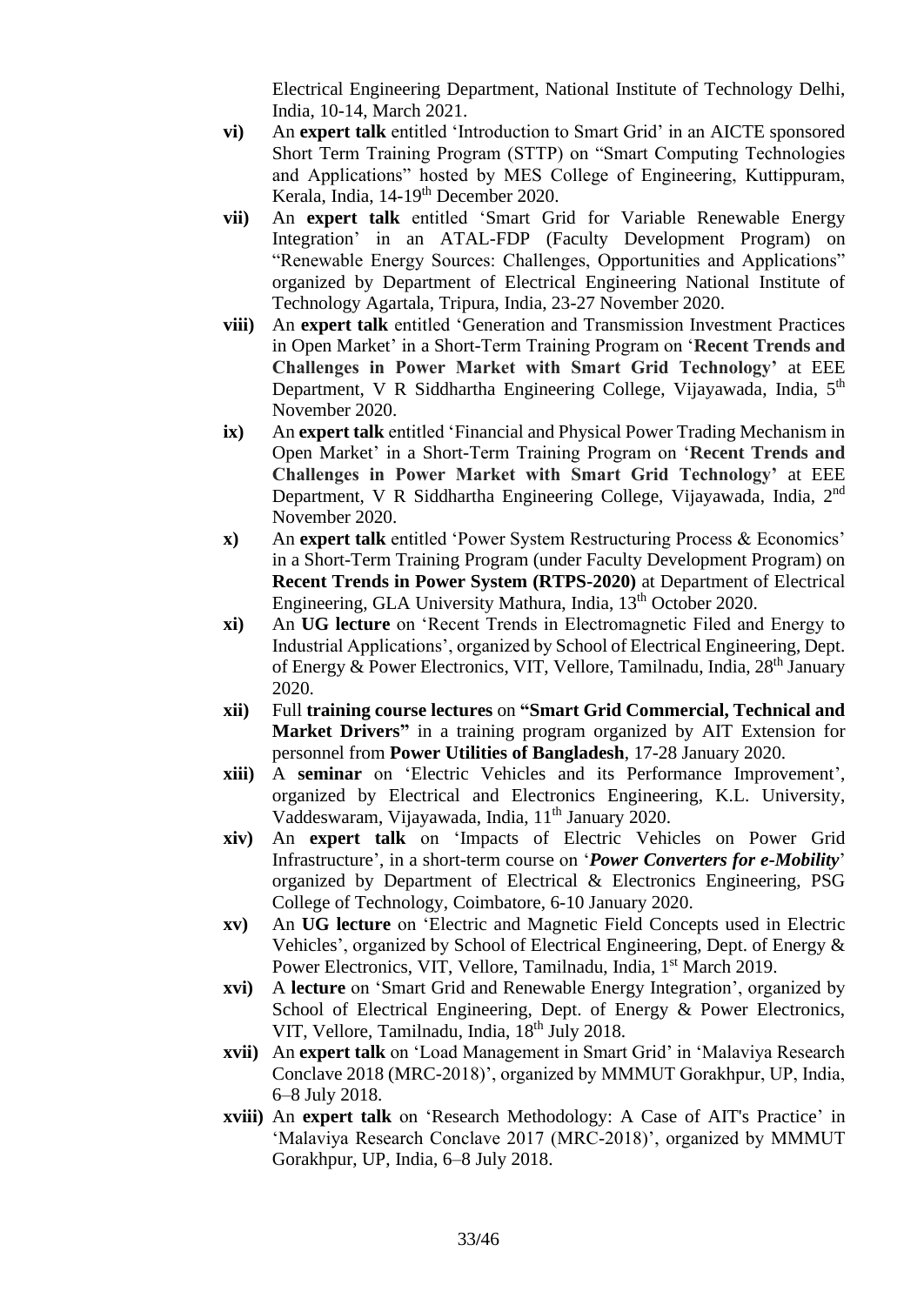- **xix)** An **expert talk** on 'Scope and Challenges of Smart Grid in Renewable Energy Integration' in 'Malaviya Research Conclave 2017 (MRC-2017)', organized by MMMUT Gorakhpur, UP, India during 9–11 July 2017.
- **xx)** Two and half day invited lectures on '**Smart Grid**' in a training program organized by AITE for personnel from Bangladesh Power Utility from 13<sup>th</sup> to 15th November 2017.
- **xxi)** One day lectures on '**Gas Insulated Substations, Substation Automation**  and SCADA' in a training program organized by AITE for personnel from **Power Grid Company of Bangladesh Ltd. (PGCB)** 21<sup>st</sup> September 2017.
- **xxii)** An **expert talk** on 'Distributed Power Grids: A Future Energy Systems' at Asian Utility Week 2015, 9-10 June, Bangkok, Thailand.
- **xxiii)** An **expert talk** on '**ICT for Smart Grid**' in ICUE2014 Pre-Conference Training Workshop on Smart Grid and Renewable Energy, 18th March 2014.
- **xxiv)** I have been invited to deliver several lectures on various power system topics in different trainings program organized by AIT Extension.
- **xxv)** An electricity seminar on "An Electrical Infrastructure for Sustainable Development in THAILAND", FRENCH THAI ELECTRICITY FORUM, 2012, organized by The Trade Commission of French Embassy, Thailand.
- **xxvi)** Sequential M. Tech. Program of Uttar Pradesh Technical University, Lucknow, UP, India, on "Economic operation and control of power systems".
- 9. Total number of citations to the faculty member's published work, as shown by SCOPUS.

| <b>SCOPUS</b> |  | Researchgate |     |    | Google Scholar                                                                                     |      |  |    |
|---------------|--|--------------|-----|----|----------------------------------------------------------------------------------------------------|------|--|----|
|               |  |              |     |    | Citations   h-index   i10-index   Citations   h-index   RG Score   Citations   h-index   i10-index |      |  |    |
| 678           |  |              | 903 | 14 | 23.71                                                                                              | 1068 |  | 27 |

(Scopus link[:](http://www.scopus.com/authid/detail.url?authorId=37462123800&origin=cto) [http://www.scopus.com/authid/detail.url?authorId=37462123800&origin=cto\)](http://www.scopus.com/authid/detail.url?authorId=37462123800&origin=cto) (Researchgate link: [https://www.researchgate.net/profile/Jai\\_Govind\\_Singh\)](https://www.researchgate.net/profile/Jai_Govind_Singh) (Google scholar link: [http://scholar.google.co.th/citations?user=yeX22UYAAAAJ&hl=en\)](http://scholar.google.co.th/citations?user=yeX22UYAAAAJ&hl=en)

## **B. Research grants and sponsored projects**

1. List of research grants and sponsored projects. For each grant and project specify the project duration, overhead and faculty time income to the institute.

For each grant and project specify the project duration, overhead and faculty time income to the institute.

| Sl.<br>No. | Project/grants details                                                                       |
|------------|----------------------------------------------------------------------------------------------|
|            | <b>Project title: USAID Southeast Asia EDGE Hub</b>                                          |
|            | <b>Objective:</b> To help Tetra Tech deliver technical support services to USAID missions in |
|            | Southeast Asia, AIT shall provide technical assistance regarding adult learning, training,   |
|            | capacity building, and other learning opportunities. These shall be either online/distance   |
|            | or classroom-based courses that are pertinent to Asia EDGE's four key areas.                 |
|            | <b>Duration: 2020-2023</b>                                                                   |
|            | <b>Sponsor: TetraTech / USAID</b>                                                            |
|            | <b>Budget: US\$ 1,28,270</b>                                                                 |
|            | <b>Researchers involved:</b> Dr. J G Singh (PI), Dr. P Abdul Salam (Co-PI), Prof. Shobhakar  |
|            | Dhakal (Co-PI)                                                                               |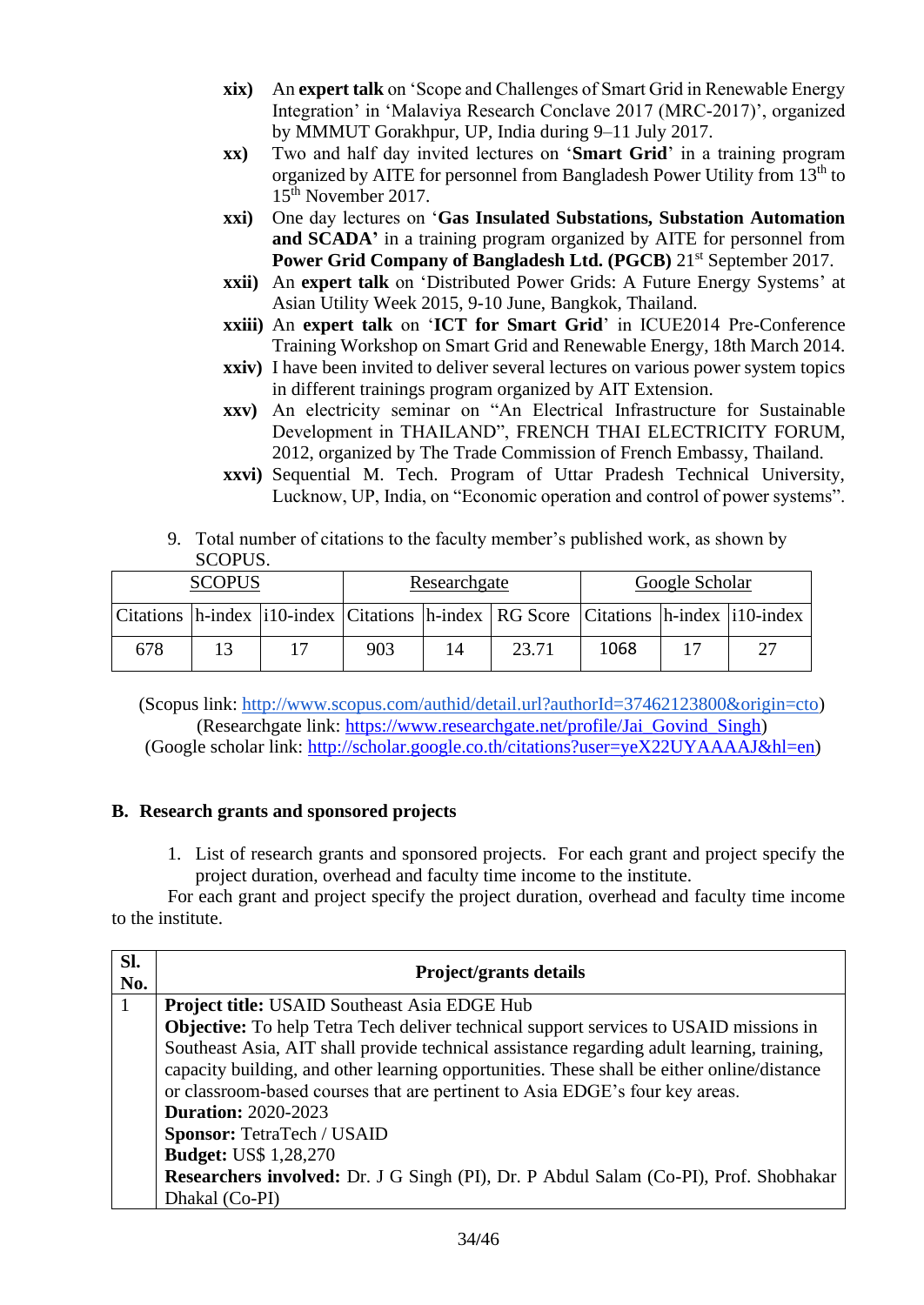|                                                           | <b>Expected Outputs:</b> Provide demand-driven training, executive training, capacity       |  |  |  |
|-----------------------------------------------------------|---------------------------------------------------------------------------------------------|--|--|--|
|                                                           | building related to rural and off-grid electrification, energy storage, smart grid          |  |  |  |
|                                                           | technologies, regional energy market, and stability analysis of grid integration. Support   |  |  |  |
|                                                           | and facilitate technical workshops and sub-regional collaboration events or other services  |  |  |  |
|                                                           | upon the request of Tetra Tech.                                                             |  |  |  |
|                                                           | <b>Expected Impacts:</b> USAID will support the Asia EDGE initiative to accelerate the      |  |  |  |
|                                                           | growth of the region's energy markets in four key areas: 1) Utility Modernization, 2)       |  |  |  |
|                                                           | Increased Deployment of Advanced Energy Systems, 3) Transparent, Best Value                 |  |  |  |
| Procurement, and 4) Regional Energy Trade and Integration |                                                                                             |  |  |  |
|                                                           | Publications from the project: N/A                                                          |  |  |  |
| $\overline{2}$                                            | <b>Project title:</b> International Conference (ICUE 2020)                                  |  |  |  |
|                                                           | <b>Objective:</b> Organize biannual ICUE conference                                         |  |  |  |
|                                                           | <b>Duration:</b> 2019 -2021                                                                 |  |  |  |
|                                                           | Sponsor: Registration revenues, sponsorships and grants                                     |  |  |  |
|                                                           | <b>Budget:</b> 2,075,560 THB                                                                |  |  |  |
|                                                           | Researchers involved: Dr. J G Singh (Organizing member) along with all SE Program           |  |  |  |
|                                                           | Faculty                                                                                     |  |  |  |
|                                                           | <b>Expected Outputs:</b> This ICUE conference is a venue to exchange research ideas,        |  |  |  |
|                                                           | experiences, technical, social, financial, economic and policy issues covering energy,      |  |  |  |
|                                                           | environment and climate change (EECC).                                                      |  |  |  |
|                                                           | Expected Impacts: Here, EECC professionals, policy makers, researchers, members of          |  |  |  |
|                                                           | the academe, engineers, etc., will have a platform to showcase research findings,           |  |  |  |
|                                                           | technological innovations, transformative emerging technologies, and even to discuss        |  |  |  |
|                                                           | burning global, regional and national issues in EECC for development, policies and          |  |  |  |
|                                                           | programme.                                                                                  |  |  |  |
|                                                           | <b>Publications from the project:</b> Conference proceedings in IEEE Xplore                 |  |  |  |
| $\overline{3}$                                            | <b>Project title:</b> Mastering Energy Supply focusing on Isolated Areas                    |  |  |  |
|                                                           | <b>Objective:</b> The aim of the project is to provide high quality postgraduate education  |  |  |  |
|                                                           | on energy supply systems for engineers and graduates from science departments, aiming       |  |  |  |
|                                                           | to have activities or to be employed in projects in countries with many isolated areas and  |  |  |  |
|                                                           | insular systems.                                                                            |  |  |  |
|                                                           | <b>Duration: 2019-2021</b>                                                                  |  |  |  |
|                                                           | Sponsor: ERASMUS+                                                                           |  |  |  |
|                                                           | <b>Budget:</b> 3,404,263 THB                                                                |  |  |  |
|                                                           | Researchers involved: Dr. J G Singh (Co-PI), Prof. Shobhakar Dhakal (PI), Prof. S Kumar     |  |  |  |
|                                                           | $(Co-PI)$                                                                                   |  |  |  |
|                                                           | Expected Outputs: Master Degree program with focus in Energy Supply in Isolated             |  |  |  |
|                                                           | Areas                                                                                       |  |  |  |
|                                                           | <b>Expected Impacts:</b> The more skilled the technicians and engineers are, the lower the  |  |  |  |
|                                                           | danger of prolonged power shortage is and finally will decrease the energy cost on islands  |  |  |  |
|                                                           | and will also improve the economic activity on the isolated areas.                          |  |  |  |
|                                                           | Publications from the project: N/A                                                          |  |  |  |
| $\overline{4}$                                            | Project title: Design and Development of Smart Grid Test Bed for Experimental               |  |  |  |
|                                                           | Verification of Synchrophasor based Algorithms for Wide Area Monitoring, Protection         |  |  |  |
|                                                           | and Control (WAMPAC) for Power Grids with Large Penetration of Renewable Energy             |  |  |  |
|                                                           | Resources                                                                                   |  |  |  |
|                                                           | <b>Objective:</b> 1) To intensify interaction and scientific cooperation between Indian and |  |  |  |
|                                                           | ASEAN scientists / institutions; 2) To connect existing but separately funded research      |  |  |  |
|                                                           | projects in India and ASEAN MS; and 3) To enhance academic training and development         |  |  |  |
|                                                           | of young scholars                                                                           |  |  |  |
|                                                           | <b>Duration: 2018-2021</b>                                                                  |  |  |  |
|                                                           | Sponsor: Department of Science and Technology (DST), India                                  |  |  |  |
|                                                           | <b>Budget:</b> 23,94,000 INR                                                                |  |  |  |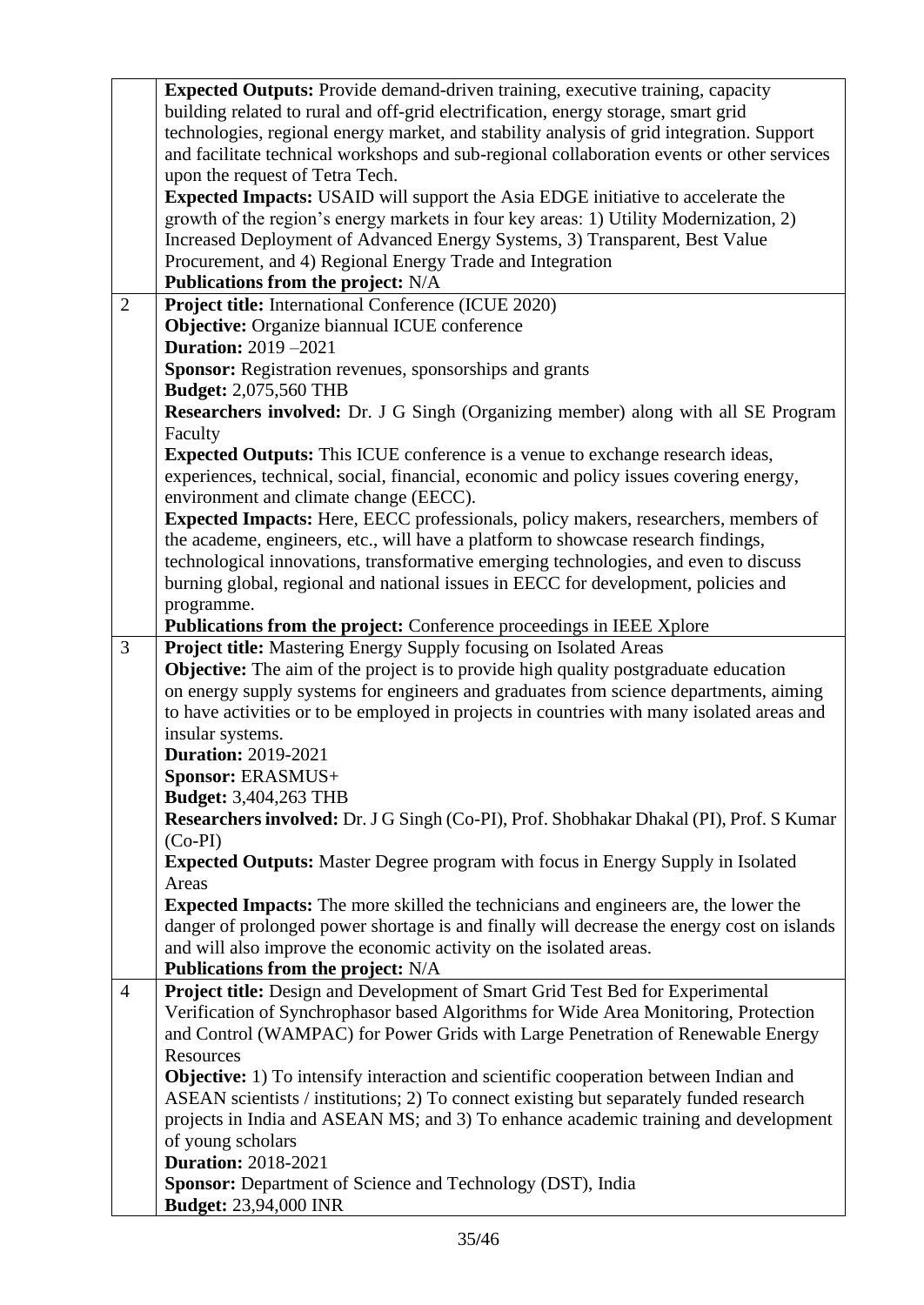|                                                                                      | Researchers involved: Dr. J G Singh (PI from AIT Thailand), Dr. L. Ashok Kumar (PI                                                                                            |  |  |  |
|--------------------------------------------------------------------------------------|-------------------------------------------------------------------------------------------------------------------------------------------------------------------------------|--|--|--|
|                                                                                      | from PSG College of Technology, Coimbatore, India), Dr. I Made Wartana (PI from ITN                                                                                           |  |  |  |
|                                                                                      | Malang, Indonesia)                                                                                                                                                            |  |  |  |
|                                                                                      | <b>Expected Outputs:</b> As deliverables from this project, algorithms for three components                                                                                   |  |  |  |
|                                                                                      | will be developed and verified for Power Grids with large penetration of Distributed                                                                                          |  |  |  |
|                                                                                      | Renewable Energy Sources.                                                                                                                                                     |  |  |  |
|                                                                                      | Expected Impacts: Mutual collaborations, publications, conference activities, etc.                                                                                            |  |  |  |
|                                                                                      | <b>Publications from the project: N/A</b>                                                                                                                                     |  |  |  |
| 5                                                                                    | Project title: Bangchak Initiative and Innovation Center at AIT                                                                                                               |  |  |  |
|                                                                                      | Objective: To inculcate entrepreneurship and creation of enterprises on knowledge based                                                                                       |  |  |  |
|                                                                                      | innovation specially focused to Green technology.                                                                                                                             |  |  |  |
|                                                                                      | <b>Duration:</b> $25th$ July 2017 to $24th$ July 2022                                                                                                                         |  |  |  |
|                                                                                      | Sponsor: Bangchak Petroleum Company, Thailand                                                                                                                                 |  |  |  |
|                                                                                      | <b>Budget:</b> 50,000,000 THB                                                                                                                                                 |  |  |  |
|                                                                                      | Researchers involved: Dr. J G Singh (Co-PI), Prof. Weerakorn Ongsakul (PI), Dr. P Abdul                                                                                       |  |  |  |
| Salam (Co-PI), Prof. Rajendra P Shrestha (Co-PI), Prof. Thammarat Koottatep (Co-PI), |                                                                                                                                                                               |  |  |  |
|                                                                                      | Prof. Anil Kumar Anal (Co-PI)                                                                                                                                                 |  |  |  |
|                                                                                      | Expected Outputs: A center that brings together resources among AIT's programs and                                                                                            |  |  |  |
|                                                                                      | centers for development of:                                                                                                                                                   |  |  |  |
|                                                                                      | Prototype of green technologies working prototype of Environmental remediation,                                                                                               |  |  |  |
|                                                                                      | waste/water treatment, Energy conservation, sustainable energy generation                                                                                                     |  |  |  |
|                                                                                      | technologies, etc.                                                                                                                                                            |  |  |  |
|                                                                                      | Proof of concept of green technology, devices and system Certification of the<br>$\bullet$                                                                                    |  |  |  |
|                                                                                      | green technology equipment, consultancy for green technologies, etc.                                                                                                          |  |  |  |
|                                                                                      | Integration of AIT's capabilities by using the existing resources of AIT towards a<br>$\bullet$                                                                               |  |  |  |
|                                                                                      | sustainable living campus.                                                                                                                                                    |  |  |  |
|                                                                                      | Innovative technological solutions to capacity building and community<br>$\bullet$                                                                                            |  |  |  |
|                                                                                      | development.                                                                                                                                                                  |  |  |  |
|                                                                                      | Innovative ideas which will improve the quality of life of common people.                                                                                                     |  |  |  |
|                                                                                      | <b>Expected Impacts:</b> Capacity building through Incubator programs                                                                                                         |  |  |  |
|                                                                                      | (technology/marketing/packaging/finance, ideas etc). Visibility of AIT innovative hub to                                                                                      |  |  |  |
|                                                                                      | all stakeholders.                                                                                                                                                             |  |  |  |
|                                                                                      | Publications from the project: N/A                                                                                                                                            |  |  |  |
| 6                                                                                    | <b>Project title:</b> Analysis of Grid Codes and Regulations to Support Transmission Stability<br>and Reliability, Regional Power Trade and VRE Integration in Southeast Asia |  |  |  |
|                                                                                      |                                                                                                                                                                               |  |  |  |
|                                                                                      | <b>Objective:</b> The primary objective of USAID Clean Power Asia is to work with Lower<br>Mekong (LM) countries and other Association of Southeast Asian Nations (ASEAN)     |  |  |  |
|                                                                                      | developing member states to encourage power sector investments in environmentally                                                                                             |  |  |  |
|                                                                                      | friendly, clean energy sources, specifically focusing on scaling up investment in grid-                                                                                       |  |  |  |
|                                                                                      | connected renewable power.                                                                                                                                                    |  |  |  |
|                                                                                      | <b>Duration:</b> $1st$ Feb – December 2021                                                                                                                                    |  |  |  |
|                                                                                      | Sponsor: Abt Associates under USAID Clean Power Asia program                                                                                                                  |  |  |  |
|                                                                                      | <b>Budget: US\$ 18, 705</b>                                                                                                                                                   |  |  |  |
|                                                                                      | Researchers involved: Dr. J G Singh (PI), Dr. Sasidharan Sreedharan (MES, India)                                                                                              |  |  |  |
|                                                                                      | <b>Expected Outputs:</b> Two reports on grid codes for harmonization                                                                                                          |  |  |  |
|                                                                                      | <b>Expected Impacts:</b> To promote interconnections and power trade in the Lower Mekong                                                                                      |  |  |  |
|                                                                                      | and in Southeast Asia.                                                                                                                                                        |  |  |  |
|                                                                                      | Publications from the project: N/A                                                                                                                                            |  |  |  |
| $\overline{7}$                                                                       | Project title: International Conference (ICUE 2018)                                                                                                                           |  |  |  |
|                                                                                      | Objective: Organize biannual ICUE conference                                                                                                                                  |  |  |  |
|                                                                                      | Duration: October 2018 - March 2019                                                                                                                                           |  |  |  |
|                                                                                      | Sponsor: Registration revenues, sponsorships and grants                                                                                                                       |  |  |  |
|                                                                                      | <b>Budget:</b> 1,909,080 THB                                                                                                                                                  |  |  |  |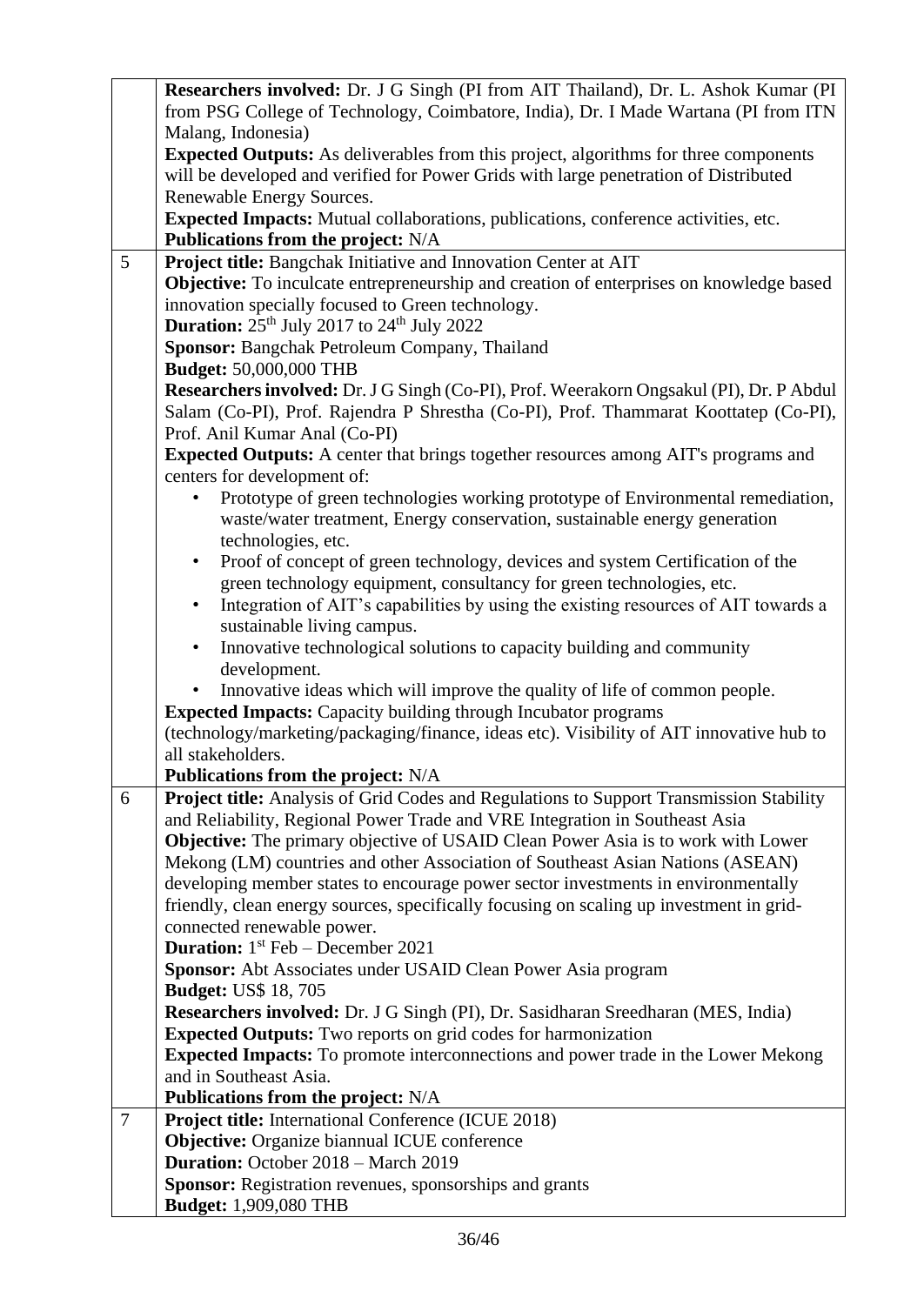|                     | Researchers involved: Dr. J G Singh (Director) and all SE Program Faculty as an                |  |  |  |
|---------------------|------------------------------------------------------------------------------------------------|--|--|--|
|                     | organizing members                                                                             |  |  |  |
|                     | <b>Expected Outputs:</b> This ICUE conference is a venue to exchange research ideas,           |  |  |  |
|                     | experiences, technical, social, financial, economic and policy issues covering greening        |  |  |  |
| energy utilization. |                                                                                                |  |  |  |
|                     | <b>Expected Impacts:</b> Here, energy professionals, policy makers, researchers, members of    |  |  |  |
|                     | the academe, engineers, members of the energy supply sector, etc., will have a platform to     |  |  |  |
|                     | showcase research findings, technological innovations, transformative emerging                 |  |  |  |
|                     | technologies, and even to discuss burning global, regional and national issues in energy       |  |  |  |
|                     | utilization for development and environment policies and programme.                            |  |  |  |
|                     | Publications from the project: Conference proceedings in IEEE Xplore                           |  |  |  |
| 8                   | Project title: A Project for Sunny Bangchak to Improve the Efficiency of Solar                 |  |  |  |
|                     | Photovoltaic System                                                                            |  |  |  |
|                     | <b>Objective:</b> To identify the proper cooling system for solar PV system installed in       |  |  |  |
|                     | Bangchak's solar farm                                                                          |  |  |  |
|                     | <b>Duration:</b> 29 Feb $-$ 30 June 2016                                                       |  |  |  |
|                     | Sponsor: Bangchak Solar Energy Company Limited (Sunny Bangchak)                                |  |  |  |
|                     | <b>Budget: 130,625 THB</b>                                                                     |  |  |  |
|                     | Researchers involved: Dr. J G Singh (Co-PI), Prof. Weerakorn Ongsakul (PI)                     |  |  |  |
|                     | <b>Expected Outputs:</b> A suitable cooling system for solar PV panel.                         |  |  |  |
|                     | <b>Expected Impacts:</b> This cooling system will improve the panel's energy efficiency        |  |  |  |
|                     | <b>Publications from the project: N/A</b>                                                      |  |  |  |
| 9                   | <b>Project title:</b> Smart Solar Home Demonstration Project                                   |  |  |  |
|                     | <b>Objective:</b> To install and test the various parameters of solar PV panel                 |  |  |  |
|                     | <b>Duration:</b> Sept 1, 2014 – Aug 30, 2015                                                   |  |  |  |
|                     | Sponsor: Industrial Technology Assistance Program (iTap), National Science and                 |  |  |  |
|                     | Technology Development Agency (NSTDA), Thailand                                                |  |  |  |
|                     | <b>Budget:</b> 3kW solar panel equipment equivalent 500,000 THB                                |  |  |  |
|                     | Researchers involved: Dr. J G Singh (Co-PI), Prof. Weerakorn Ongsakul (PI)                     |  |  |  |
|                     | <b>Expected Outputs:</b> 3 kW solar PV installation and testing the performance parameters     |  |  |  |
|                     | for its suitability in Thailand                                                                |  |  |  |
|                     | <b>Expected Impacts:</b> It's performance was acceptable and generated power injected to grid  |  |  |  |
|                     | Publications from the project: N/A                                                             |  |  |  |
| 10                  | Project title: Service Providing for Local Arrangement and Meeting Support Services to         |  |  |  |
|                     | IEEE PES ISGT 2015                                                                             |  |  |  |
|                     | <b>Objective:</b> To assist Organizing committee to handle the paper submissions, their review |  |  |  |
|                     | process and communication to authors                                                           |  |  |  |
|                     | <b>Duration:</b> Sept 1, 2014 – May 31, 2016                                                   |  |  |  |
|                     | <b>Sponsor: IEEE PES Thailand Chapter</b>                                                      |  |  |  |
|                     | <b>Budget: 799, 817 THB</b>                                                                    |  |  |  |
|                     | Researchers involved: Dr. J G Singh (Co-PI), Prof. Weerakorn Ongsakul (PI)                     |  |  |  |
|                     | <b>Expected Outputs:</b> All submitted papers were peer reviewed and ensured the quality       |  |  |  |
|                     | Expected Impacts: It helped us to better understand IEEE conference organization and           |  |  |  |
|                     | paper review processing                                                                        |  |  |  |
| 11                  | Project title: ICUE 2016 Cogeneration, Small Power Plants and District                         |  |  |  |
|                     | <b>Objective:</b> Organize biannual ICUE conference                                            |  |  |  |
|                     | <b>Duration:</b> Feb 1, 2016 to June 30, 2017                                                  |  |  |  |
|                     | Sponsor: Registration revenues, sponsorships and grants                                        |  |  |  |
|                     | <b>Budget:</b> 1,670,000 THB                                                                   |  |  |  |
|                     | <b>Researchers involved:</b> Dr. J G Singh (Co-PI) along with all SE Program Faculty           |  |  |  |
|                     | <b>Expected Outputs:</b> This ICUE conference is a venue to exchange research ideas,           |  |  |  |
|                     | experiences, technical, social, financial, economic and policy issues covering small power     |  |  |  |
|                     | plants and districts.                                                                          |  |  |  |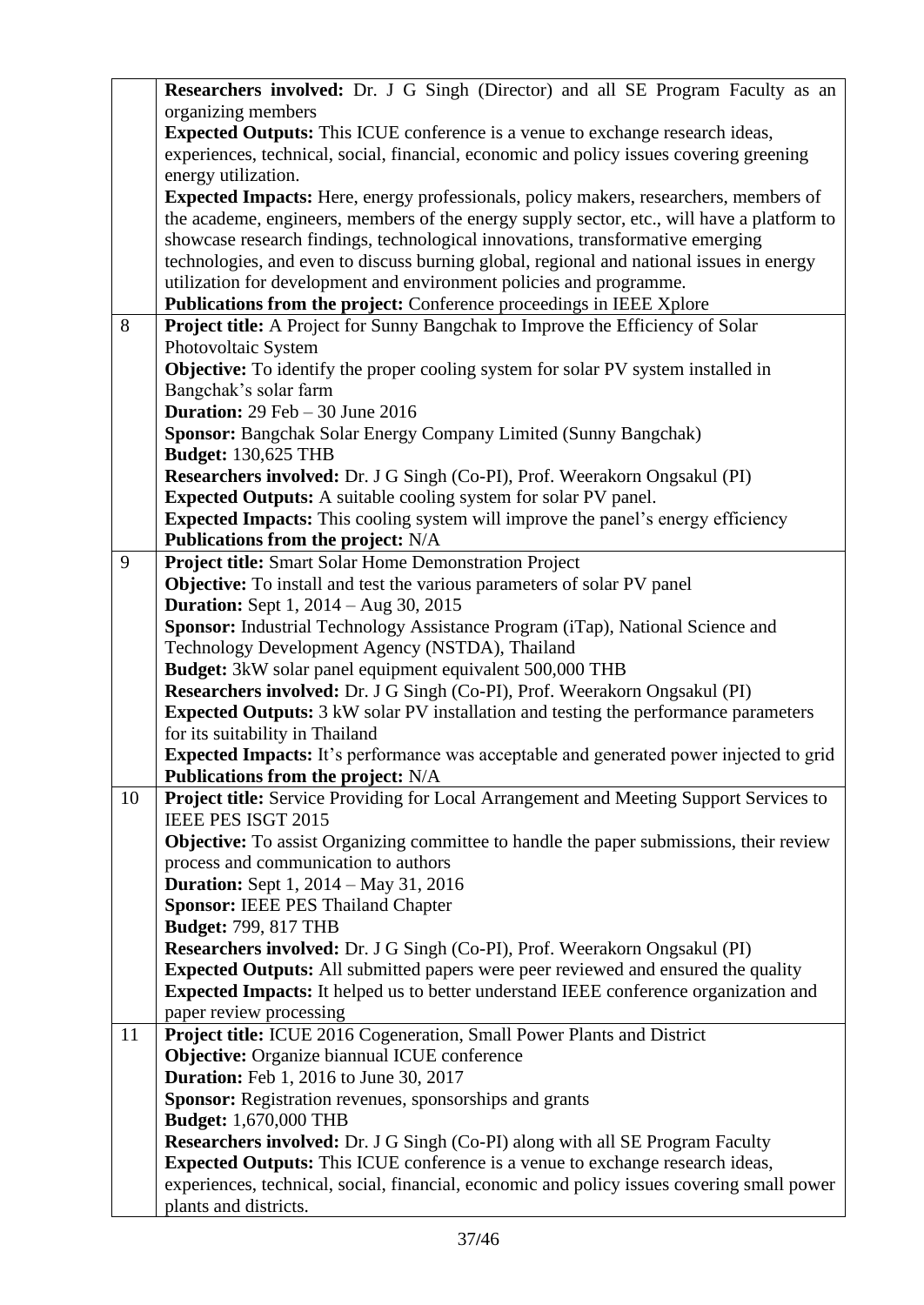|                                                                                                                             | <b>Expected Impacts:</b> Here, energy professionals, policy makers, researchers, members of     |  |  |  |
|-----------------------------------------------------------------------------------------------------------------------------|-------------------------------------------------------------------------------------------------|--|--|--|
|                                                                                                                             | the academe, engineers, members of the energy supply sector, etc., will have a platform to      |  |  |  |
|                                                                                                                             | showcase research findings, technological innovations, transformative emerging                  |  |  |  |
|                                                                                                                             | technologies, and even to discuss burning global, regional and national issues in small         |  |  |  |
| power plants and districts for development and environment policies and programme.                                          |                                                                                                 |  |  |  |
| <b>Publications from the project:</b> Conference proceedings in IEEE Xplore                                                 |                                                                                                 |  |  |  |
| 12                                                                                                                          | <b>Project title:</b> Renewable Powered micro-/mini-grid generation                             |  |  |  |
|                                                                                                                             | <b>Objective:</b> To prepare 4 peer reviewed issues papers on success/failure factors for       |  |  |  |
|                                                                                                                             |                                                                                                 |  |  |  |
| micro/mini-grid generations in Thailand, Philippine, Indonesia, and India<br><b>Duration:</b> December 2012 – December 2014 |                                                                                                 |  |  |  |
|                                                                                                                             |                                                                                                 |  |  |  |
|                                                                                                                             | Sponsor: IRENA, Abu Dhabi                                                                       |  |  |  |
|                                                                                                                             | <b>Budget: 241,939 THB</b>                                                                      |  |  |  |
|                                                                                                                             | Researchers involved: Dr. J G Singh (PI), Dr. P Abdul Salam (Co-PI)                             |  |  |  |
|                                                                                                                             | <b>Expected Outputs:</b> 4 different peer reviewed issues papers                                |  |  |  |
|                                                                                                                             | <b>Expected Impacts:</b> Help to understand that various factors responsible for either success |  |  |  |
|                                                                                                                             | or failure of different micro/mini-grid system in these four countries                          |  |  |  |
|                                                                                                                             | <b>Publications from the project:</b> 4 different issues papers were prepared and submitted to  |  |  |  |
|                                                                                                                             | <b>IRENA</b> for their perusal                                                                  |  |  |  |
| 13                                                                                                                          | <b>Project title:</b> Capacity development of the Assam power utilities                         |  |  |  |
|                                                                                                                             | <b>Objective:</b> The objective of this program was to provide an exposure to technology,       |  |  |  |
|                                                                                                                             | operations and maintenance, and overall management aspects of transmission and                  |  |  |  |
|                                                                                                                             | distribution loss reduction in a middle income Asian country.                                   |  |  |  |
|                                                                                                                             | <b>Duration:</b> October 2012 – December 2013                                                   |  |  |  |
|                                                                                                                             | <b>Sponsor: South Energy Department ADB</b>                                                     |  |  |  |
|                                                                                                                             | <b>Budget: 294,900 THB</b>                                                                      |  |  |  |
|                                                                                                                             | Researchers involved: Dr. J G Singh (PI)                                                        |  |  |  |
|                                                                                                                             | <b>Expected Outputs:</b> This was a technical assistance capacity development program which     |  |  |  |
|                                                                                                                             | aims to assist the Assam State Electricity Board (ASEB), the Assam Power Generation             |  |  |  |
|                                                                                                                             | Corporation Limited (APGCL), the Assam Electricity Grid Corporation Limited                     |  |  |  |
|                                                                                                                             | (AEGCL), and the Assam Power Distribution Company Limited (APDCL) in (i)                        |  |  |  |
|                                                                                                                             | introducing new business processes, (ii) strengthening their human resources and                |  |  |  |
|                                                                                                                             | financial management capabilities, and (iii) mainstreaming rural electrification. This          |  |  |  |
|                                                                                                                             | program was conducted in terms of class room discussion in morning session followed by          |  |  |  |
|                                                                                                                             | site visits in afternoon session for selected senior staffs from above mentioned power          |  |  |  |
|                                                                                                                             | utilities.                                                                                      |  |  |  |
|                                                                                                                             | <b>Expected Impacts:</b> 36 personnel trained from above utilities                              |  |  |  |
| 14                                                                                                                          | <b>Project title:</b> Gender inclusive Capacity development                                     |  |  |  |
|                                                                                                                             |                                                                                                 |  |  |  |
|                                                                                                                             | Objective: This was a training program for power distribution planning and operations           |  |  |  |
|                                                                                                                             | engineers from one of the three electricity distribution utilities in the state of Madhya       |  |  |  |
|                                                                                                                             | Pradesh, India. Participants including engineers and the senior officers from the utility       |  |  |  |
|                                                                                                                             | have got knowledge and info about power loss reduction as well as enhancing the                 |  |  |  |
|                                                                                                                             | performances of the utility like increasing the revenue and maintaining the required            |  |  |  |
|                                                                                                                             | service standards by using appropriate methods and technologies.                                |  |  |  |
|                                                                                                                             | Duration: July 2012 - February 2013                                                             |  |  |  |
|                                                                                                                             | <b>Sponsor: South Energy Department ADB</b>                                                     |  |  |  |
|                                                                                                                             | <b>Budget: 244,285 THB</b>                                                                      |  |  |  |
|                                                                                                                             | Researchers involved: Dr. J G Singh (PI)                                                        |  |  |  |
|                                                                                                                             | <b>Expected Outputs:</b> They have learned all about to increase the performances of the        |  |  |  |
|                                                                                                                             | power distribution utility, in terms of loss reduction, metering, billing, revenue collection   |  |  |  |
|                                                                                                                             | and enhances the reliability index of the services by adopting proper approaches as well        |  |  |  |
|                                                                                                                             | as available technologies.                                                                      |  |  |  |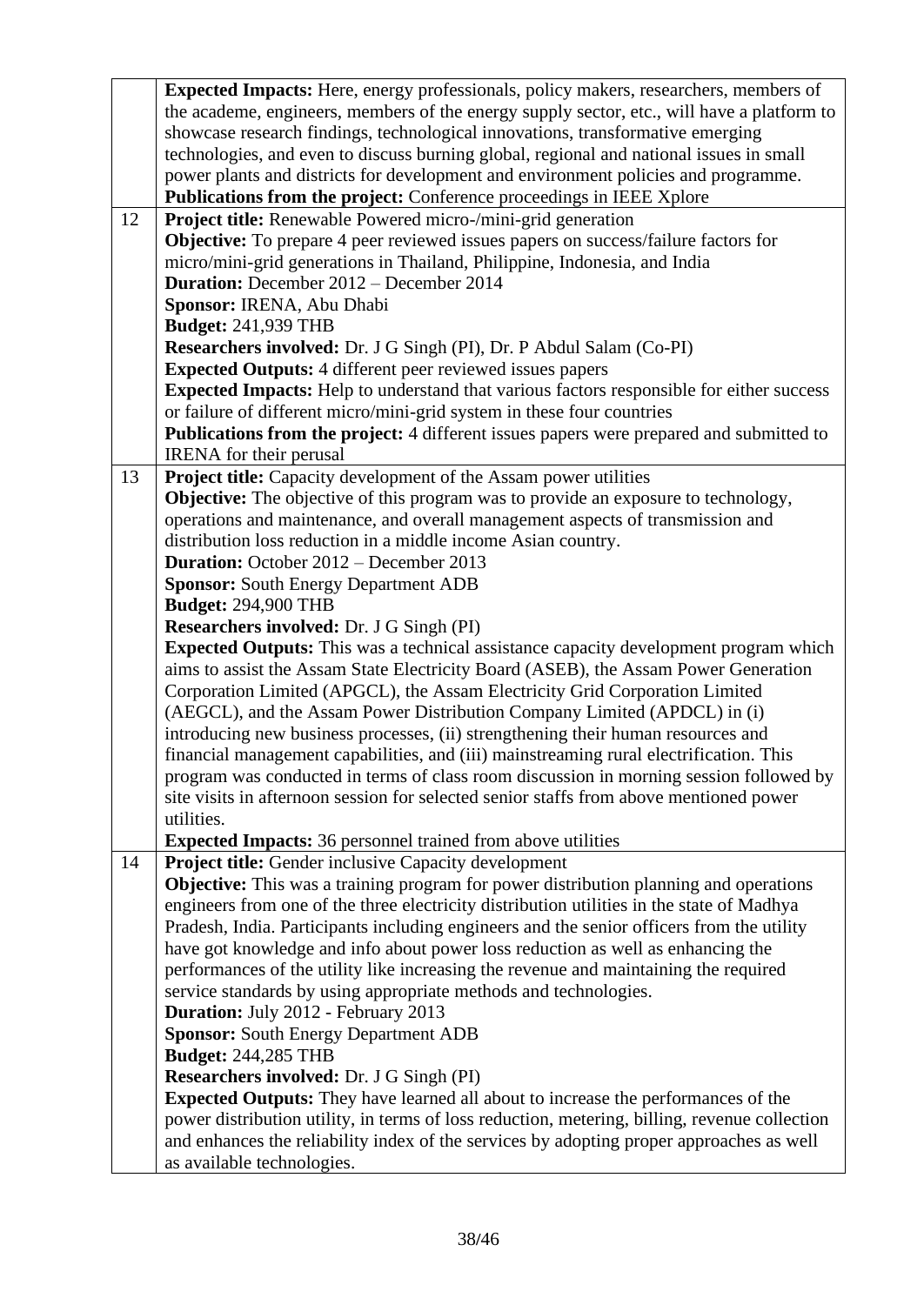|                                | <b>Expected Impacts:</b> Eight (8) graduate (or equivalent) electrical engineers with         |  |  |  |  |
|--------------------------------|-----------------------------------------------------------------------------------------------|--|--|--|--|
|                                | experience in power distribution planning $\&$ operations and, three (3) senior officers from |  |  |  |  |
|                                | the utility industry were trained on above subject matter.                                    |  |  |  |  |
| 15                             | <b>Project title:</b> Energy Publications project                                             |  |  |  |  |
|                                | <b>Objective:</b> To manage RERIC journal's activities                                        |  |  |  |  |
|                                | <b>Duration:</b> January 2013 – December 2017                                                 |  |  |  |  |
|                                | Sponsor: Subscription, registration etc.                                                      |  |  |  |  |
|                                | <b>Budget:</b> 4,185,824 THB                                                                  |  |  |  |  |
|                                | Researchers involved: Dr. J G Singh (Co-PI), Dr. P Abdul Salam (Co-PI), Dr. Shobhakar         |  |  |  |  |
|                                | Dhakal (Co-PI), Dr. Weerakorn Ongsakul (Co-PI), Prof. S Kumar (Co-PI)                         |  |  |  |  |
|                                | <b>Expected Outputs:</b> Accepting paper submissions, peer review processing and final        |  |  |  |  |
| publication of selected papers |                                                                                               |  |  |  |  |
|                                | <b>Expected Impacts:</b> Each year 12-20 peer reviewed articles published in this journal.    |  |  |  |  |
|                                | <b>Publications from the project: N/A</b>                                                     |  |  |  |  |
| 16                             | <b>Project title:</b> AIT GCI Support Electrical Energy                                       |  |  |  |  |
|                                | <b>Objective:</b> To conduct the electrical energy mapping of Energy Building                 |  |  |  |  |
|                                | <b>Duration:</b> March 2014 – December 2014                                                   |  |  |  |  |
|                                | <b>Sponsor: ADEME/ France</b>                                                                 |  |  |  |  |
|                                | <b>Budget: 100, 000 THB</b>                                                                   |  |  |  |  |
|                                | Researchers involved: Dr. J G Singh (PI)                                                      |  |  |  |  |
|                                | <b>Expected Outputs:</b> To display the real time Power and Energy consumption details.       |  |  |  |  |
|                                | <b>Expected Impacts:</b> To create awareness among the members of Energy Department           |  |  |  |  |
|                                | regarding the wastage of Energy. And, to identify the options towards converting Energy       |  |  |  |  |
|                                | building into a Zero-Energy Building.                                                         |  |  |  |  |
|                                | <b>Publications from the project: N/A</b>                                                     |  |  |  |  |
| 17                             | Project title: ICUE 2014                                                                      |  |  |  |  |
|                                | <b>Objective:</b> Organize biannual ICUE conference                                           |  |  |  |  |
|                                | Duration: January 2013 - December 2014                                                        |  |  |  |  |
|                                | <b>Sponsor:</b> Registration revenues, sponsorships and grants                                |  |  |  |  |
|                                | <b>Budget:</b> 2,210,999 THB                                                                  |  |  |  |  |
|                                | <b>Researchers involved:</b> Dr. J G Singh (Co-PI) along with all SE Program Faculty          |  |  |  |  |
|                                | <b>Expected Outputs:</b> This ICUE conference is a venue to exchange research ideas,          |  |  |  |  |
|                                | experiences, technical, social, financial, economic and policy issues covering energy and     |  |  |  |  |
|                                | power utilizations.                                                                           |  |  |  |  |
|                                | <b>Expected Impacts:</b> Here, energy professionals, policy makers, researchers, members of   |  |  |  |  |
|                                | the academe, engineers, members of the energy supply sector, etc., will have a platform to    |  |  |  |  |
|                                | showcase research findings, technological innovations, transformative emerging                |  |  |  |  |
|                                | technologies, and even to discuss burning global, regional and national issues in energy      |  |  |  |  |
|                                | and power utilizations for development and environment policies and programme.                |  |  |  |  |
|                                | Publications from the project: Conference proceedings in IEEE Xplore                          |  |  |  |  |
| 18                             | Project title: PEA-AIT Scholarship 2011                                                       |  |  |  |  |
|                                | <b>Objective:</b> To recruit students from PEA under this collaboration                       |  |  |  |  |
|                                | <b>Duration: 2011 - 2015</b>                                                                  |  |  |  |  |
|                                | <b>Sponsor:</b> Provincial Electricity Authority (PEA), Thailand                              |  |  |  |  |
|                                | <b>Budget:</b> 3,548,533 THB                                                                  |  |  |  |  |
|                                | Researchers involved: Dr. J G Singh (Co-PI), Dr. Weerakorn Ongsakul (PI), Dr. P Abdul         |  |  |  |  |
|                                | Salam (Co-PI), Prof. S Kumar (Co-PI), Dr. Charles O.P. Marpaung (Co-PI)                       |  |  |  |  |
|                                | <b>Expected Outputs:</b> To impart required skills to PEA staffs and prepare them to meet the |  |  |  |  |
|                                | future needs                                                                                  |  |  |  |  |
|                                | <b>Expected Impacts: 40 Master and doctoral graduates</b>                                     |  |  |  |  |
|                                | <b>Publications from the project: N/A</b>                                                     |  |  |  |  |
| 19                             | Project title: Micro-Hydro Solar PV Hybrid System                                             |  |  |  |  |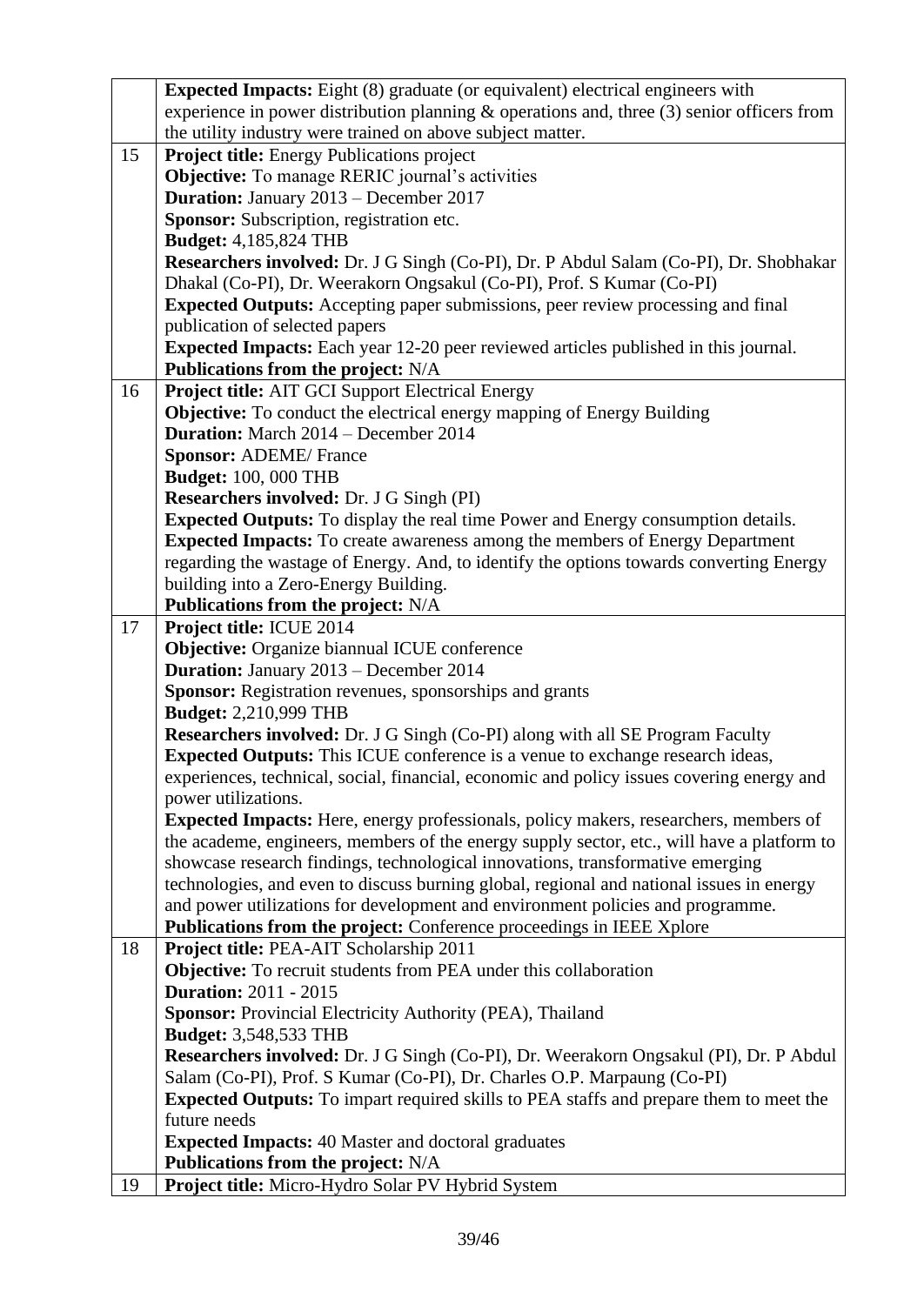**Objective:** The project aimed to design, develop and install a variable speed micro hydro generating system using a mixed flow type Pump as Turbine (Model EBARA 200SZ) with a modified impeller vanes coupled with permanent magnet synchronous generator and to evaluate its performance at very low heads from 2m to 4.8m. **Duration:** February 2010 - April 2012 **Sponsor:** EBARA, Japan **Budget:** 1,786,222 THB **Researchers involved:** Dr. J G Singh (Co-PI), Prof. S Kumar (PI), Dr. P Abdul Salam (Co-PI), Dr. Charles O.P. Marpaung (Co-PI) **Expected Outputs:** The generated power was regulated by a power conditioner and electrical load controller for efficient supply directly to isolated loads. **Expected Impacts:** The attractiveness of this research is its approach toward demonstrating new technology by the installation of a micro hydro system for power generation and its evaluation at very lower heads using PAT **Publications from the project:** Development report

## **V. Service/Outreach**

## **A. Professional Service**

- 1. Leadership in policy and program development in professional organizations.
	- i) Senior Member of *IEEE* (*Institution of Electrical and Electronics Engineers*
	- ii) Fellow of **The Institute of Engineers, India**
- 2. Participation in organizational responses to policy, practice, or structural issues, which affect the field.
	- **i**) Member of Advisory Committee of '3<sup>rd</sup> International Conference on Smart Grids, Structures and Materials 2021,' 9-10<sup>th</sup> April 2021, organized by Department of EEE, KLEF Deemed to be University, Guntur, Andhra Pradesh India.
	- **ii)** Track Chair of 'International Conference on Control, Automation, Power and Signal Processing (CAPS-2021)' during 10-12 December 2021 at PDPM IIITDM Jabalpur (An Institute of National Importance), India.
- **iii)** Panelist Member of International Conference on 'Recent Challenges and Opportunity in Engineering" during March 13-14, 2021 at EED, College of Technology & Engineering, Maharana Pratap University of Agriculture & Technology Udaipur-313001(Rajasthan), India.
- **iv)** Member of Advisory Board of 'International Conference on Electrical and Electronics Engineering (ICEEE 2020),' 14-15 February, 2020 at MMMUT Gorakhpur (UP), India.
- **v)** Member of Technical Program Committee of 'International Conference on Power Electronics & IoT Applications in Renewable Energy and its Control (PARC 2020),' 28-29 February, 2020 at GLA University, Mathura, India.
- **vi)** Member of Technical/Advisory Program Committee of '4th International Conference on Information Systems & Computer Networks,' 21-22 November, 2019 at GLA University, Mathura, India.
- **vii)** General co-chair of "5<sup>th</sup> IEEE Uttar Pradesh Section International Conference on Electrical, Electronics and Computer Engineering UPCON 2018" is jointly organized by Madan Mohan Malaviya University of Technology (MMMUT), Gorakhpur (UP) India & University of Ryukyus, Okinawa, Japan from 2-4 November 2018 in MMMUT, Gorakhpur (UP) India.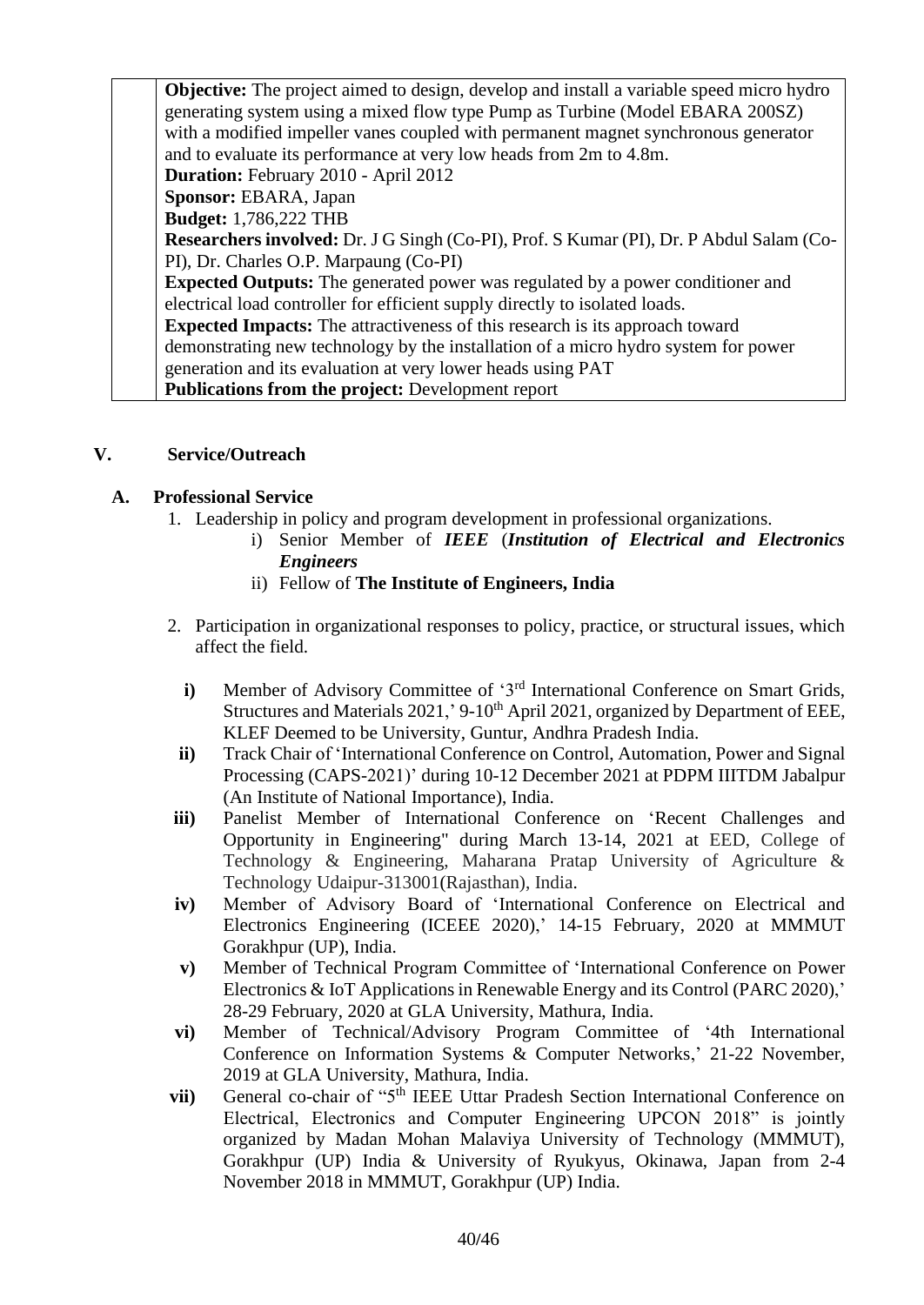- **viii)** Member of International Advisory Committee of 'International Conference on Artificial Intelligence, Smart Grid and Smart City Applications,' 3-5 January, 2019 at PSG College of Technology, Coimbatore, Tamil Nadu, India
	- ix) Member of Organizing Committee of '4<sup>th</sup> IEEE Uttar Pradesh Section International Conference on Electrical, Computer & Electronics' 26-28 October, 2017 at GLA University Mathura, India.
	- **x)** ADB through its energy for All Initiative is invited to the Bali Clean Energy Forum on 11-12 February 2016 and related Global Knowledge Partnership Group Workout meeting on 13 February 2016 to be held in Nusa Dua, Bali, Indonesia.
- **xi)** ADB invited and I attended 'Global Knowledge Partnership Group Workout for Center of Excellence on Clean Energy Indonesia and beyond' in Jakarta during 16- 18 December 2015.
- **xii)** I have attended AIT Retreat meeting held during May 16-18, 2015.
- **xiii)** I have been invited from Murdoch University, South St, Murdoch, Western AUSTRALIA (January 2014) to provide feedback and suggestion to assist in the development of the curriculum frameworks, to provide advice in how best to offer the programs/degrees developed, as well as in related reports and academic papers/publications.
- **xiv)** I have been invited to participate and deliver an electricity seminar on "An Electrical Infrastructure for Sustainable Development in THAILAND", FRENCH-THAI ELECTRICITY FORUM, 2012, organized by The Trade Commission of French Embassy, Thailand.
- **xv)** I have been invited to participate in a panel discussion on Renewable Energy activities of International Renewable Energy Agency (IRENA), Abu Dhabi, **UAE** in a workshop of 'Indo-ASEAN cooperation in Renewable Energy' organized by India in New Delhi from 5-6<sup>th</sup> November 2012. Moreover, this workshop's outcomes were presented to ASEAN–India Ministerial Meeting on Renewable Energy on 7<sup>th</sup> November for cooperation on renewable energy.
- **xvi)** I have delivered several talks to personnel of power utilities of India, Pakistan, Bangladesh, and African countries.
- 3. Organization of training courses, conferences, seminars, and workshops.
	- **i)** Member of the Organizing Committee of "**MESFIA International Conference (ICUE 2021)**", 31st August -1 st September 2021, AIT, Thailand.
	- **ii)** Coordinated and delivered a talk in **Webinar on 'Ensuring Quality and Reliability of Electricity with best practices in Distribution Network'** on  $14<sup>th</sup>$  July 2020, AIT Extension, Thailand. Around 100 participants attended from the globe but mostly from Bangladesh Power Utilities.
- **iii)** Member of the technical organizing committee of the "International Conference and Utility Exhibition on: Energy, Environment and Climate Change (ICUE 2020)", 20- 22 October 2020, AIT, Thailand.
- **iv)** Director of the "**International Conference and Utility Exhibition on: Green Energy for Sustainable Development (ICUE 2018)**", 24-26 October 2018, Phuket, Thailand.
- **v)** Organized a training program on '**Pre-Conference Training Workshop on Smart**  Grid and Renewable Energy' on 18<sup>th</sup> March 2014, Pattaya, Thailand.
- **vi)** Organized a training program on '**Capacity Development Program on New Trends in Power Transmission Planning, Operation and Maintenance in**  Assam, India<sup>'</sup> during 3 - 7<sup>th</sup> December 2012, AIT, Bangkok, Thailand sponsored by Energy Division, South Asia Department, ADB.
- **vii)** Organized a training program on '**New Trends in Power Distribution Planning**  and Loss Reduction Strategies for Rural Areas of Assam' during 26 - 30<sup>th</sup>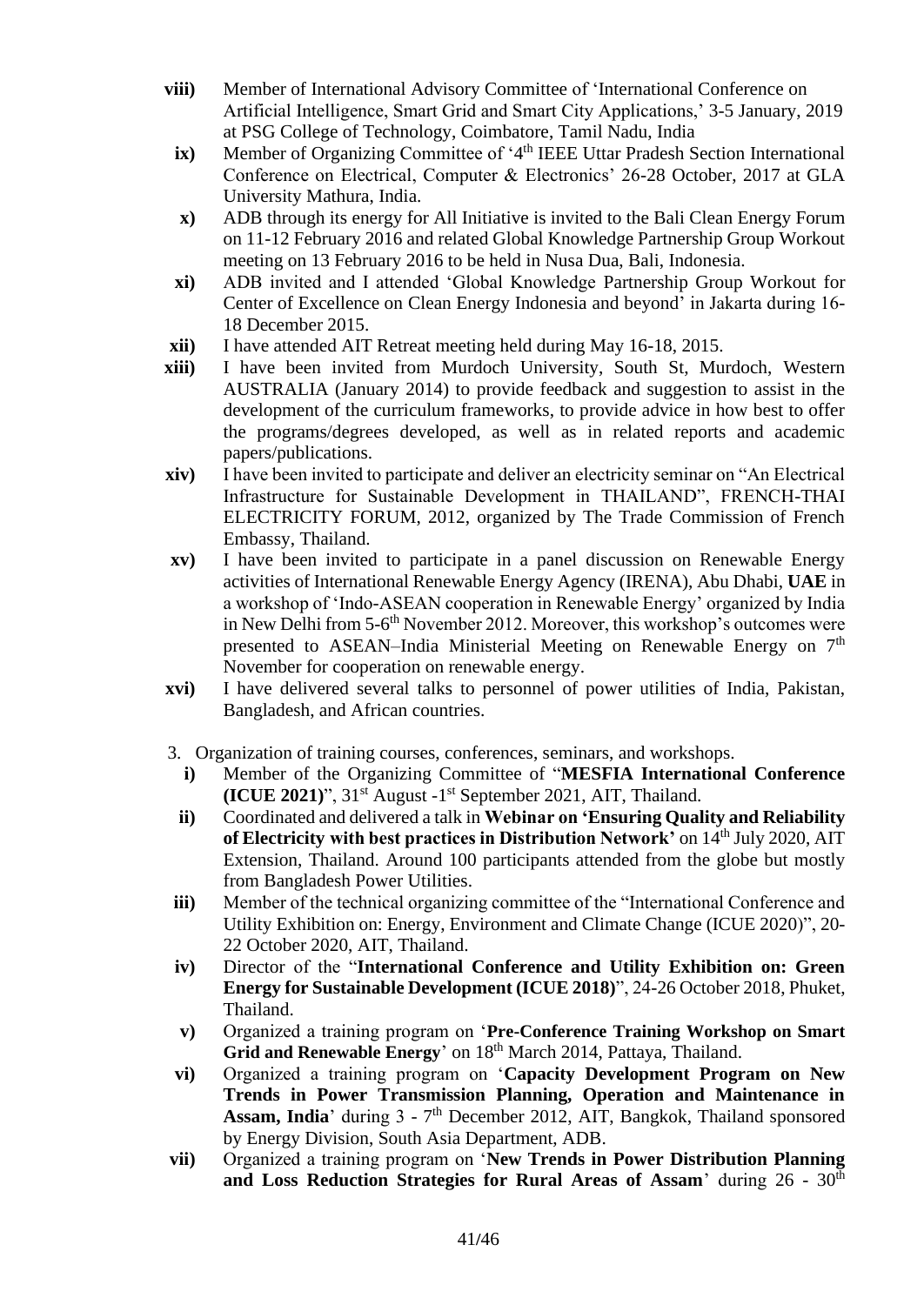November 2012, AIT, Bangkok, Thailand sponsored by Energy Division, South Asia Department, ADB.

- **viii)** Organized a training program on '**Power Distribution Planning and Loss Reduction Strategies for Rural Areas of Madhya Pradesh, India**' during 20 - 24<sup>th</sup> August 2012, AIT, Bangkok, Thailand sponsored by Energy Division, South Asia Department, ADB.
	- **ix)** Member of the technical organizing committee of the "International Conference and Utility Exhibition on: Green Energy for Sustainable Development (ICUE 2014)", 19-21 March, 2014, Pattaya, Thailand.
	- **x**) Member of the technical organizing committee of the "2<sup>nd</sup> AIT-PEA International Conference and Utility Exhibition on Power and Energy Systems: Issues and Prospects for Asia (ICUE 2011)", 28-30 September 2011, Pattaya city, Thailand.
	- **xi)** Member of the technical organizing committee of the "International Conference on Sustainable Energy Development: Issues and Strategy", 2-4 June 2010, Chiang Mai, Thailand.
- 4. Editing or serving on advisory boards of journals
	- **i**) Reviewer of several international journals, e.g.
		- a) Institute of Electrical and Electronic Engineers (IEEE)
		- b) Institution of Engineering and Technology (IET)
		- c) Electric Power Component and Systems (EPCS)
		- d) Taylor and Francis
		- e) Wily
		- f) Elsevier
		- g) Springer
		- h) Inderscience
- 5. Government or international organization panels, expert witness, reports to government or international agencies
	- **i)** A report on 'Desk Study on Technical Gaps of Country-Specific Grid Codes and Regulations and Recommendations for a Common ASEAN Wide-Grid Code' is submitted and published by **U.S. Agency for International Development Regional Development Mission for Asia**, June 2021.
	- **ii)** I have been invited and attended as an expert of Focus Group on 'Developing the full analytic potential from your Smart Grid program to accelerate innovation and operational excellence' lead by **SAS Software (Thailand)** in Asian Utility Week 2015, 9-10 June, Bangkok.
- **iii**) A peer reviewed study report on 'Rural electrification using renewable-powered micro/mini grid system: A scenario of Thailand' and prepared by Jai Govind Singh and, P. Abdul Salam was submitted to **IRENA, Abu Dhabi** in 2014.
- **iv)** A peer reviewed study report on 'Micro-grids in rural areas: Case Study of Indonesia' and prepared by Maxensius Tri Sambodo, Jai Govind Singh and, P. Abdul Salam was submitted to **IRENA, Abu Dhabi** in 2014.
- **v)** A peer reviewed study report on 'Expanding Energy Access through Renewable Energy based Mini/Micro Grids Lessons from India' and prepared by Rohit Kansal, Jai Govind Singh and, P. Abdul Salam was submitted to **IRENA, Abu Dhabi** in 2014.
- **vi)** A peer reviewed study report on 'Renewable-powered micro/mini-grid systems: Philippine Experience' and prepared by Rene Barruela, Jai Govind Singh and, P. Abdul Salam was submitted to **IRENA, Abu Dhabi** in 2014.
- **vii)** I was involved in a panel discussion on **Renewable Energy activities of International Renewable Energy Agency (IRENA), Abu Dhabi, UAE** in a workshop of 'Indo-ASEAN cooperation in Renewable Energy' organized by India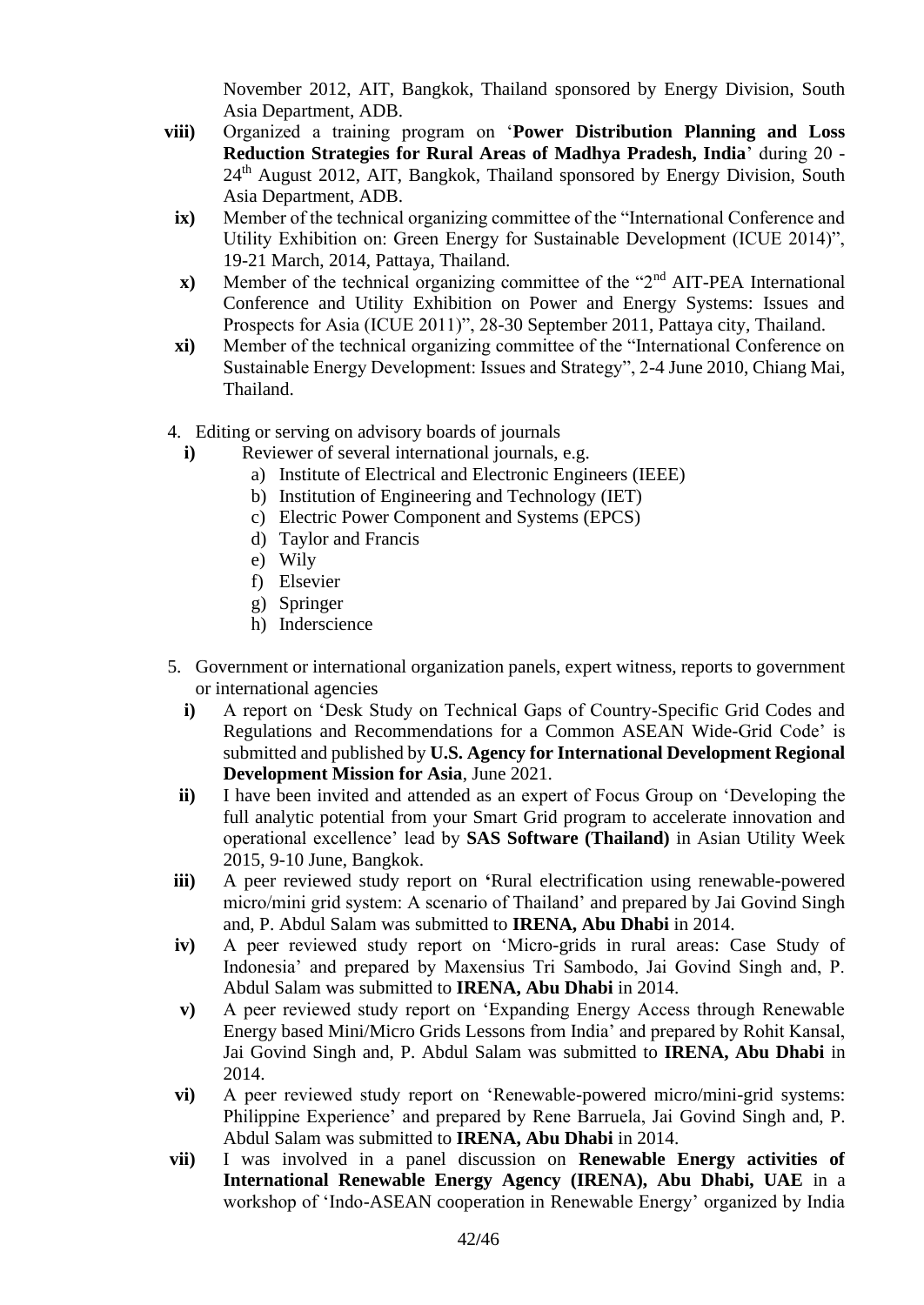in New Delhi from 5-6<sup>th</sup> November 2012. Moreover, this workshop's outcomes were presented to ASEAN–India Ministerial Meeting on Renewable Energy on  $7<sup>th</sup>$ November for cooperation on renewable energy.

- **viii)** Participated in a Field trip organized by 'International Renewable Energy Agency, Abu Dhabi' in India during November, 2012. The objective of field trip was to study the 'renewable-powered micro/mini grid system' for rural electrification and formulate issues papers for the developing countries.
- 6. Participation in development projects
	- **i)** I am involved in a project "3 kW solar PV installation and testing" at AIT in partnership of NSTDA and IHEM Thailand.
	- **ii)** I worked in implementation of online electrical energy footprint monitoring in in Energy buildings under project 'AIT GCI SUPPORT ELECTRICAL ENERGY'.
- **iii**) I was involved in a project "Micro Hydro and PV Hybrid Generation System" implementation at AIT in partnership of EBARA foundation, Japan.

#### **B. Significant Institute Committee Service** (Indicate the period of service)

- 1. Department/Program
- **i**) Chair of recruitment panel for Program Officer in RERIC/SE/EECC (2021).
- **ii**) Chair of recruitment panel for Program Officer in CCSD/EECC (2021).
- **iii)** Head of Department of Energy, Environment and Climate Change, AIT (January 2021 – December 2022)
- **iv)** Member of recruitment panel for Lab Technician in Energy (August 2019).
- **v)** Member of recruitment panel for Program Officer in EECC (2019).
- **vi)** Member of recruitment panel for Lab Technician in Energy (December 2018).
- **vii**) Member of promotional committee (November December 2018).
- **viii)** Member of recruitment panel for Lab Supervisor in EEM (November 2017).
- **ix)** Member of recruitment panel for Program Officer in CCSD (May June 2017).
- **x)** Member and Coordinator of the selection committee for the Energy FoS administrative secretary recruitment (December 2013-March 2014).
- **xi)** Member and Coordinator of the selection committee for the Energy FoS administrative secretary recruitment (March 2014-July 2014).
- **xii)** Member and Coordinator of the selection committee for the Energy FoS administrative lab technician recruitment (2014).
- **xiii)** Member of the selection committee for the PEA scholarship recipients (2010-2012).
- **xiv)** Member of the selection committee for the Energy FoS faculty recruitment (2011).
- **xv)** Member of the selection committee for the Energy FoS Laboratory supervisor (2010).
- 2. School
	- **i)** SERD Faculty representative in the recruitment committee for the technician in SERD office (November 2016-December 2016).
- **ii)** Member, Task Force for Development of Master Program on Energy and Environment, 2015.
- **iii)** Member of the selection committee for the AARM FoS administrative secretary recruitment (November 2014-January 2015).
- **iv)** Member, School Academic Matter Committee (SAMC), 2014-2015.
- **v)** Member of the joint program development on Energy Business Management (EBM) with SOM, 2012.
- **vi)** Member of SERD Under Graduate Task Force (UG Task Force) in 2010.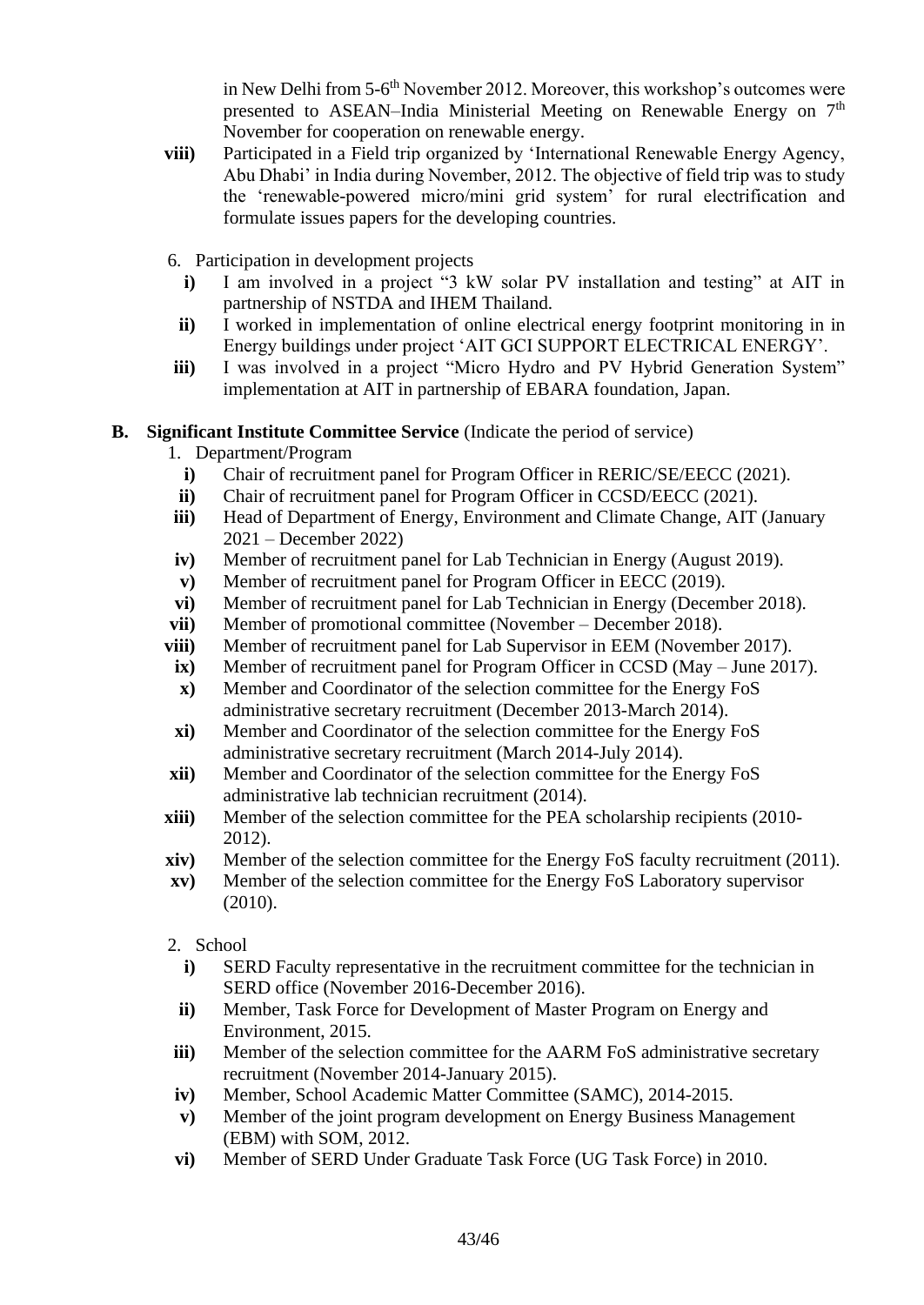- 3. Institute
	- **i)** Member, Task Force for Development of One Year Master Program October 2020 - present.
- **ii)** Member of Faculty Evaluation Panel (FEP) (September 2020 August 2022)
- **iii**) Member of Academic Development Review Committee (ADRC) (August 2019 July 2021)
- **iv)** Chair of AIT Library Committee (November 2018 October 2020).
- **v)** Member of AIT Library Committee (July 2018 June 2020).
- **vi)** Member, Under Graduate Program and Review Committee (UGPRC) (November  $2016 - 2019$
- **vii)** Member, Doctoral Program and Review Committee (DPRC) (September 2012 December 2014)
- **viii)** Member of Standing Committee on Management of Assets and Facilities (SCOMAF) constituted by AIT President with ToR to review current AIT-Sodexo scope and propose, implement and monitor new structure to manage AIT assets and facilities from July 2014.
	- **ix)** Member of Bid Evaluation Committee on Technical Maintenance Outsourcing Project constituted by AIT President with ToR to analyze and recommend suitable bid for technical maintenance, April 2014.
	- **x)** Member of Bid evaluation committee for ARUC approved project, viz., "Main Distribution Board at Substation No.14", 2013.
	- **xi)** Member of Task Force constituted by VPA for proposing revised/new electricity tariff for AIT residents, 2013.
- **xii)** Member of Bid evaluation committee for ARUC approved project, viz., "Main Distribution Board at Substation No.14", 2013.
- **xiii)** Member of Bid evaluation committee for ARUC approved project, viz., "Distribution Board at SV3 Area", 2013.
- **xiv)** Member of selection committee of Energy faculty recruitment, 2011.
- **xv)** Member of Research Infrastructure Task Force committee during 2011.
- C. Administrative Service (Indicate the period of service)
	- 1. Academic Program
		- **i)** Head of Department of Energy, Environment and Climate Change, AIT (January 2021 – December 2022)
	- **ii)** Chair of Energy Academic Program from January 2019 to December 2020.
	- **iii)** Coordinator of Energy FoS from November 2013 to December 2015.
	- **iv)** Coordinator of MBA in Energy Business program from November 2013 to December 2015.
	- **v)** Director of Regional Energy Resources Information Centre, AIT from November 2013 to December 2015.
	- **vi)** Acting FoS coordinator several times for short periods.

## **D. Community Service**

- 1. Serving on program committees
	- **i)** Advisory committee member of the **International Conference on Sustainable Technology and Advanced Computing in Electrical Engineering (ICSTACE),** Organized **by Department of Electrical Engineering, Sardar Vallabhbhai National Institute of Technology, Surat, Gujarat, India** 11<sup>th</sup> and 12<sup>th</sup> November 2021 (Offline/hybrid mode).
	- **ii)** Technical committee of the **IEEE ISGT Asia 2021, Brisbane**, Australia, during 5- 8 December 2021.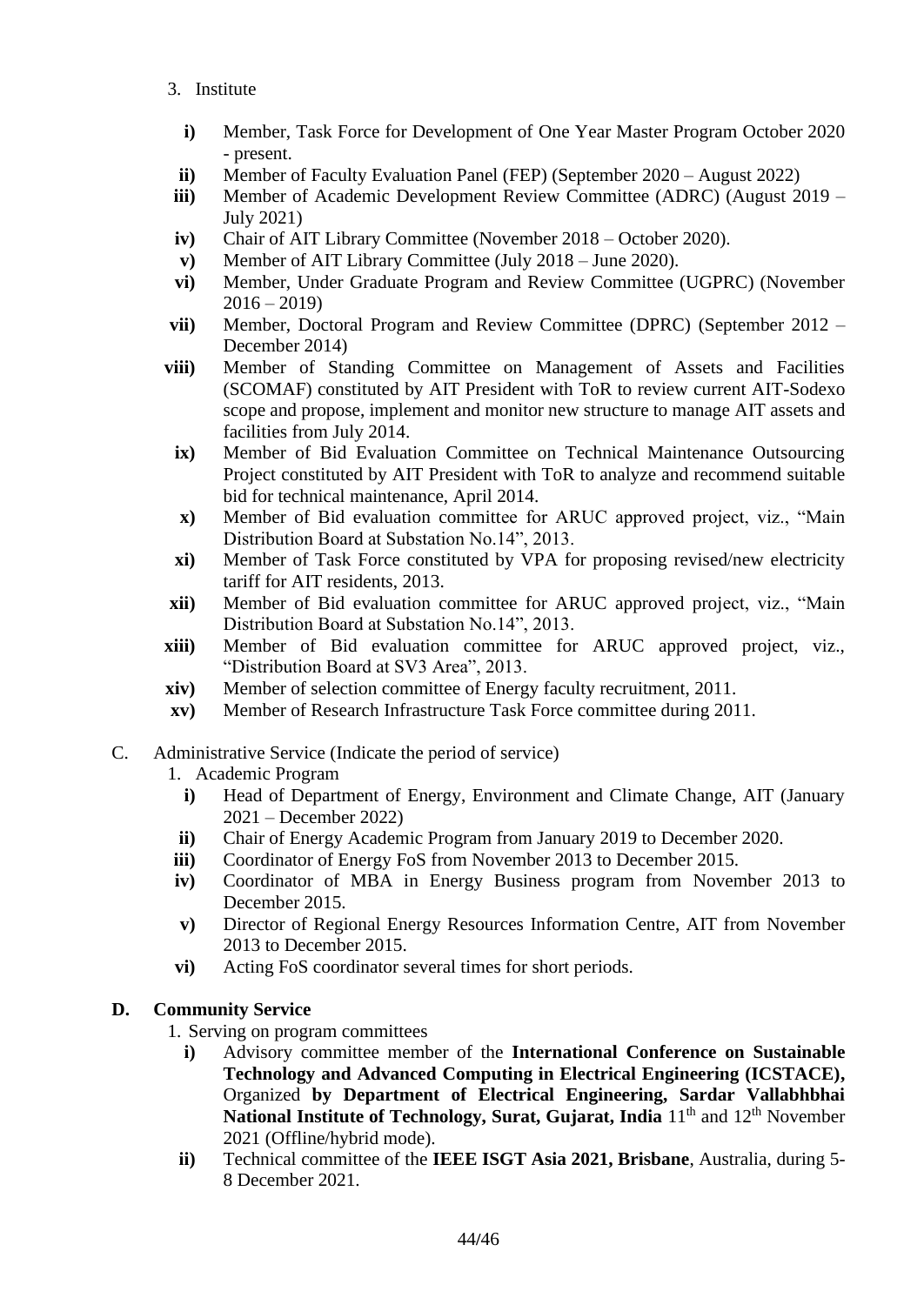- **iii)** Track chair of the IEEE sponsored international conference CAPS-2021, 10-12 December 2021 at **[PDPM IIITDM Jabalpur](https://www.iiitdmj.ac.in/)**, India.
- **iv)** Member, International Advisory Board of International Conference on "Recent Challenges and Opportunity in Engineering" organized by **College of Technology and Engineering, Udaipur, Rajasthan**, India, March 13-14, 2021.
- **v**) General co-chair (10<sup>th</sup> Feb to 4<sup>th</sup> November 2018), 5<sup>th</sup> **IEEE** Uttar Pradesh Section International Conference on Electrical, Electronics and Computer Engineering (**UPCON-2018**), jointly organized by MMMMUT Gorakhpur India and University of Ryukyus Okinawa, Japan, during 2–4 November, 2018 in MMMUT Gorakhpur India.
- **vi)** Member, International Advisory Committee of International Conference on Computing, Communication and Security, December 4-5, 2015, Pamplemousses, Mauritius.
- **vii)** Member, Advisory Committee of International Conference on Creativity & Innovations in Technology Development, 1-2nd April 2015.
- **viii)** Member, Advisory Committee of International Conference on Energy, Economics and Environment, 27-28th March 2015.
- **ix)** Member, International Program Committee for 2nd International Conference on Green Energy and Technology (ICGET) 5~6 September 2014, Dhaka, Bangladesh.
- **x)** Member of SERD Under Graduate Task Force during 2010 (UG Task Force).
- **xi)** Member of India Task Force.
- **xii)** Member of Research Infrastructure Task Force committee during 2011.
- 2. Serving as external examiner for doctoral dissertations
	- **i)** Mr. Chejarla Madhu Kishor's PhD Dissertation on 'Investigations on Synchrophasor assisted Power System State Estimation'**,** Department of Electrical Engineering, **National Institute of Technology Warangal**, India, February 2022.
	- **ii)** Ms. Chandarani Kashinath Sutar's PhD thesis entitled 'Multiobjective Optimization Approach in Hybrid Distributed Generation System' from **Dr. APJ Abdul Kalam University, UP, India**, 2021.
	- **iii)** Mr. Syed Mohammad Ashraf's PhD Dissertation on 'Synchrophasor-Assisted Voltage Stability Monitoring and Control and Transient Stability Assessment of Power Systems', Department of Electrical Engineering, **Indian Institute of Technology Kanpur**, India, February 2021.
	- **iv)** Mr. Vinod M Raj's PhD Dissertation on 'Optimal DG Allocation and Network Reconfiguration in Distribution Systems with Uncertainty Using Improved Affine Arithmetic', Department of Electrical Engineering, **Indian Institute of Technology Madras**, India, January 2021.
- **v)** Mr. Shaikh Mohammed Suhel's PhD Dissertation on 'Performance Investigation on Six-Phase Induction Motor Drive', **Sardar Vallabhbhai National Institute of Technology,** Surat, Gujrat, India, 2020.
- **vi)** Ms. Jyothi Varanasi's PhD Dissertation on 'Forecasting of Wind and Solar Power Generations for Enhancing Their Penetrations in Smart Grid', **Delhi Technological University (DTU)**, New Delhi, India, 2020.
- **vii)** Ms. Neethu Mohan's PhD Thesis on 'Parameter Estimation and Forecasting Methods for Emerging Power Grids Using Data-Adaptive Techniques' from Amrita School of Engineering, **Amrita Vishwa Vidyapeetham, Coimbatore, Tamil Nadu, India**, 2019.
- **viii)** Mr Taskin Jamal's PhD Thesis on 'An Innovative Planning Approach to Improve PV Integration into Remote Electricity Networks' from **Murdoch University, Australia**, 2018/2019.